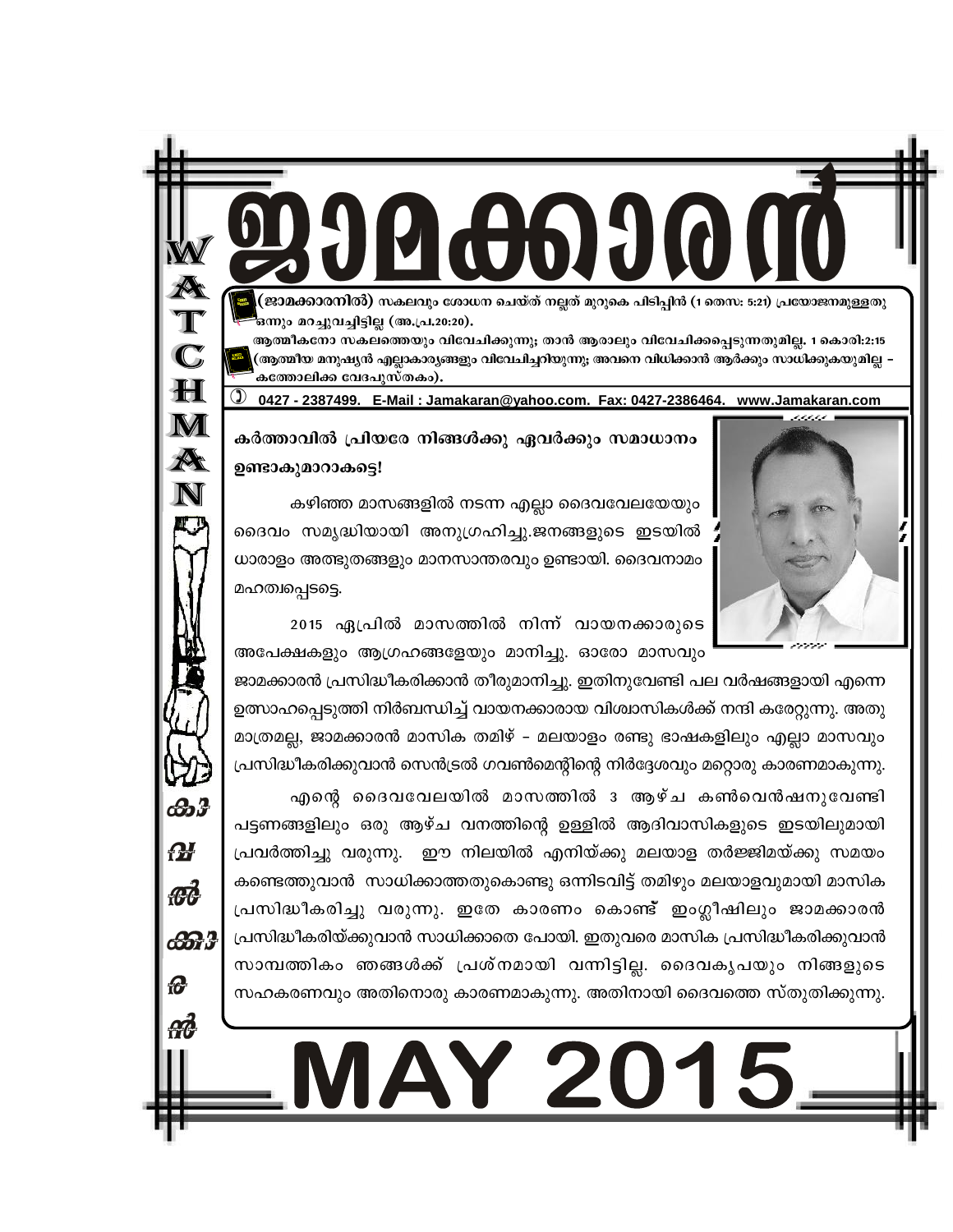മലയാള മാസിക തർജ്ജിമയ്ക്കു വേണ്ടി മാസ്സാമാസം എനിയ്ക്കു ബുദ്ധിമിട്ടില്ലാത്തവണ്ണം തർജ്ജിമ ചെയ്ത വിവരം ഇ-മെയിൽ വഴിയായി സേലത്തിലുള്ള എന്റെ ആഫീസിൽഎത്തിക്കാനുള്ള നവീന വഴികൾ ഉള്ളതുകൊണ്ട് താമസം ഉണ്ടാകാതെ ഓരോ മാസവും, ജാമക്കാരൻ മാസിക തുടർന്ന് പ്രസിദ്ധീകരിക്കാൻ സാധിക്കും എന്ന് ഞാൻ ദൈവത്തിൽ വിശ്വസിക്കുന്നു. ഇത് വിജയിച്ചാൽ ഇംഗ്ലീഷിലും ജാമക്കാരൻ പ്രസിദ്ധീകരിക്കുവാൻ ആഗ്രഹിയ്ക്കുന്നു.

\* എന്റെ ജാമക്കാരനെ ഇംഗ്ലീഷിൽ തർജ്ജിമ ചെയ്തു അയച്ചു തരാൻ ആരെങ്കിലും മുമ്പോട്ടു വരുംമെങ്കിൽ വളരെ ഉപകാരമായിരിക്കും. ഇപ്പോൾ ജാമക്കാരൻ മാസികയുടെ എണ്ണം വർദ്ധിച്ചു. അതിന്റെ പ്രധാന കാരണം എന്നെ കുറ്റം പറയുന്ന ആത്മാവ് ലഭിച്ചവൻ എന്നും തെറ്റിദ്ധരിച്ച ധാരാളം പേർ ഇപ്പോൾ എന്നെയും എന്റെ മാസികയിൽ വരുന്ന വാർത്തകളുടെ യഥാർത്ഥ്യത്തെയും മനസ്സിലാക്കിയത് മറ്റൊരു കാരണമാകുന്നു. കഴിഞ്ഞ പല മാസങ്ങളായി ബിഷപ്പുമാരിൽ ചിലരും, അച്ചൻമാരിൽ പലരും എന്റെ ദൈവവേലയ്ക്കു വഴിപാടുകളെ അയച്ചതായും ഓർക്കുമ്പോൾ ഹൃദയംഗമായി ഞാൻ ദൈവത്തെ സ്തുതിക്കുന്നു. ഇവരുടെ ഈ സഹായം എന്റെ ദൈവവേലയ്ക്കുള്ള മാനുഷിക അംഗീകാരമാകുന്നു.

അത് മാത്രമല്ല ജാമക്കാരനിൽ ഞാൻ എഴുതുന്ന വേദപഠനവും ആത്മീയ ആലോചന യെയും തുടർന്നു വായിച്ചറിയേണം എന്നുള്ള ബോദ്ധ്യവും (Awarness) ഉണ്ടായതിനാൽ ഞാൻ ദൈവത്തെ സ്തുതിക്കുന്നു.

\* ഈ വർഷം (2015) പരീക്ഷയിൽ പാസ്സായി പുതിയ ക്ലാസുകളിൽ പോകുന്നവർക്ക് വേണ്ടിയും, കോളേജ് അഡ്മിഷനുവേണ്ടി / പുതിയ ജോലിക്കുവേണ്ടി ശ്രമിക്കുന്നവർക്കായും 2015 ജൂൺ മാസം 2–ാം തീയതി പ്രത്യേക പ്രാർത്ഥന ക്രമീകരിച്ചിട്ടുണ്ട്.

## ഭൂമികുലുക്കം (ഭൂകമ്പം) :

നേപ്പാളിൽ 2015 ഏപ്രിൽ 25 മുതൽ 27 വരെ തുടർച്ചയായി ഉണ്ടായ ഭൂമി കുലുക്കത്തിൽ മരിച്ചവരുടെ എണ്ണം 10,000 കവിഞ്ഞുക്കൊണ്ടിരിക്കുന്നു. അതിനെ തുടർന്ന് ഇന്ത്യയിൽ പല സംസ്ഥാനങ്ങളിലും, കേരളത്തിൽ എറണാകുളത്തുവരെ ഭൂമികുലുക്കം അനുഭവപ്പെട്ടതായി വാർത്തകൾ കേട്ടുകൊണ്ടിരിക്കുന്നു. ലോകത്തിൽ ഏറ്റവും ഉയരം കൂടിയ ഹിമാലയപർവ്വതം മുഴുവനും അത് ചുറ്റുമുള്ള പ്രദേശങ്ങളും കുലുങ്ങിക്കൊണ്ടിരിക്കുന്നു. മത്തായി സുവിശേഷം 24-ാം അദ്ധ്യായത്തിൽ യേശുക്രിസ്തു ലോകാവസാനത്തിന്റെ അടയാളമായി പറഞ്ഞ പല സംഭവങ്ങളിൽ ഒന്ന് ഈ ഭൂമികുലുക്കം ആകുന്നു. ഇതിനാൽ ബാധിക്കപ്പെട്ട കുടുംബങ്ങൾക്കുവേണ്ടി, പ്രത്യേകിച്ചു വീടു നഷ്ടപ്പെട്ടവർ, മൈതാനങ്ങളിൽ കുഞ്ഞുങ്ങളോടു കൂടി കഴിയുന്ന ജനങ്ങൾക്കുവേണ്ടി, മരിച്ചവരുടെ കുടുംബങ്ങൾക്കു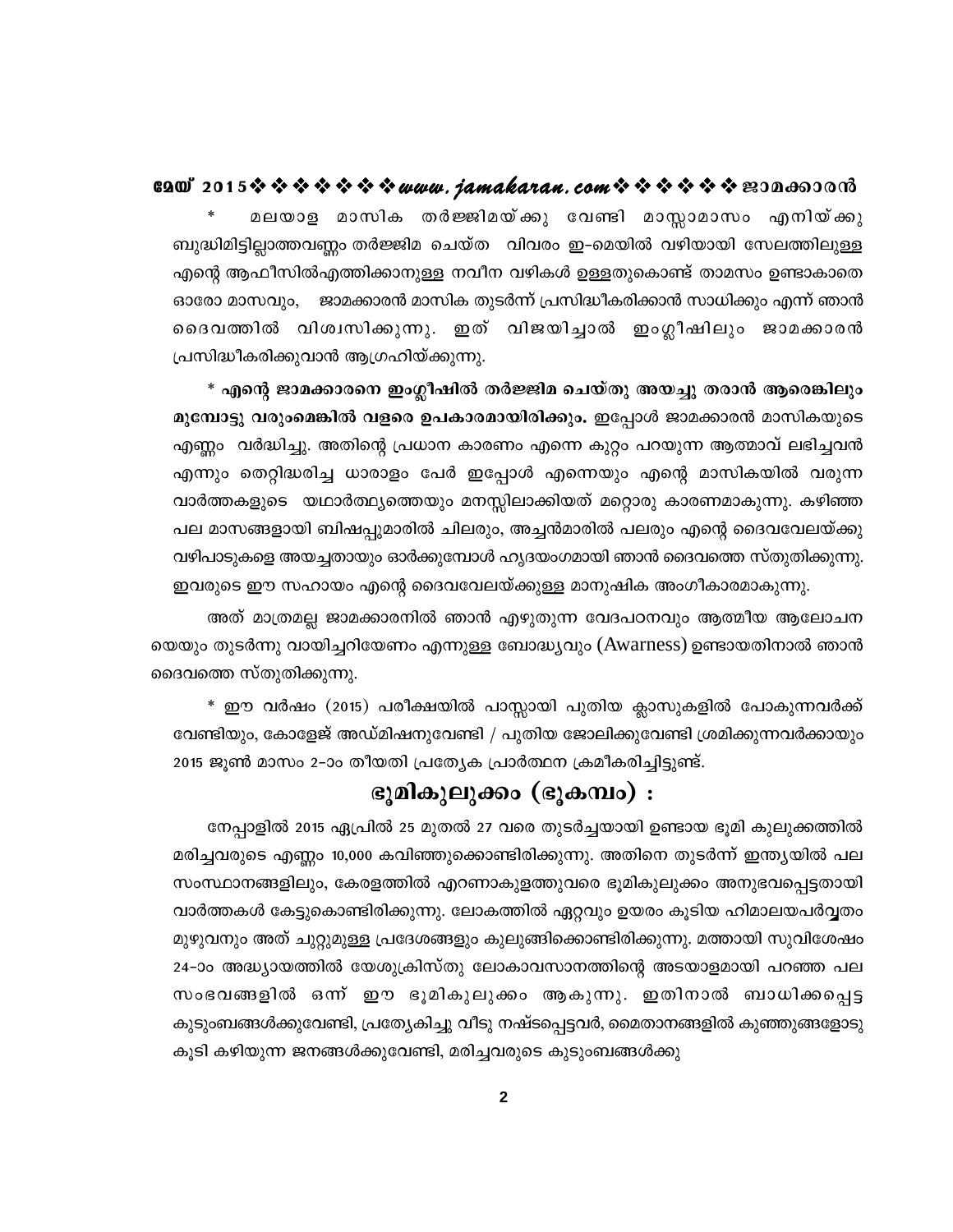### 6200°2015※※※※※※※*www.jamakaran.com*※※※※※※200<del>00</del>0000

വേണ്ടിയും അവരുടെ പുനരധിവാസത്തിനായും, നമുക്കു പ്രാർത്ഥിക്കാം. ഇന്ത്യയും ലോകരാജ്യങ്ങളും നേപ്പാളിനുവേണ്ടി സഹായിച്ചുകൊണ്ടിരിക്കുന്നു. ഇവരിൽ നിന്നും ആ ജനങ്ങൾക്കു ഭൗതീക സഹായം മാത്രമേ കിട്ടു. സമാധാനവും,ആശ്വാസവും യേശുക്രിസ്തുവിൽ നിന്നു മാത്രമേ ലഭിക്കുകയുള്ളു. ഈ അപകട സ്ഥിതിയിൽ യേശുക്രിസ്തുവിനെ കണ്ടുമുട്ടുവാനും അപേക്ഷിക്കുവാനും ദൈവം ഇവരെ ഉണർത്തുമാറാകട്ടെ.

 $\Box$  ലോകത്തിലെ ഹൈന്ദവരാജ്യം എന്ന് വിളിക്കപ്പെടുന്ന രാജ്യം നേപ്പാൾ മാത്രമാണ്. ജനങ്ങൾ സഞ്ചരിക്കുന്ന വീഥികളിൽ എല്ലാം ശിവലിംഗങ്ങൾ കാണപ്പെടും. ദേശമെല്ലാം ഹൈന്ദവ അമ്പലങ്ങളും, വിഗ്രഹങ്ങളും നിറഞ്ഞിരിക്കുന്നു.

ഭൂമികുലുക്കം ലോകത്തിന്റെ അവസാനമായി യേശുക്രിസ്തു മുന്നറിയിച്ചാലും, ലോകത്തിന്റെ അവസാനം വരികയില്ല. ഇതുപോലെയുള്ള ഭൂമികുലുക്കം 4000നി-ൽ അധികം സംഭവിച്ചുകഴിഞ്ഞു. എന്നിട്ടും ലോകവസാനം വന്നിട്ടില്ല. അതേ യേശുക്രിസ്തു പറഞ്ഞത് (മത്തായി 24:14) ലോകത്തിലുള്ള സകല ജാതികൾക്കും സുവിശേഷം അറിയിച്ചശേഷം ലോകാവസാനം സംഭവിക്കും. അതുകൊണ്ട് ഇന്ന് മിഷണറി പ്രവർത്തനവും സുവിശേഷം അറിയാത്തവർക്കു സുവിശേഷം അറിയിക്കുന്നതിനുമാണ് പ്രാധാന്യം. ഇങ്ങനെയുള്ള ദൈവവേലയ്ക്കു നമ്മുടെ വഴിപാടും സഹായങ്ങളും കൊടുക്കുന്നതിന് പ്രാധാന്യം കൊടുക്കണം. പ്രാർത്ഥനയോടെ ഞാൻ ഈ ലേഖനത്തെ അവസാനിപ്പിക്കുന്നു. ദൈവം നിങ്ങൾക്കു ഏവർക്കും സമാധാനം നൽകട്ടെ!

# - ഡോ.പുഷ്പരാജ്

## ദയവായി ശ്രദ്ധിക്കുക

<u>10 വർഷത്തിൽ ഒരു പ്രാവശ്യം ജാമക്കാരൻ Mailing list പുതുക്കുന്നത് പതിവാണ്. അതുകൊണ്ട് ഈ</u> വർഷം നിങ്ങളുടെ അഡ്രസ്സിൽ മാറ്റങ്ങൾ ഉണ്ടെങ്കിൽ നിങ്ങളുടെ ഫോൺ നമ്പറോടു കൂടെ എന്നെ എഴുതി അറിയിക്കുവാൻ അഭ്യർത്ഥിച്ചുകൊള്ളുന്നു. നിങ്ങളുടെ അഡ്രസ്സിൽ അക്ഷരതെറ്റുണ്ടെങ്കിലും ദയവായി എഴുതി അറിയിക്കുക. നിങ്ങളുടെ അഡ്രസ്സ് Slip ന്റെ മുകളിലുള്ള കൂപ്പൺ നമ്പരും ചേർത്ത് അറിയിച്ചാൽ നന്നായിരിക്കും. ഇ-മെയിൽ മുഖാന്തിരമായും എന്നെ അറിയിക്കാവുന്നതാണ്. Email - jamakaran@yahoo.com

#### ജാമക്കാരൻ വേണ്ട

ജാമക്കാരൻ (മാസിക നിങ്ങളുടെ ആത്മാവിന് ഉപയോഗപ്രദം ആകുന്നില്ല എങ്കിൽ) നിങ്ങൾക്ക് ലഭിക്കുന്ന മാസികയുടെ മുകളിൽ REFUSED എന്നെഴുതി നിങ്ങളുടെ അഡ്രസ്സ്, വെട്ടി തിരിച്ചയയ്ക്കുക (Stamp വേണ്ട). അങ്ങനെ ചെയ്താൽ നിങ്ങളുടെ അഡ്രസ്സ് ഞങ്ങളുടെ Mailing List-ൽ നിന്നു നീക്കുവാൻ സാധിക്കും. ഇതിന് നിങ്ങൾ സഹകരിക്കും എന്ന് വിശ്വസിക്കുന്നു. നന്ദി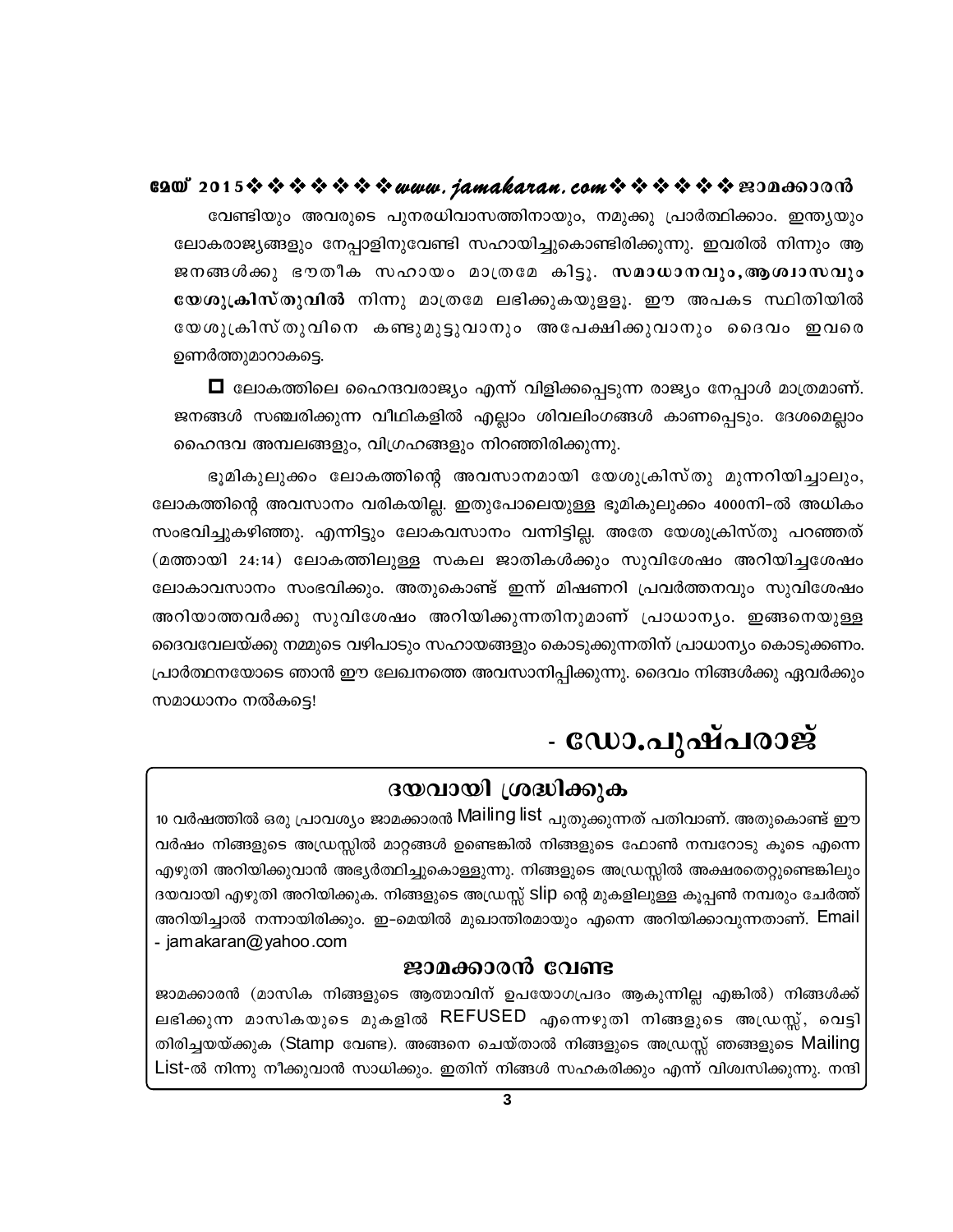# തൂവെള്ള വസ്ത്രത്തിലെ ഒരു കറുത്ത പുള്ളി

പാസ്റ്റർ സുന്ദരം എന്ന ദൈവദാസൻ 1949-ൽ ആരംഭിച്ച (ACA) അപ്പൊസ്തലിക ചർച്ച് അസംബ്ലിയാണ് തമിഴ്നാട്ടിലെ ആദ്യത്തെ വലിയ സഭ. പാസ്റ്റർ സുന്ദരം അവർകൾ കോയമ്പത്തൂർ എന്ന സ്ഥലത്തു നിന്ന് ചെന്നൈയിലേക്ക് ദൈവവിളി അനുസരിച്ച് വന്ന് സഭ ആരംഭിച്ചപ്പോൾ നാലു (4) ഭിക്ഷക്കാരെ വിളിച്ച്, അവർക്ക് ഭക്ഷണം കൊടുത്ത്, ആരാധനക്കിരുത്തി, നാളുകൾക്ക് ശേഷം പാസ്റ്റർ സുന്ദരം അവർകളുടെ സഭ തമിഴ്നാട്ടിലെ തന്നെ ഏറിയ വിശ്വാസികൾ ഉള്ള വലിയ സഭയായി മാറി.



1968-ൽ ഡിസംബർ മാസത്തിൽ സഹോ: ദിനകരൻ എന്നെ, ഒരു



പ്രശസ്തനായ കൺവെൻഷൻ പ്രസംഗികനെന്ന് പാസ്റ്റർ സുന്ദരത്തിന് പരിചയപ്പെടു ത്തുകയുണ്ടായി. അതിന് ശേഷം ഇടയ്ക്കിടെ പാസ്റ്റർ[

അവർകളോടു അടുത്തിടപഴകിയില്ലെങ്കിലും ഒന്നുരണ്ടുപ്രാവശ്യം തിരുവചനത്തിന്റെ ആത്മീയമായ സംശയനിവാരണ ത്തിനായി പാസ്റ്റരെ സന്ദർശിച്ച് ദീർഘസമയം സംഭാഷണങ്ങൾ നടത്തിയിട്ടുണ്ട്. മറ്റു പലരിൽ നിന്നും അദ്ദേഹം എന്നെ കുറിച്ച് കൂടുതൽ കേട്ടറിഞ്ഞിട്ടുമുണ്ട്.

ഇന്ത്യയിൽ ആദ്യമായി മുഴുരാത്രി പ്രാർത്ഥന ഞാനും, പാസ്റ്റർ ജീവാനന്ദം, സഹോ.ദിനകരൻ, ബഹുമാനൃനായ വേദനായകം ശാസ്ത്രികൾ തുടങ്ങിയ നാലുപേർ ചേർന്ന് ചെന്നൈ സെൻട്രൽ

റയിൽവേ സ്റ്റേഷനരികെയുള്ള V.P ഹാളിൽ ആരംഭിച്ചു. അപ്രകാരം മുഴുരാത്രി പ്രാർത്ഥന നടത്തുന്നതു പാസ്റ്റർ.സുന്ദരത്തിനു ഇഷ്ടപ്പെട്ടില്ലാ എന്ന് സഹോ.ദിനകരൻ പറഞ്ഞു കേട്ടു. എന്നിരുന്നാലും ആ പ്രാർത്ഥനയ്ക്കു ഞാൻ ചെന്നെയ്ക്കു ചെല്ലുമ്പോൾ പാസ്റ്റർ സുന്ദരം അവർകളെ സന്ദർശിച്ചു പ്രാർത്ഥിച്ചു മടങ്ങുന്നത് പതിവാണ്.

സഹോ.ദിനകരൻ വളരെയധികം ബഹുമാനിക്കുന്ന പ്രമുഖ ദൈവവേലക്കാരാണ് പാസ്റ്റർ.സുന്ദരം, പാസ്റ്റർ വാസു എന്നിവർ.

സഹോ.ദിനകരന്റെ മകൾ മരിച്ചപ്പോൾ ആ മരണം ദൈവത്തിന്റെ മുന്നറിയിപ്പു എന്ന് ധൈര്യമായി നേരിൽ പറഞ്ഞ ഏക ശുശ്രൂഷകൻ, പാസ്റ്റർ സുന്ദരം അവർകളാണ്. പാസ്റ്റർ സുന്ദരം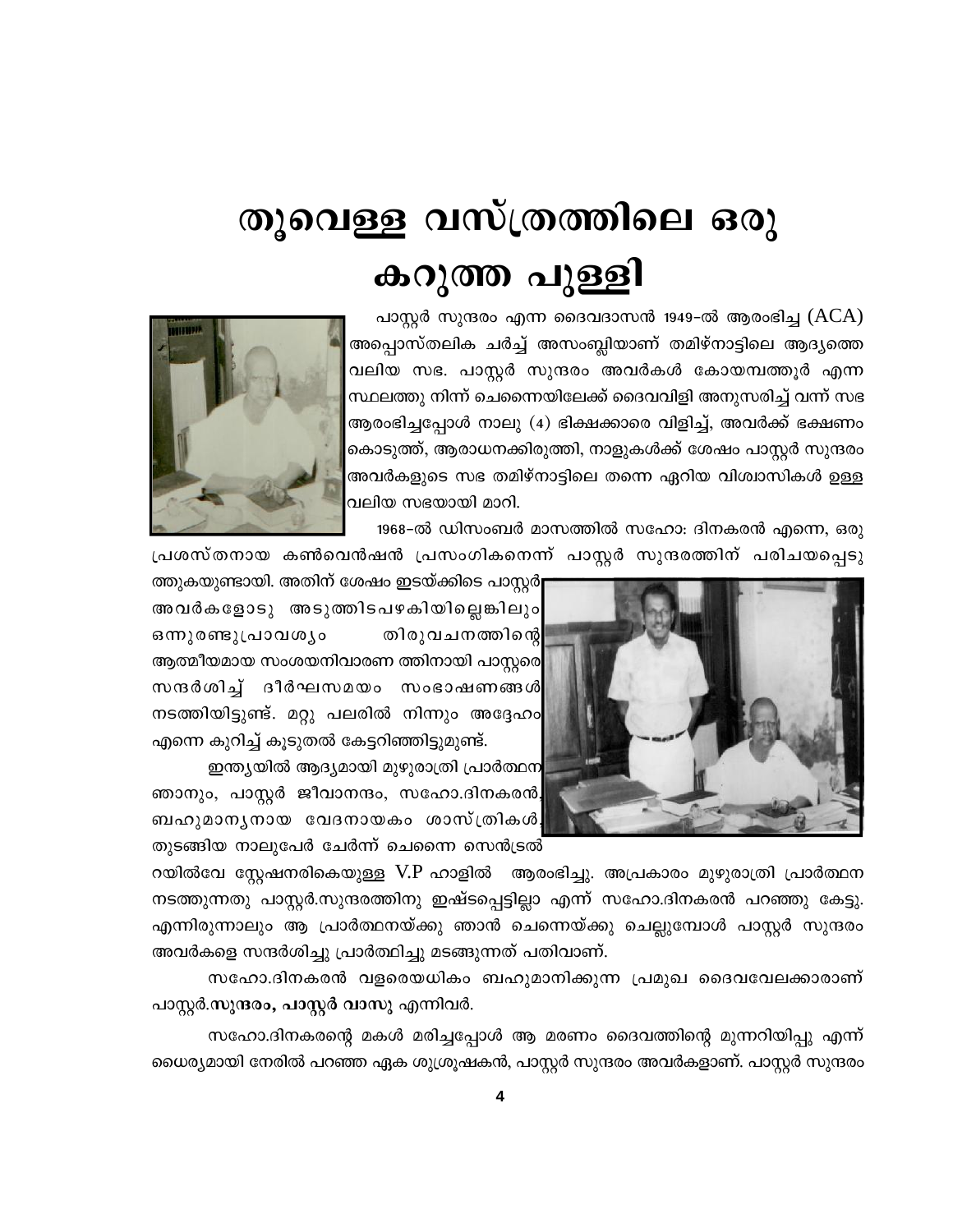#### GAO 2015※※※※※※※*www.jamakaran.com*※※※※※※20A<del>o</del>00018

അവർകളുടെ മരണശേഷം ആ സഭയിൽ ഈവനിംഗ് പ്രയറിൽ മാത്രം പ്രസംഗിച്ചുകൊണ്ടിരുന്ന പാസ്റ്റർ സാം സുന്ദരം (പാ.സുന്ദരം അവർകളുടെ ഭാര്യസഹോദരൻ) 1989-ൽ ആ സഭയുടെ (Senior) മുഖ്യ പാസ്റ്ററായി ചുമതല ഏറ്റെടുത്ത് ശുശ്രൂഷ വിശാലമാക്കി. സഭയ്ക്കായി വേറെ സ്ഥലങ്ങൾ കോടിക്കണക്കിനു രൂപയ്ക്ക് വാങ്ങി ആരാധന വളരെ നന്നായി നടത്തിക്കൊണ്ടിരുന്നു.

#### പാസ്റ്റർ സാം സുന്ദരം രോഗശയ്യയിൽ

കൈകാലുകൾ തളർന്നു പാസ്റ്റർ സാം സുന്ദരം രോഗശയ്യയിലായി. ഓർമ്മശക്തിയും കുറേശ്ശെയായി നഷ്ടപ്പെടുവാൻ ആരംഭിച്ചു. കിഡ്നിയുടെ പ്രവർത്തനവും തകരാറിലായി. അപ്പോളോ ആശുപത്രിയിൽ അഡ്മിറ്റ് ചെയ്യപ്പെട്ടു.

# പാസ്റ്റർ കാലേബ് ജോഷ്വായുടെ തെറ്റായ നിയമനം - അത് അംഗീകരിക്കുവാൻ കഴിയാത്ത് നിയമനം

പാസ്റ്റർ സാം സുന്ദരം അവർകൾ രോഗശയ്യയിലായ ഉടൻ തന്നെ പാസ്റ്റർ സുന്ദരം (സ്ഥാപക പാസ്റ്റർ) അവർകളുടെ പൗത്രൻ അമേരിക്കയിലായിരുന്ന കാലേബ് ജോഷ്വയെ പെട്ടെന്ന് വിളിച്ചു വരുത്തി. ഞായറാഴ്ച ആരാധനയിൽ പാസ്റ്ററായി അഭിഷേകം ചെയ്തു. അപ്പോൾ തന്നെ സഭയിലുള്ള മുതിർന്ന മൂന്നു പാസ്റ്റർമാരിൽ ആരെങ്കിലും ഒരാൾ പ്രധാന പാസ്റ്ററായി ചുമതല



ഏൽക്കണം എന്ന ആവശ്യം ഉന്നയിച്ച് പ്രശ്നം ഉണ്ടാക്കി. എന്നാൽ അത് പരാജയപ്പെട്ടു.

അന്നു ഞാൻ ജാമക്കാരനിൽ എഴുതിയത് വായനക്കാർ ഓർക്കുന്നുണ്ടാകുമല്ലോ. പ്രശ്നങ്ങ ളുടെ മദ്ധ്യേ കാലേബ് ജോഷ്വാ അവർകളെ പ്രധാന പാസ്റ്ററായി നിയമിച്ചു കഴിഞ്ഞതിനാൽ ഇനി വാഗ്വാദങ്ങൾ...വാക്കുതർക്കങ്ങൾ പ്രശ്നങ്ങൾ ഒന്നും ഉണ്ടാക്കാതെ പാസ്റ്റർ സുന്ദരം വളർത്തിയതായ സഭയിൽ ഉൾപ്പെട്ട പാസ്റ്റർമാർ സഹോദരീ സഭക

ളിലെ പാസ്റ്റർമാർ സഭാവിശ്വാസികൾ എല്ലാവരും Pastor.കാലേബ് ജോഷ്വ & Sis.ഗെത്ത്സി പാസ്റ്റർ കാലേബിന്റെ ശുശ്രൂഷയെ സമാധാനത്തോടെ കൈത്താങ്ങു നൽകി ബലപ്പെടുത്തുക. അനുഭവസ മ്പത്തില്ലാത്ത, പ്രായത്തിൽ കുറഞ്ഞ,യൗവനക്കാരനായതു കൊണ്ട് മുതിർന്ന പാസ്റ്റർമാർ അദ്ദേഹത്തിന് ആവശ്യമായ ഉപദേശം നൽകി നടന്ന സംഭവങ്ങളൊക്കെയും മറന്നു. (ക്ഷമിച്ച്) നല്ല സഭ, സാക്ഷ്യം നക്ഷ്ടപ്പെടുത്താത്ത വിധത്തിൽ. പാസ്റ്റർ കാലേബിനോടുകൂടി യോജിച്ച് മുതിർന്ന പാസ്റ്റർമാർ സഭാവളർച്ചയ്ക്കായ് സഹായിക്കണം എന്നെഴുതിയിരിക്കുന്നു.

എന്നാൽ അന്നു തന്നെ കാലേബിന്റെ നിയമനം അംഗീകരിക്കയില്ല. തങ്ങൾ കോടതിയെ സമീപിക്കും എന്ന് പറഞ്ഞവരെ ഞാൻ ഫോണിൽകൂടെ സംസാരിച്ച് സമാധാനിപ്പിച്ചു. കോടതിയെ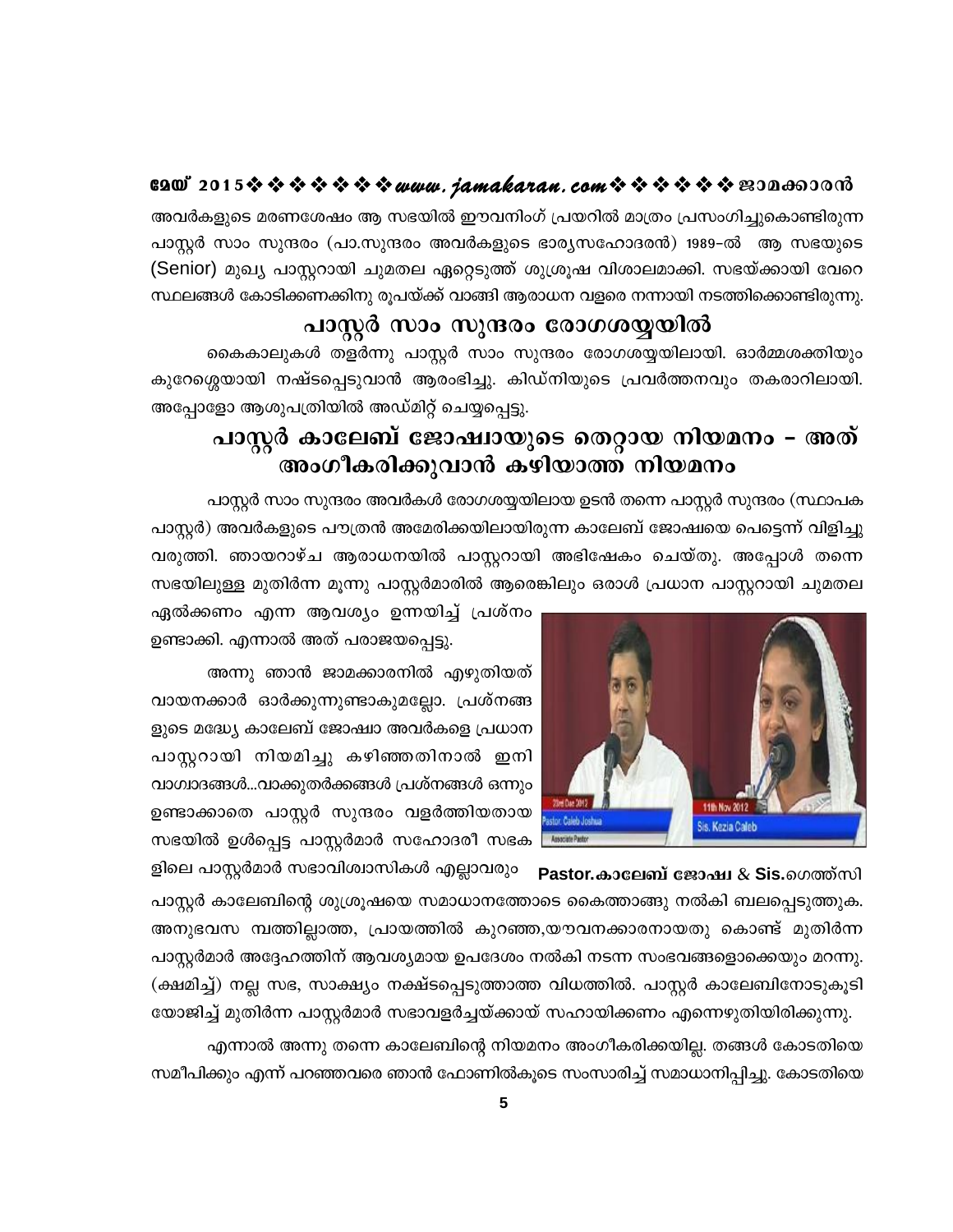സമീപിക്കുവാൻ തീരുമാനിച്ചവരുടെ പക്ഷത്തും നൃായമുണ്ടായിരുന്നു. സഭയിൽ അനുഭവജ്ഞാനമുള്ള വിരമിച്ച പാസ്റ്റർമാർ ഉണ്ടായിരിക്കെ, അനുഭവജ്ഞാനമുള്ള പാസ്റ്റർ ഹെന്റി ജോസഫ്, പാസ്റ്റർ മോഹൻ തുടങ്ങിയവർ സമീപത്തുണ്ടായിരിക്കേ അവരാരെങ്കിലും കൊണ്ട് കാലേബ് ജോഷ്വയെ <mark>കൈവെപ്പിനാൽ</mark> പ്രാർത്ഥിച്ച് പ്രധാന പാസ്റ്ററായി നിയമിക്കാമായിരുന്നു. എന്നാൽ നടന്നതോ തികച്ചും തെറ്റായ രീതിയായിപ്പോയി. അതായത് പെന്തകോസ്തുസഭയുമായി ഒരു ബന്ധവുമില്ലാത്ത ലൂഥറൻ, സി.എസ്.ഐ സഭയിലുൾപ്പെട്ട, ഒരു സുവിശേഷകനായ സഹോ.ജോൺ സോളമൻ പെന്തകോസ്തു സഭയിലെ ഒരു പ്രധാന പാസ്റ്ററെ നിയമിക്കുവാൻ തന്റെ കൈകൾവെച്ച് അഭിഷേകം ചെയ്യുന്നത് പെന്തകോസ്തു സഭയിൽ പതിവില്ലാത്ത ഒന്നാണ്. അത് പെന്തകോസ്തു സഭക്കാർ അംഗീകരിക്കാത്ത ഒരു സംഭവമായി മാറി.

സഹോ.ജോൺ സോളമൻ അവർകൾ എന്നെപ്പോലെ ഒരു സാധാരണ സുവിശേഷകൻ ആണ്. പെന്തകോസ്ത് അല്ലാത്ത സഭയിലുള്ള ആൾ ഇതുപോലെ വലിയ പെന്തകോസ്തു സഭയുടെ പ്രധാന പാസ്റ്ററായി ചുമതലയേൽക്കാൻ ഒരുവനെ കൈവച്ച് പ്രാർത്ഥിച്ച് അഭിഷേകം ചെയ്യുന്നതു പെന്തകോസ്തു സഭകളിൽ അനുവദിക്കുന്നില്ല.

കാലേബിന്റെ പ്രധാന പാസ്റ്റർ പദവി അംഗീകരിക്കയില്ല എന്ന് പറഞ്ഞ് കോടതിയെ സമീപിക്കുവാൻ തീരുമാനിച്ചവരെ എന്റെ ചില സ്നേഹിതർ മുഖേന വിലക്കി. എന്നാൽ ഞാൻ നല്ല ആത്മീയസഭ കോടതിയെ സമീപിക്കരുത് എന്ന് കരുതി ഭാരപ്പെട്ടു. പക്ഷേ അതിനേക്കാൾ മോശമായി സാക്ഷ്യമില്ലാത്ത രീതിയിൽ സഭാരാധന തന്നെ നടത്തുവാൻ കഴിയാത്ത വിധം പ്രവർത്തിച്ചതും നിയമസഭയിൽ രാഷ്ട്രീയക്കാർ ചെയ്യുന്നതുപോലെ മൈക്ക് നശിപ്പിക്കുന്നത് പാസ്റ്ററിനെ പിടിച്ചു തള്ളുക തുടങ്ങിയ സിനിമയിലെ രംഗംപോലെ അവരുടെ മൊബൈലിൽ മററുള്ളവർക്ക് അയച്ചു പ്രചരിപ്പിച്ചു. തമിഴ്നാട്ടിൽ എല്ലായിടത്തും വളരെ മോശമായ രീതിയിൽ പരിഹാസവിഷയമായി.

#### കിംവദന്തികൾ

ഞങ്ങളുടെ പാസ്റ്ററിനെ വീട്ടുതടങ്കലിലാക്കിയിരിയ്ക്കുന്നു എന്ന വാർത്ത, ചെക്കുകളിൽ പാസ്റ്റർ സാം സുന്ദരിത്തിനെക്കൊണ്ട് ഭീഷണിപ്പെടുത്തി ഒപ്പിടുവിച്ചു എന്നു തുടങ്ങി പലവിധ വാർത്തകൾ കാട്ടുതീപോലെ തമിഴ്നാട്ടിൽ പ്രചരിച്ചു.

ഇതിന്റെയൊക്കെ പിന്നിൽ പാസ്റ്റർ കാലേബിന്റെ പരിജ്ഞാനക്കുറവാണ് കാരണം. പാസ്റ്ററിന്റെ ആരോഗ്യനില ശരിയല്ല. സഭാജനങ്ങൾ പാസ്റ്ററിനെ നേരിൽ കാണുവാൻ ആഗ്രഹിച്ചിട്ടും കാണുവാൻ അനുവദിയ്ക്കാത്തതുകൊണ്ട് പല തരത്തിലുള്ള വാർത്തകൾ ദിനപത്രങ്ങളിലൂടെ പ്രചരിച്ചു. ഭക്ഷണത്തിൽ മാരകമായ വിഷം, ക്രമേണ, ക്രമേണ ശരീരത്തെ ബാധിച്ചു മരിയ്ക്കത്തക്കവിധം നൽകപ്പെട്ടുവെന്നു പോലീസിന് പരാതി നൽകി. കാലേബിന്റെ ഭാര്യ ഗെത്ത്സിയുടെ സഭയിലെ പെരുമാറ്റവും, കോപത്തോടെ പറഞ്ഞ വാക്കുകളും,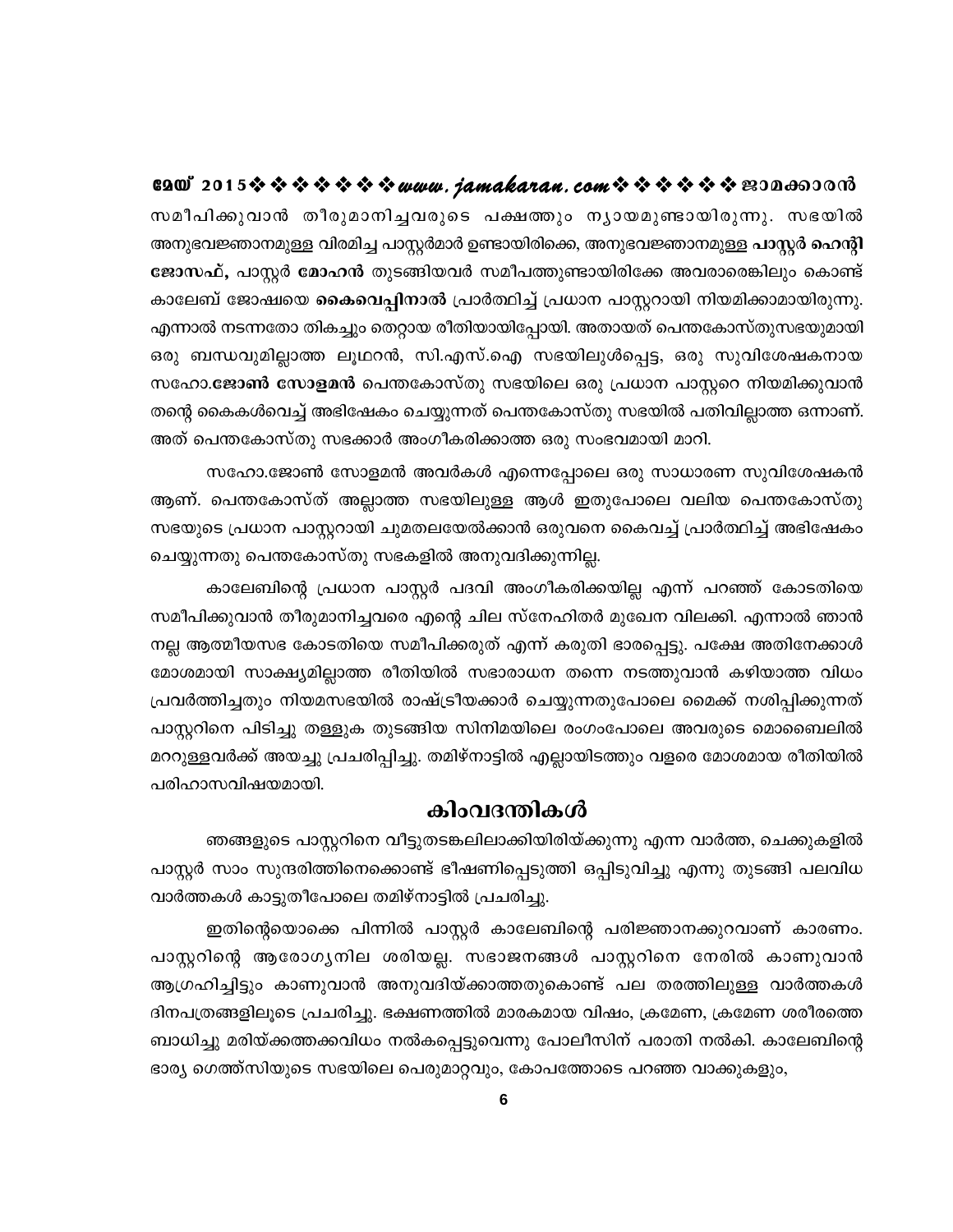#### eaw 2015 \$ \$ \$ \$ \$ \$ \$ *\$ www.jamakaran.com* \$ \$ \$ \$ \$ \$ \$ \$200 mo00 m

സഭാജനങ്ങളെ വളരെയധികം കോപിഷ്ഠരാക്കി. മറ്റു മേധാവികളോട് കൂടെ സഭയിൽ വന്ന ഉയർന്ന പോലീസു അധികാരികളേപ്പോലും പാസ്റ്റർ സാം സുന്ദരത്തിനെ നേരിൽ കണ്ടു സംസാരിയ്ക്കുവാൻ അനുവദിച്ചില്ല. ഇതൊക്കെയും സാക്ഷിയില്ലാത്ത പ്രശ്നങ്ങളുടെ ഉച്ഛഘട്ടമാണ്. അവസാനത്തെ ശ്രമമായി പാസ്റ്റർ കാലേബിനെ മുറിയിൽ പൂട്ടിയിട്ടു. വേറൊരു വഴിയായിപാസ്റ്റർ സാം സുന്ദരത്തെ ഞായറാഴ്ച ആരാധനയിൽ വീൽചെയറിലിരുന്നു എല്ലാവരേയും കാണത്തക്കവിധത്തിൽ സംസാരിപ്പിച്ചു. ജീവനോടെ ഇരിയ്ക്കുന്നുവെന്നു ഉറപ്പാക്കി. ഇരച്ചു കയറിവന്ന പ്രശ്നങ്ങൾക്ക് താല്ക്കാിലക ശാന്തിയുണ്ടായി. പ്രചരിച്ച വാർത്തകൾ തെറ്റാണെന്നു തെളിയിയ്ക്കപ്പെട്ടു.

അടുത്ത കിംവദന്തി ഏതാണ്ട് 2000 കോടി രൂപ കാണിയ്ക്ക ഇനത്തിൽ സഭയുടെ വരുമാനം കാലേബിനാൽ കൊള്ളയടിയ്ക്കപ്പെടുമോയെന്നു സംശയിയ്ക്കപ്പെട്ടു. ആ ഒറ്റകാരണം കൊണ്ട് സഭയുടെ സ്വത്തുക്കൾ, സമ്പത്ത് അന്യർ അനുഭവിയ്ക്കുന്നതിനെക്കാൾ സ്വന്തം ചെറുമകൻ അനുഭവിയ്ക്കും എന്ന ഉദ്ദേശം ഉണ്ടെങ്കിലും കുടുംബഭരണം പോലെ സ്വന്തമക്കൾ ചെറുമക്കൾ ബന്ധുമിത്രാദികൾ അല്ലെങ്കിൽ വളർത്തുമക്കൾ, രാഷ്ട്രീയസമ്പത്ത് കൊള്ളയടിയ്ക്കുന്നത് പോലെ ഏ.സി.എ സഭയിൽ ചെയ്യുവാൻ സാധിയ്ക്കുകയില്ല. സ്ഥാപകനും, പ്രധാന പാസ്റ്ററുമായിരുന്ന പരേതനായ സുന്ദരം അവർകൾ ബുദ്ധിപൂർവ്വം സഭയുടെ സ്ഥാപരജംഗമവസ്തുക്കൾ, ധനം മുതലായവ ട്രസ്റ്റായി രജിസ്റ്റർ ചെയ്യാതെ സൊസൈറ്റി നിയമപ്രകാരം സഭയുടെ ധനമോ, വസ്തുവകകളെ ക്രയവിക്രയം ചെയ്യുവാനേ സ്വന്തമാക്കുവാനോ പാസ്റ്റർ കാലേബിനു പോലും അവകാശമില്ല. ജീവിയ്ക്കുന്ന അത്രയും നാൾ പണം കൈകാര്യം ചെയ്യാം. അതിനും സർക്കാരിന് കണക്ക് സൊസൈറ്റി ആക്ട് പ്രകാരം ബോധിപ്പിയ്ക്കേണ്ടതുണ്ട്.

പാസ്റ്റർ സാം സുന്ദരം നേരിട്ടു സഭയിൽ സംസാരിച്ചശേഷം കുറച്ചു ശാന്തതയുണ്ടായി. എന്നാൽ ഫെബ്രുവരി മാസം ആരാധന നടത്തുവാൻ അനുവദിയ്ക്കാതെ സ്റ്റേജിൽ നടന്ന പ്രശ്നങ്ങൾ സഭയിലെ യുവജനങ്ങളും, പുതിയ വിശ്വാസികളും സഭാജനങ്ങളും കണ്ടപ്പോൾ വഴക്കിനു കാരണമായ കാലേബിനേയും സ്റ്റേജിൽ കാലേബിന്റെ ഭാര്യയുടെ സംസാരവും കേട്ടവർ എന്തു വിചാരിയ്ക്കും ഇതിൽ ആത്മനിറവ്, അന്യഭാഷ ഒക്കെയും ഉണ്ടായിരുന്നു. എന്നാൽ ആത്മാവിന്റെ ഫലമിലാത്ത ആത്മാവിന്റെ സ്വഭാവമില്ലാത്ത കപടമായ ആത്മനിറവാണ് കാണപ്പെട്ടത് സഭാജനങ്ങളും പാസ്റ്റർമാരും ശണ്ഠയിടത്തക്ക രീതിയിൽ പാസ്റ്റർമാരുൾപ്പെടെ പ്രാർത്ഥനയിൽ പറഞ്ഞ അന്യഭാഷയ്ക്ക് എന്തർത്ഥമാണുള്ളത്. ഇത് സഭാജനങ്ങൾക്ക് ചിന്തിച്ചാൽ മനസ്സിലാകും ഗലാതൃർ ലേഖനത്തിൽ എഴുതിയിരിയ്ക്കുന്ന ആത്മാവിന്റെ ഫലം ആത്മാവിന്റെ സ്വഭാവങ്ങൾ എവിടെ? അവരിൽ വ്യാപരിച്ച ആത്മാവ് ഏതാണ്. ഇനിയെങ്കിലും പരിശുദ്ധാ ത്മാവിന്റെ നിറവ് ശബ്ദത്തിൽ പ്രകടിപ്പിയ്ക്കേണ്ട. അന്യഭാഷയിൽ കാണിയ്ക്കണ്ട മറിച്ച് ഫലത്തിൽ (സ്വഭാവത്തിൽ) കാണിയ്ക്കുക. ഇനിയെങ്കിലും കപടമായ അന്യഭാഷ ഭാഷണം വേണ്ട.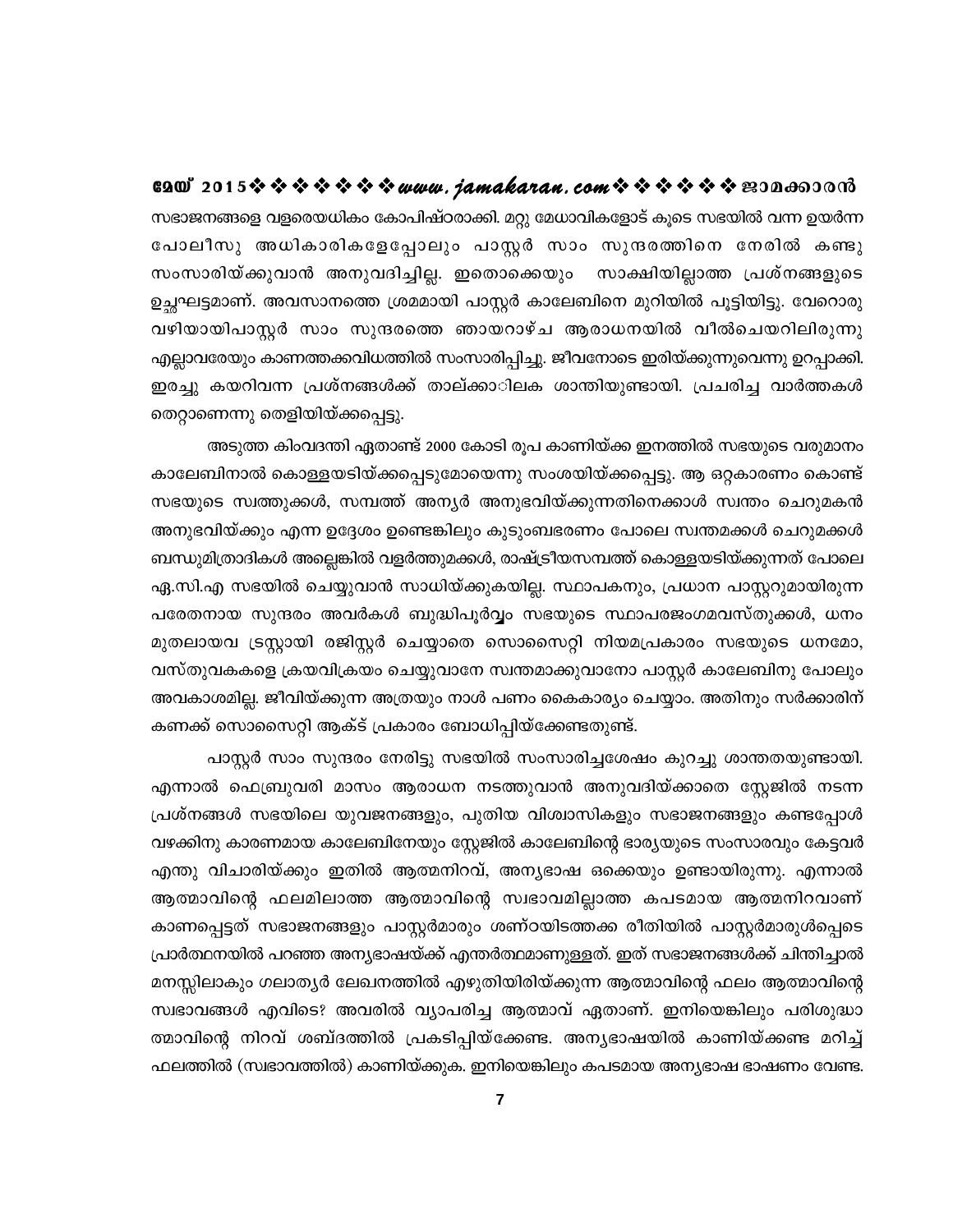# GQW 2015※※※※※※※*www.jamakaran.com*※※※※※※200<del>00</del>0000

പാസ്റ്റർ സുന്ദരം ജീവനോടിരുന്നു എങ്കിൽ കണ്ണീരോടെ നിലവിളിച്ചു കരയുമായിരുന്നു. നമ്മെ രക്ഷിച്ച യേശു, കണ്ണീരൊഴുകുന്ന തൂവെള്ള വസ്ത്രത്തിൽ ഒരു ചെറിയ കറുത്ത പുള്ളിയാണ് എങ്കിലും കാണും. ഏ.സി.എ സഭാജനങ്ങൾ സാക്ഷ്യം നഷ്ടപ്പെടുത്തരുത്. C.S.I സഭകൾ ജീവനില്ലാത്ത സഭ എന്ന് അവർ പറയുന്നു. ഇപ്രകാരമുള്ള പെന്തകോസ്തു സഭകളിൽ ഇങ്ങനെയുള്ള കലഹങ്ങൾ, ജീവനില്ലാത്ത ശവം, ഭാഷ പറയുന്നതുപോലെ മറ്റുള്ളവർ വിചാരിയ്ക്കും.

## ദൈവം നമ്മെ പരിഹാസപാത്രമാകുവാൻ അനുവദിയ്ക്കയില്ല

പാസ്റ്റർ സാം സുന്ദരത്തിന്റെ മരണം പാസ്റ്ററുടെ കുടുംബാംഗങ്ങളും സഭാജനങ്ങളും പ്രതീക്ഷിയ്ക്കുന്നു. പ്രശ്നങ്ങൾ അണയാത്ത തീ പോലെ കാണപ്പെടുന്നു. തീ ഇനിയും കെട്ടടങ്ങിയിട്ടില്ല. എ.സി.എ സഭയ്ക്കായി തുടർന്നു പ്രാർത്ഥിയ്ക്കാം.

### \*\*\*\*\*\*\*\*\*\*\*\*\*\*\*\*\*\*\*\*\*\*\*\*\*\*\*\*

# പാസറ്റർ സാം സുന്ദർ അവർകൾ കർത്താവിൽ നിദ്രപ്രാപിച്ചു

മുകളിൽ വായിച്ച ലേഖനങ്ങൾ ഞാൻ ഏപ്രിൽ മാസം എഴുതിയതാണ്. ACA



പെന്തകോസ്ത് സഭയിലെ പ്രധാന പാസ്റ്റർ സാം സുന്ദർ അവർകൾ ചില മാസങ്ങളായി രോഗക്കിടക്കയിൽ കിടന്ന് 2015 മെയ് മാസം 7–ാം തീയതി കർത്താവിൽ നിദ്രപ്രാപിച്ചു. ഇദ്ദേഹത്തിന്റെ മരണം മനോവേദന തന്നെയാണ് എന്നുള്ളത് തീർച്ചയാണ്. രോഗക്കിടക്കയിൽ തൻ കൺമുമ്പിൽ വെച്ച് കണ്ട കാഴ്ചകൾ, കൈയ്യേറ്റങ്ങൾ, വാഗ്വാദങ്ങൾ, പോലീസ് സഭക്കുളളിൽ കയറി വന്ന് നടത്തിയ അന്വേഷണം, ഞായറാഴ്ച ആരാധന നടക്കാതെ ആദ്യമായി സഭ മുടങ്ങിയത്, സഭ ഗേറ്റ് അടച്ചതും പാസ്റ്റർ അവർകളുടെ മനസ്സ് കൂടുതൽ വിഷമിപ്പിച്ചിരിക്കും എന്നുള്ളതിൽ സംശയമില്ല.

 $ACA$  സഭയിലെ യഥാർത്ഥ വിശ്വാസികൾക്ക് ദൈവം ആശ്വാസം നൽകുമാറാകട്ടെ. ഇപ്പോൾ ചുമതല ഏറ്റെടുത്തിരിക്കുന്ന സഭാപാസ്റ്റർ കാലേബ് അവർകളുടെ സ്വഭാവമാറ്റത്തിനുവേണ്ടി നമുക്കു പ്രാർത്ഥിക്കാം.

# www.jamakaran.com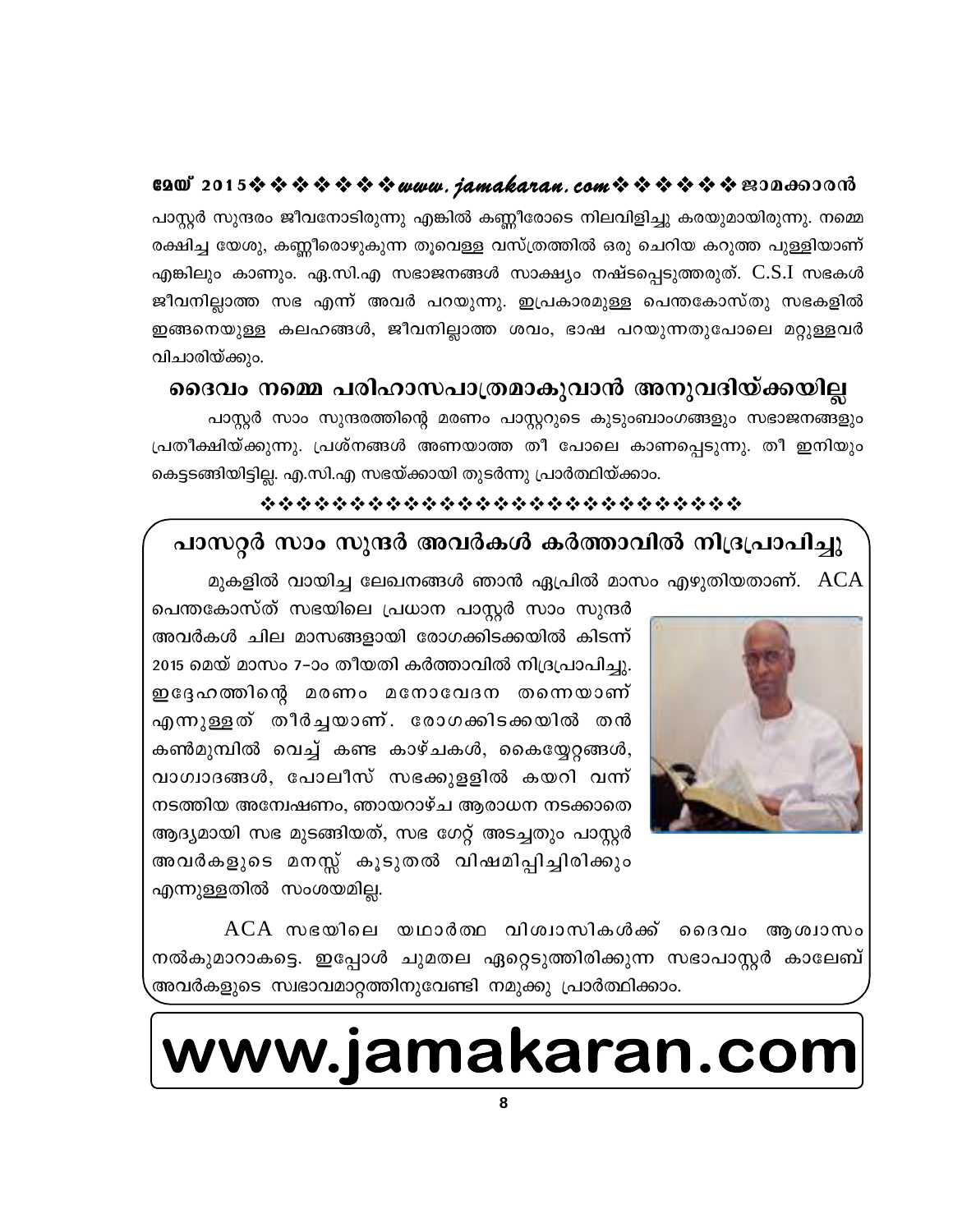# ചോദ്യം – ഉത്തരം ഒരാഗ്രഹം

ചോദ്യം : ഞാൻ പല വർഷങ്ങളായി ജാമക്കാരൻ വായനക്കാരനാണ്. എന്റെ ഒരാഗ്രഹം ജാമക്കാരൻ മാസികയിലെ പുറംകവർ മാത്രമെങ്കിലും വിലകൂടിയ പോളിഷ് പേപ്പറിൽ അച്ചടിച്ചു പ്രസിദ്ധീകരിച്ചാൽ ഭംഗിയായിരിയ്ക്കും. മറ്റുള്ള മാസികകളേ നോക്കുക. വളരെ ഉയർന്ന വിലയുള്ള പേപ്പർ ഉപയോഗിക്കുന്നു. നിങ്ങൾ ഒരു വാക്ക് സമ്മതിച്ചാൽ എത്ര ആയിരം പ്രതികൾ അച്ചടിക്കുന്നുവോ അതിനു ചിലവാകുന്ന തുക മാസാമാസം നിങ്ങൾക്കു അയച്ചു തരുന്ന ചുമതല ഞാൻ ഏറ്റെടുക്കുന്നു. ദയവായി സമ്മതിയ്ക്കു?

ഉത്തരം : ഒരു സാധനം ഭംഗിയാക്കുക എന്നത് ഒരു വ്യാപാരതന്ത്രമാണ്. മറ്റു മാസികകളേക്കാൾ കവർ പേജ് ഭംഗിയായി കണ്ടാൽ അതിന്റെ ആകർഷണം അധികമായിരിക്കും. മറ്റു പേജുകളേക്കാൾ ആകർഷണമുള്ള പുസ്തകം പെട്ടെന്ന് വിറ്റുപോകും.

ഞാൻ ജാമക്കാരൻ പ്രസിദ്ധീകരിക്കുന്നത് പൊതുജനങ്ങൾക്ക് വിലയ്ക്കു വാങ്ങാനല്ല. പുസ്ത ചന്തയിൽ അധികം വില്പനയാകണം എന്ന ഉദ്ദേശത്തിലും അല്ലേ അല്ല. ജാമക്കാരൻ പ്രസിദ്ധീകരിക്കുന്ന വിഷയങ്ങൾ എങ്ങനെയെങ്കിലും വായനക്കാർ അറിയണം എന്നതാണ് എന്റെ ആഗ്രഹം. ജാമക്കാരൻ വില്പനയ്ക്കായി വെയ്ക്കുന്ന വ്യാപാരസാധനമല്ല. മറ്റു മാസികകളോടു മത്സരിച്ചു എണ്ണത്തിൽ കൂട്ടി പ്രസിദ്ധീകരിക്കണം എന്നതും എന്റെ ആഗ്രഹമല്ല. ജാമക്കാരൻ എന്റെ സ്വന്തം പണം ഉപയോഗിച്ചു പ്രസിദ്ധീകരിക്കുന്ന മാസികയുമല്ല. എന്റെ പ്രിയ വായനക്കാർ എല്ലാവരും തങ്ങളുടെ സംഭാവന മാസം തോറുമയച്ചു തന്നു മാസിക പ്രസിദ്ധീകരിയ്ക്കുന്ന ചിലവു ഏറ്റെടുത്തു ഇത്രയും വർഷങ്ങളായി കടമില്ലാതെ നടത്തിവരുന്നു. ജാമക്കാരൻ ലക്ഷക്കണക്കിന് ആളുകൾ വായിക്കുന്നുണ്ട്. കംപ്യൂട്ടർ, ഇന്റർനെറ്റ്, വെബ്സൈറ്റ് മൂലം ലക്ഷക്കണക്കിനാളുകൾ വായിക്കുന്നതായി വെബ്സെന്റർ നടത്തുന്നവർ പറയുന്നത് കേട്ടു ദൈവത്തെ സ്തുതിക്കുന്നു.

അതേസമയം മറ്റു മാസികകൾ മറ്റുള്ളവർ വിലകൂടിയ പേപ്പറിൽ പ്രസിദ്ധീകരിക്കുന്നതിന്റെ ഉദ്ദേശത്തെയും ഞാൻ കുറ്റം പറയുന്നില്ല. പരേതനായ സഹോ.ഡി.ജി.എസ് ദിനകരൻ അവർകൾ മേട്ടൂർ എന്ന സ്ഥലത്ത് SBI ബാങ്ക് ബ്രാഞ്ചു മാനേജരായിരുന്നപ്പോൾ യേശു വിളിയ്ക്കുന്നു എന്ന റേഡിയോ പ്രക്ഷോപണ പരിപാടി ആരംഭിക്കുവാൻ ഞാൻ മുഖാന്തിരമായി. അദ്ദേഹത്തിനു മുമ്പായി ഞാൻ റേഡിയോയിൽ പ്രസംഗിച്ചുകൊണ്ടിരുന്നു. സഹോ.ദിനകരൻ അവർകളും റേഡിയോയിൽ പ്രസംഗിയ്ക്കുവാൻ ആഗ്രഹം അറിയിച്ചതുകൊണ്ട് ബാംഗ്ലൂർ FEBA റേഡിയോ നിലയത്തിലെ അധികാരികളോടു അതിനായുള്ള ഏർപ്പാടുകൾ ചെയ്തു.

സഹോദരൻ വീരരാജ് അവർകൾ (ഇപ്പോൾ അമേരിക്കയിൽ സഭാശുശ്രൂഷകൻ) റിക്കോഡിംഗ് ചെയ്യുന്നയാളായിരുന്നു. ഇപ്പോൾ (Trichy) തൃച്ചിയിൽ പെന്തകോസ്തു സഭയിൽ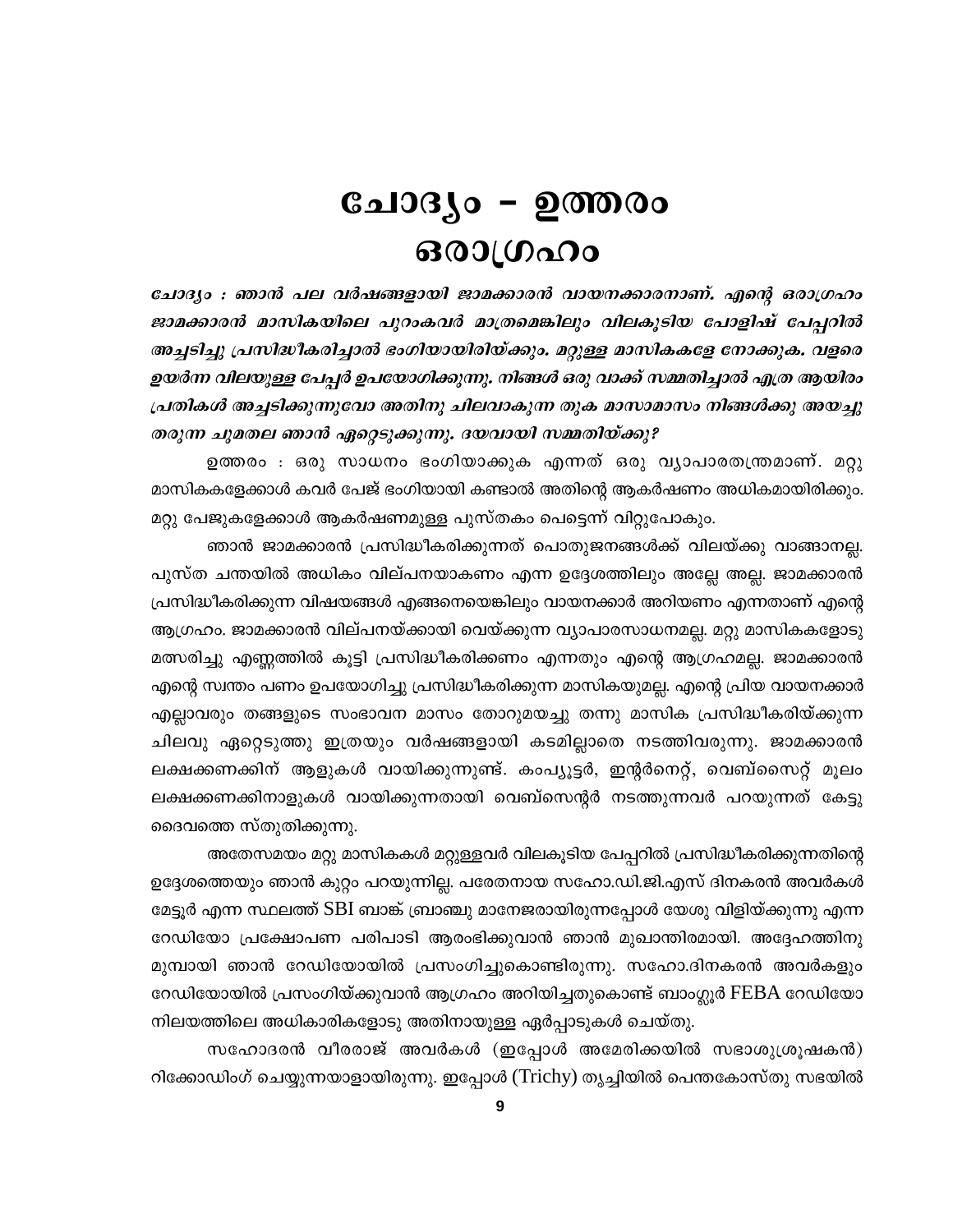#### GAO 2015※※※※※※※*www.jamakaran.com*※※※※※※200<del>.00</del>00m3

പാസ്റ്ററായിരിക്കുന്ന പാസ്റ്റർ വിക്ടർ ജ്ഞാനരാജ് അവർകൾ ഫീബ (FEBA) നിലയത്തിൽ പബ്ലിക് റിലേഷൻ ഓഫീസർ ആയി ജോലി ചെയ്തുകൊണ്ടിരുന്നു. സഹോ.ദിനകരനും ഞാനും അവിടെയുള്ള ഗസ്റ്റ് റൂമിൽ താമസിച്ചു. സഹോ.ദിനകരൻ 6 മാസത്തേയ്ക്കുള്ള പ്രസംഗങ്ങൾ ഒറ്റ ദിവസം കൊണ്ടു FEBA യിൽ റെക്കാർഡ് ചെയ്തു. എന്നാൽ സഹോ.ദിനകരന്റെ പ്രക്ഷേപ പരിപാടിയ്ക്ക് പേരു നൽകിയിട്ടില്ലായിരുന്നു. സ്ഥാപനം ആരംഭിയ്ക്കുക എന്നതോ സഭ ആരംഭിയ്ക്കുക എന്നതോ സഹോ.ദിനകരൻ ഇഷ്ടപ്പെടാത്ത നല്ല ആരംഭകാലം ആയിരുന്നു അത്.

ആ കാലയളവിൽ സഹോ.ദിനകരന് സ്വന്തമായി മാസിക പ്രവർത്തനമില്ലായിരുന്നു. ബാംഗ്ലൂരിലെ കന്റോൺമെന്റിൽ പെന്തകോസ്ത് സഭ നടത്തി വന്ന പാസ്ലർ കെ.ആർ.പോൾ അവർകൾ തന്റെ പൊതുയോഗങ്ങളിൽ ദിനകരന് പ്രസംഗിയ്ക്കുവാൻ അവസരം നൽകി പൊതുജനങ്ങൾക്ക് പരിചയപ്പെടുത്തി. പാസ്റ്റർ കെ.ആർ.പോൾ അന്നു സ്വന്തമായി നടത്തി വന്ന ലിവിംഗ് സ്ലാർ (Living Star) എന്ന മാസികയിൽ മാസംതോറും സഹോ.ദിനകരൻ ലേഖനങ്ങൾ എഴുതിയിരുന്നു. ജനങ്ങൾ അതു ആവേശപൂർവ്വം സ്വീകരിച്ചുവന്നു.

പക്ഷേ ചില ഉപദേശപ്രശ്നങ്ങളാൽ സഹോ.ദിനകരന് സ്വതന്ത്രമായി തന്റെ ആശയങ്ങൾ മാസികയിൽ പ്രസിദ്ധീകരിയ്ക്കുവാൻ കഴിയാത്തതുകൊണ്ട് ചില പ്രശ്നങ്ങൾ പാസ്റ്റർക്കും ദിനകരനും ഉണ്ടായി. അപ്പോൾ എന്തുകൊണ്ട് നമുക്കു സ്വന്തമായി ഒരു മാസിക തുടങ്ങിക്കുടയെന്ന തന്റെ അനുഗ്രഹം എന്നോടു പങ്കുവെച്ചു. ആ സാഹചര്യത്തിൽ FEBA നിലയത്തിൽ പ്രക്ഷേപണം ചെയ്യാൻ തയ്യാറാക്കിവെച്ചിരുന്ന പരിപാടിയ്ക്കു പേരു വയ്ക്കണമെന്ന് ആവശ്യമുയർന്നു. ആ നാളുകളിൽ ഈറോഡ് നഗരത്തിലെ ബ്രഫ് മെമ്മോറിയൽ CSI സഭക്കാർ എന്നേയും സഹോ.ദിനകരനെയും കൂട്ടരേയും ക്ഷണിച്ചു. ഒരു വലിയ യോഗം ഈറോഡിലെ ആശുപത്രി മൈതാനത്ത് നടത്തി.

ആദ്യ ദിവസം യോഗം ആരംഭിച്ചു സ്റ്റേജിൽ സഹോ.ലയണൽ, സഹോ.ബന്നി (പാസ്റ്റർ ബന്നി അന്ന് കോയമ്പത്തുർ  $P.S.G$  കോളേജിൽ ജോലി ചെയ്തുവന്നു) ഇവരോടൊപ്പം സഹോ.എഡ്വേർഡ് പോൾ അവർകളും കുടുംബമായി ക്വയറിൽ പങ്കെടുത്തു. ഞാൻ സ്റ്റേജിൽ വച്ചു സഹോ.ദിനകരനോടു FEBA നിലയത്തിലെ പ്രക്ഷേപണത്തിന് പേരു ചോദിച്ചുകൊണ്ടു കർശനമായി കത്തെഴുതിയിരിക്കുന്നു. അതുകൊണ്ടിനി താമസിയ്ക്കണ്ട എന്നു പറഞ്ഞു. ദിനകരൻ ഒന്നും മിണ്ടിയില്ല. സ്കേജിൽ ഞാൻ എന്റെ അരികെ സഹോ.ദിനകരൻ റവ.എബനേസർ എന്നിവർ ഇരുന്നിരുന്നു. പിന്നിൽ ഈറോഡ് നഗരത്തിലെ പ്രമുഖരും ദൈവവേലക്കാരും സ്റ്റെല്ല ദിനകരനും ഇരുന്നിരുന്നു. സഹോ.ദിനകരന്റെ സൂക്ഷ്മതയുള്ള കണ്ണുകൾ സ്റ്റേജിൽ കയറി കസേരയിൽ ഇരിയ്ക്കുമ്പോൾ തന്നെ അലങ്കാരങ്ങൾ ശ്രദ്ധിച്ചിരുന്നു. അപ്പോഴാണ് ആ ചരിത്രസംഭവം നടന്നത്. പെട്ടെന്ന് സഹോ.ദിനകരൻ എന്നോട് ഡോക്ടർ സ്റ്റേജിന്റെ പിന്നിൽ ശ്രദ്ധിച്ചുവോ? ബ്രഫ്  $\operatorname{CSI}$  സഭക്കാർ നീലനിറത്തിലുള്ള കർട്ടൺ പുറകിൽ കെട്ടിയിരുന്നു. അതിൽ അവർ എഴുതിയ വാചകം വായിയ്ക്കുവാൻ ആവശ്യപ്പെട്ടു. അതിൽ യേശു വിളിയ്ക്കുന്നു എന്നു വലിയ അക്ഷര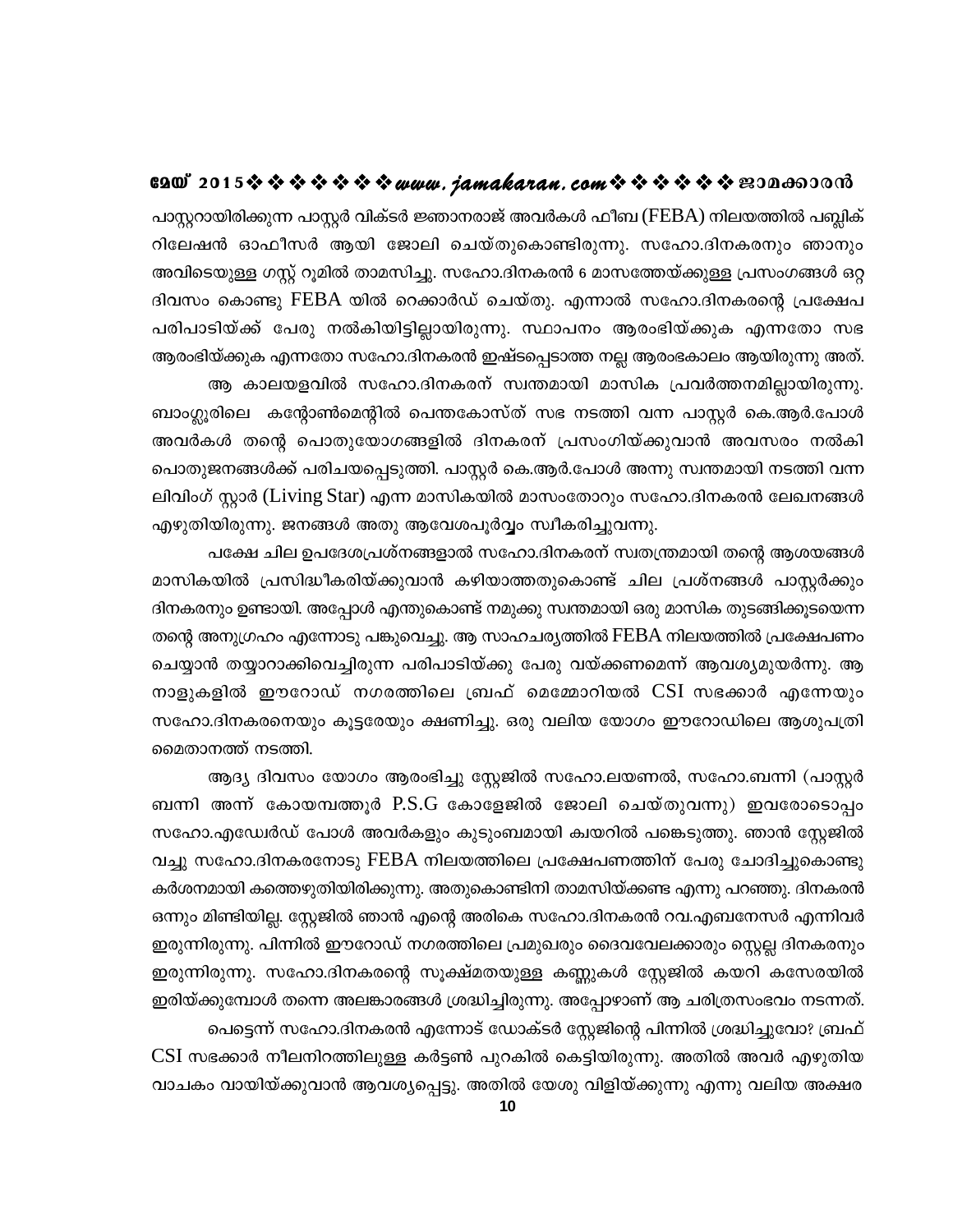ത്തിൽ എഴുതിയിരുന്നു. ആ പേരു നമ്മുടെ പ്രക്ഷേപണ പരിപാടിയ്ക്കു ഇട്ടാലോ?

ഉടനെ ഞാൻ അതു വളരെ നല്ല പേരാണ്. അതു പ്രക്ഷേപണ പരിപാടിയ്ക്കു മാത്രമല്ല സ്വന്തമായി ആരംഭിയ്ക്കുവാൻ ആഗ്രഹിയ്ക്കുന്ന മാസികയ്ക്കും വളരെ യോജിയ്ക്കും എന്നു പറഞ്ഞു. സഹോ.ദിനകരൻ എന്റെ കൈപിടിച്ചു മേശമേൽ വെച്ചു തന്റെ കൈയ്യും എന്റെ കൈ മേൽ വച്ചു 'പിതാവിന്റെയും പുത്രന്റെയും പരിശുദ്ധാത്മാവിന്റെയും നാമത്തിൽ യേശുവിളിയ്ക്കുന്നു



എന്ന ഈ പേർ പ്രതിഷ്ഠ ചെയ്യുന്നു. ഈ പേരു മൂലം ഞങ്ങൾ നടത്തുന്ന എല്ലാ ശുശ്രൂഷകളും മൂലം നിന്റെ നാമം മഹത്വപ്പെടുമാറാകട്ടേ ആമേൻ' എന്നു പ്രാർത്ഥിച്ചു. ഞങ്ങൾ പ്രാർത്ഥിച്ചതു സമീപത്തിരുന്ന എബനീസറച്ചനോ, പിന്നിലിരുന്ന സഹോദരി സ്റ്റെല്ല ദിനകരനോ അറിഞ്ഞില്ല. ഇപ്രകാരമാണ് യേശുവിളിയ്ക്കുന്നു എന്ന ലോകപ്രശസ്തിയാർജ്ജിച്ച പേരുണ്ടായത്. ശുശ്രൂഷകന്മാരും ഉണ്ടായി. ഞാനിതു എന്തുകൊണ്ടു സൂചിപ്പിച്ചു എന്നാൽ ഈ പരിപാടിയ്ക്കു ശേഷം സഹോദരി സ്റ്റെല്ല ദിനകരൻ എഡിറ്ററായി യേശു വിളിയ്ക്കുന്നു എന്ന മാസിക രജിസ്റ്റർ ചെയ്യപ്പെട്ടു.

സഹോ.ദിനകരന് State Bank of India ഉദ്യോഗസ്ഥനായിരുന്നതുകൊണ്ട് അദ്ദേഹത്തിന് മാസികയുടെ എഡിറ്ററായിരിയ്ക്കുവാൻ അനുവാദമില്ല. സ്റ്റെല്ല ദിനകരനെ എഡിറ്ററാക്കി. മാസിക പ്രസിദ്ധീകരിച്ചപ്പോൾ വളരെയധികം സാമ്പത്തിക ബുദ്ധിമുട്ടുണ്ടായിരുന്നു. സഹോ.ദിനകരന്റെ ശുശ്രൂഷ അന്നു ഇത്രത്തോളം പ്രശസ്തിയാർജ്ജിച്ചിരുന്നില്ല.

കാണിയ്ക്ക വരുമാനമില്ല. ഞാൻ പറഞ്ഞു സാധാരണ വിലകുറഞ്ഞ പേപ്പറിൽ യേശു വിളിയ്ക്കുന്ന മാസിക പ്രസിദ്ധീകരിക്കാം. അന്നു അദ്ദേഹം പറഞ്ഞത് "ബ്രദർ ഒരു സിനിമാ നോട്ടീസ് വിലകൂടിയ പേപ്പറിൽ അച്ചടിച്ചു വിതരണം ചെയ്താലും അതുകണ്ടവർ കണ്ടശേഷം എറിഞ്ഞു കളയും. എന്നാൽ നമ്മുടെ മാസിക വിലമതിയ്ക്കാൻ കഴിയാത്ത തിരുവചനങ്ങൾ ഉൾക്കൊണ്ടു വരുമ്പോൾ അതിനെ വിലകുറഞ്ഞ സാധാരണ പേപ്പറിൽ അച്ചടിക്കുവാൻ എനിയ്ക്കു താല്പര്യമില്ല. ഏതു വിധേനയും ദൈവം പണം നൽകും. ആരംഭത്തിൽ തന്നെ വില കൂടിയ പേപ്പറിൽ യേശുവിളിയ്ക്കുന്ന Magazine അച്ചടിയ്ക്കാം എന്നു പറഞ്ഞു അന്നു ദിനകരൻ പറഞ്ഞതിന്റെ ഉദ്ദേശവും അദ്ദേഹം നൽകിയ വിവരണവും എനിയ്ക്കു മറക്കുവാൻ കഴിയാത്ത വാക്കുകളായി മാറി. തിരുവചനത്തിന് ആ നാളുകളിൽ അദ്ദേഹം നൽകിയ ബഹുമാനം വളരെ വലുതായിരുന്നു. അതുകൊണ്ടു വിലകൂടിയ പേപ്പറിൽ മാസിക പ്രസിദ്ധീകരിയ്ക്കപ്പെടണം എന്നതിന്റെ ഉദ്ദേശം മാനിയ്ക്കപ്പെടേണ്ടതാണ്.

ഇപ്രകാരമുള്ള ഓർമ്മയിൽ നില്ക്കുന്ന നല്ല സംഭവങ്ങൾ സഹോദരൻ കാരുണ്യ യൂണിവേഴ്സിറ്റി ആരംഭിയ്ക്കുന്നതിനു മുമ്പ് യഥാർത്ഥ ശുശ്രൂഷകനായി പ്രവർത്തിച്ച ആരംഭകാല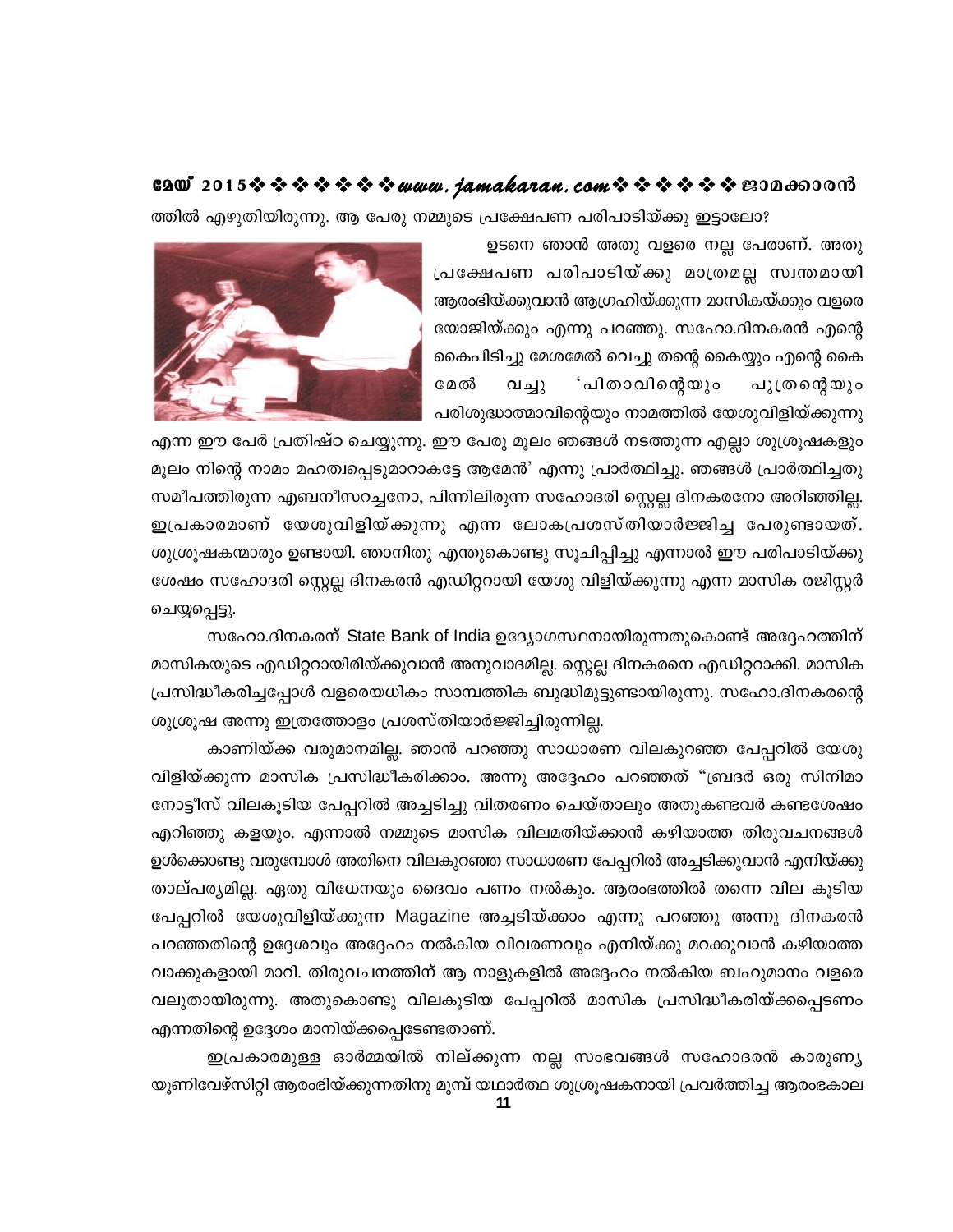യോഗങ്ങളിൽ നടന്ന സംഭവങ്ങളാണ്. അദ്ദേഹത്തിന് വരുമാനം വർദ്ധിച്ചു. കാണിക്കകൾ വർദ്ധിച്ചു. അതിനുശേഷം സഹോ.ദിനകരൻ തിരുവചന ഉപദേശം വിട്ടുമാറി, അമേരിക്കയിലെ ബ്രൻഹാം, കാതറിൻ കുൽമാർ, ബെന്നിഹിൻ തുടങ്ങിയ ദൈവവേലക്കാരുടെ വ്യാജ വെളിപ്പാട് ശുശ്രൂഷയാൽ ആകർഷിക്കപ്പെട്ടു, അവരുടെ ശുശ്രൂഷയുടെ വഴി പിൻതുടർന്ന് ദൈവവചനത്തെ വിട്ട് ബഹുദൂരം മാറിപ്പോയി.

അന്നത്തെ നാളുകളിൽ സഹോ.ദിനകരനോടു ചേർന്ന് ശുശ്രൂഷ ചെയ്തു വന്നതായ 5 പേരിൽ ഞങ്ങൾ നാലു പേർ മാത്രം ഒന്നായി അദ്ദേഹത്തെ വിട്ടുപിരിഞ്ഞ് ശുദ്ധസുവിശേഷം അറിയിക്കുവാൻ ഉറച്ചുനിന്ന് ഇന്നുവരെ ശുശ്രൂഷ ചെയ്തു വരുന്നു. വില കുറഞ്ഞ പേപ്പറിൽ മാസിക പ്രസിദ്ധീകരിക്കുന്ന വിഷയം അറിയിക്കുന്ന ഈ സമയം വായനക്കാർക്കായി മറഞ്ഞു കിടക്കുന്ന പഴയ ആരംഭകാല സംഭവങ്ങൾ അറിയിക്കേണ്ടത് വളരെ ആവശ്യമാണ്.

# ചാമ്പൽ ബുധൻ

ചോദ്യം : 2015 ഏപ്രിൽ മാസത്തിൽ ചാമ്പൽ ബുധൻ എന്ന പേരിൽ 40 ദിവസം നോമ്പുകാലം (Lenten Days) ആരാധനകൾ നമ്മുടെ സഭകളിൽ നടത്തപ്പെടുന്നല്ലോ. 40 ദിവസങ്ങൾ എന്ന ഈ നോമ്പു കാലത്തിന്റെ ആരംഭദിവസം. എന്തുകൊണ്ട് ചാമ്പൽ എന്ന പേരിൽ വിളിക്കപ്പെടുന്നു?

ഉത്തരം : Episcopal സഭകളിൽ (Main line Church) മാത്രമാണ് ഇപ്രകാരം 40 (നാൽപത്) ദിവസങ്ങൾ നോമ്പായി അനുഷ്ഠിക്കപ്പെടുന്നത്. അതായത് കത്തോലിക്കാ, സി.എസ്.ഐ, ലൂഥറൻ, മാർത്തോമാ, യാക്കോബായ സഭക്കാർ മാത്രമാണ് ഇത് അനുഷ്ഠിച്ചു വരുന്നത്. ഇത് തിരുവചനത്തിൽ സൂചിപ്പിക്കാത്ത ഉപദേശമാണ്. ആദിമ പുതിയ നിയമസഭയിൽ ഇല്ലാത്ത ഒരു ആചാരം. ഈ നാൽപതു ദിവസങ്ങളിൽ ഒരു നേരത്തെ ഭക്ഷണം വർജ്ജിക്കുന്നത് ഈ ആചാരങ്ങളിൽ ഒന്നാണ്. ഇതിനെക്കുറിച്ച് എന്റെ യോഗങ്ങളിൽ ഞാൻ പ്രസംഗിച്ചിട്ടുണ്ട്.

ചാമ്പൽ എന്ന വാക്ക്, വേദപുസ്തകത്തിൽ നിന്ന് എടുത്ത് ഉപയോഗിച്ചതാണ്. പഴയനിയമകാലത്തിൽ യിസ്രായേൽ ജനങ്ങൾ പാപം ചെയ്ത് പാളയത്തിൽ നിന്ന് അവരെ മാറ്റിയ ശേഷം, അവർ മനം മാറി, വീണ്ടും പാളയത്തിൽ അഥവാ സഭയിൽ ചേർക്കുവാൻ ചാമ്പൽ വെള്ളത്തിൽ കലക്കി, അവരുടെ മേൽ തളിക്കുന്ന ഒരു ചടങ്ങുണ്ടായിരുന്നു. സംഖ്യ 19:17ൽ അശുദ്ധനായി തിരുന്നതിനുവേണ്ടി അവരെ ശുദ്ധീകരിക്കുവാൻ യാഗപീഠത്തിനരികേ നിർത്തി. യാഗപീഠത്തിൽ നിന്ന് പാപയാഗം ചുട്ടഭസ്മം ഉറവു വെള്ളത്തിൽ കലക്കി അത് അവന്റെ മേൽ തളിച്ച് ശുദ്ധീകരിക്കുന്നു.

ഇതേ അർത്ഥം എബ്രായ ലേഖന കർത്താവ് 9:13–ൽ മലിനപ്പെട്ടവരുടെ മേൽ തളിയ്ക്കുന്ന പശുഭസ്മവും ജഡികശുദ്ധി വരുത്തുന്നു എങ്കിൽ എന്നെഴുതിയിരിക്കുന്നു. കോൺസ്റ്റന്റയിൻ ചക്രവർത്തിയ്ക്കു ശേഷം സഭകളിൽ 40 (നാൽപതു) ദിവസം ത്യാഗത്തിന്റെ നാളുകളായി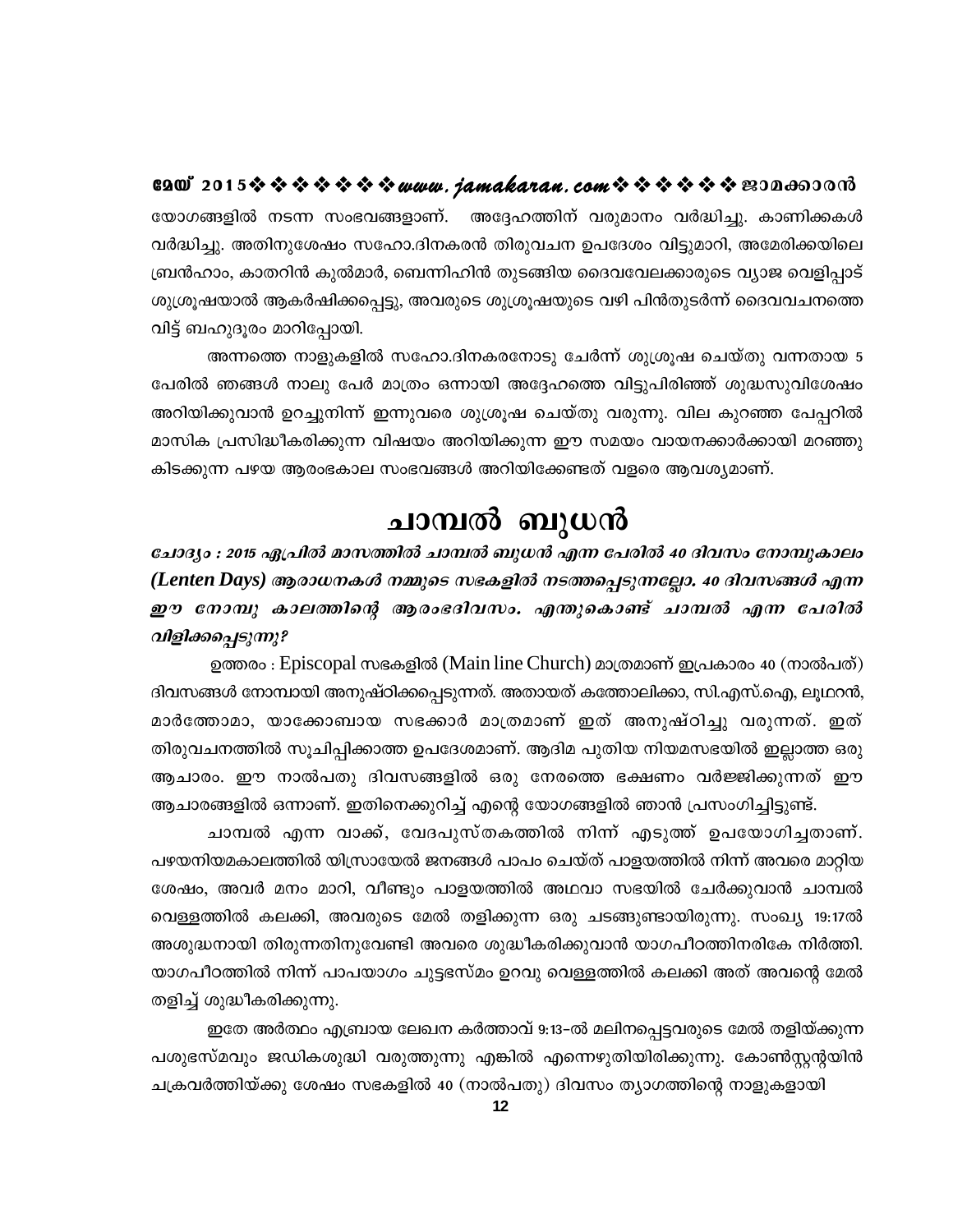ആചരിക്കപ്പെട്ടു. അതിന്റെ ആരംഭദിവസമായ ബുധനാഴ്ച ശുദ്ധീകരണത്തിന്റെ ദിവസമായി ചാമ്പൽ ബുധൻ എന്ന് പ്രഖ്യാപിക്കപ്പെട്ടു. ഈ ദിവസങ്ങളിൽ സഭാജനങ്ങൾ തങ്ങളെത്തന്നെ ശോധന ചെയ്ത് ശുദ്ധീകരണം പ്രാപിക്കണം എന്നുള്ളത് അന്നത്തെ സഭയുടെ ഒരു ചടങ്ങായി കത്തോലിക്കാ സഭയിൽ തുടങ്ങി ഇപ്പോൾ പ്രൊട്ടസ്റ്റന്റ് സഭകളിലും തുടർന്നു വരുന്നു. ഇത് മറ്റ് ആത്മീകസഭകൾ ആചരിക്കുന്നില്ല. നാമധേയ ക്രിസ്ത്യാനി ഈ നാൽപതു ദിവസത്തിൽ തങ്ങളെ ശോധന ചെയ്ത് തെറ്റുകൾ ഏറ്റു പറഞ്ഞ് ക്രമപ്പെടുത്തി ജീവിക്കുവാൻ പ്രൊട്ടസ്റ്റന്റ് സഭക്കാരും നോമ്പുനാളായി അനുഷ്ഠിക്കുന്നതിൽ തെറ്റില്ല.

യഥാർത്ഥ ക്രിസ്ത്യാനി ഏതു സഭാവിഭാഗത്തിൽപ്പെട്ടാലും ദിനംതോറും തങ്ങളെ ശോധന ചെയ്ത് ശുദ്ധീകരണം പ്രാപിക്കേണ്ടത് ആവശ്യമാണ്. ചാമ്പൽ ബുധനാഴ്ചയ്ക്കായോ നാൽപതു ദിവസ നോമ്പിനായോ കാത്തിരിക്കേണ്ട കാര്യമില്ല. ഓരോ ദിവസവും അതായത് തന്റെ മരണദിവസം വരെ തന്നെത്താൻ ശോധന ചെയ്ത് തന്നെ ശുദ്ധീകരിക്കേണ്ടത് ആവശ്യമാണ്. ആത്മീയസഭകൾക്ക് – ചാമ്പൽ ബുധൻ, 40 ദിവസത്തെ നോമ്പ് – കാലം എന്നൊന്നുമില്ല. ഇതാണ് ചാമ്പൽ ബുധൻ എന്നതിന്റെ വിശദീകരണം.

#### ആരാണ് അപ്പോസ്ഥലൻ

ചോദ്യം : കഴിഞ്ഞ മാസം 20–ാം തീയതിയിലെ ദിനപത്രത്തിൽ സഹോ.ദിനകരന്റെ 7–ാം ചരമവാർഷികത്തിൽ ഓർമ്മയ്ക്കായി ഭാര്യ, മകൻ, മകന്റെ കുടുംബാംഗങ്ങൾ, യേശു വിളിയ്ക്കുന്നു എന്ന പേരിൽ പ്രസിദ്ധീകരിച്ച സഹോ.ദിനകരന്റെ ചിത്രത്തിനടയിൽ അപ്പോസ്ഥലൻ D.G.S ദിനകരൻ എന്ന് എഴുതിയിരുന്നു. ആരാണ് അപ്പൊസ്തലൻ എന്നതിനെക്കുറിച്ചുള്ള നിങ്ങളുടെ പ്രസംഗം കേട്ടിട്ടുള്ള വൃക്തിയാണ് ഞാൻ. തിരുവചനപ്രകാരം നിങ്ങൾ പറഞ്ഞതു ശരിയാണ്. എന്നാൽ സഹോ.ദിനകരന്റെ

കുടുംബാംഗങ്ങൾക്കു വേദവചന പരിജ്ഞാനം ഇല്ലേ. വചനം അവർക്ക് അറിയുകയില്ലേ? ഉത്തരം : വചനം അവർക്ക് അറിയുമോ ഇല്ലയോ എന്ന് നിങ്ങൾ തന്നെ തീരുമാനിക്കുക. വെളി 21:14ൽ നഗരത്തിന്റെ മതിലിന് പന്ത്രണ്ട് അടിസ്ഥാനവും അതിൽ കുഞ്ഞാടിന്റെ (യേശുക്രിസ്തുവിന്റെ) പന്ത്രണ്ടു അപ്പോസ്തലന്മാരാൽ ഉപദേശിക്കപ്പെട്ടത് അഥവാ അംഗീകരിക്കപ്പെട്ടതാണ് എന്ന് എബ്രാ 6:1,2 ലും അപ്പൊ 2:42 ലും കാണുവാൻ കഴിയും.

യേശുക്രിസ്തു നേരിട്ട് തിരഞ്ഞെടുത്തവരാണ് അപ്പോസ്തലന്മാർ എന്ന വിളിയ്ക്ക് യോഗ്യരായ പന്ത്രണ്ടു പേരും. മറ്റുള്ളവർ എല്ലാം ശിഷ്യന്മാർ എന്നു വിളിക്കപ്പെടും. ബർന്നബാസ് മുതലായവരെ അന്നത്തെ ആദിമസഭ. അപ്പോസ്തലൻ എന്നു സാധാരണഗതിയിൽ പറയപ്പെട്ടു. അപ്പോസ്തലോസ് എന്ന ഗ്രീക്ക് ഭാഷയിലെ വാക്കിന് അയയ്ക്കപ്പെട്ടവൻ എന്ന് അർത്ഥം. അപ്പോസ്തലൻ എന്നതിന്റെ പൊതുവായ അർത്ഥവും അയക്കപ്പെട്ടവൻ എന്നതുതന്നെയാണ്. ആരാൽ അയയ്ക്കപ്പെട്ടവൻ യേശുക്രിസ്തുവിനാൽ അയയ്ക്കപ്പെട്ടവൻ. സാധാരണയായി എല്ലാ ശുശ്രൂഷകന്മാരും. മിഷണറിമാരും യേശുക്രിസ്തുവിന്റെ വാക്കുകൾ കേട്ട് യേശുവിനെ സ്വീകരിച്ച്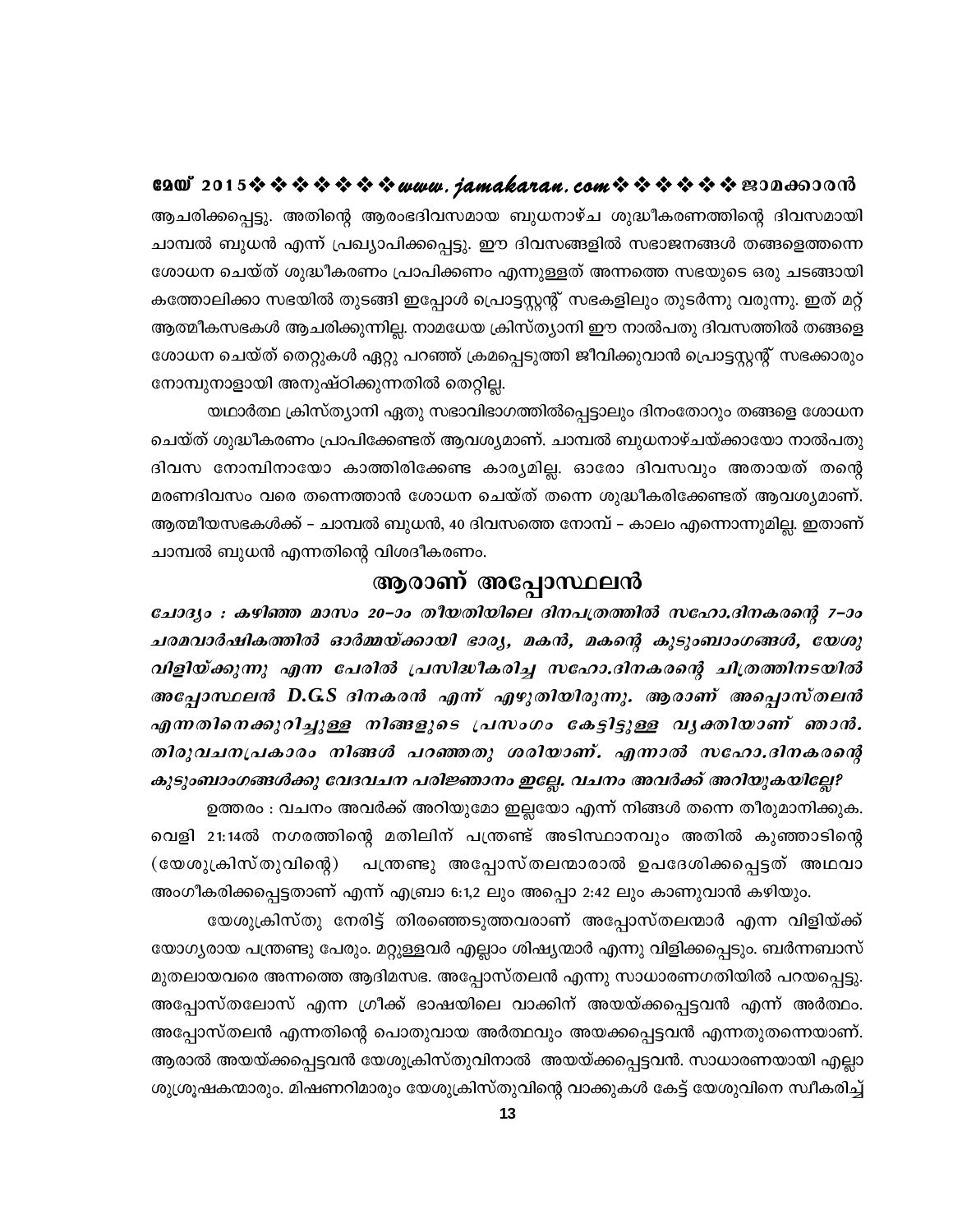e2@\* 2015 \$ \$ \$ \$ \$ \$ \$ *\$ www. jamakaran.com* \$ \$ \$ \$ \$ \$ \$ \$20Ano0018 യേശുവാണ് രക്ഷകൻ എന്ന് അറിയിക്കുവാൻ സഭാജനങ്ങളാൽ യേശുവിന്റെ നാമത്തിൽ അയയ്ക്കപ്പെട്ടവൻ. അല്ല എങ്കിൽ മിഷണറി സ്ഥാപനങ്ങളാൽ അയയ്ക്കപ്പെട്ടവർ ആണ്. എന്നാൽ അപ്പൊസ്തലൻ എന്ന വാക്കിന് അയയ്ക്കപ്പെട്ടവൻ എന്ന് അർത്ഥം ആയാലും യേശുക്രിസ്തു നേരിട്ട് തിരഞ്ഞെടുക്കപ്പെട്ടവർ മാത്രമാണ് അപ്പൊസ്തലന്മാർ എന്ന വിളിക്ക് യോഗൃരായവർ.

പന്ത്രണ്ട് അപ്പോസ്തലന്മാരിൽ ഒരുവനായ, ആത്മഹതൃചെയ്ത–(കെട്ടിഞാന്നു ചത്ത ഇസ്കരിയോത്ത് യൂദയ്ക്കു പകരംരണ്ടുപേര്ചീട്ടിട്ട്, മത്ഥിയാസ്)-എന്നവ്യക്തിയെ അപ്പൊസ്ത ലനായി മറ്റു പതിനൊന്ന് ശിഷ്യന്മാരും തിരഞ്ഞെടുത്തു. അതുകൊണ്ട് അവന്റെ പേര് വേദപുസ്തക

ത്തിൽ വേറെങ്ങും എഴുതിക്കാണുന്നില്ല. ദൈവം ആ തിരഞ്ഞെടുപ്പിനെ ഇഷ്ടപ്പെടുന്നില്ല. ഉദാഹരണമായി വസ്തുവകകൾ ഭാഗം വയ്ക്കുന്ന പ്രശ്നം വന്നാൽ, രണ്ടു കുഞ്ഞുങ്ങൾ ഒരുപോലെ മാർക്ക് വാങ്ങുമ്പോൾ ഒന്നാം സമ്മാനം ആർക്കാണ് എന്ന് തീരുമാനിക്കുവാൻ പേര് എഴുതി ചീട്ടിട്ട് കുലുക്കി, അവരുടെ പേർക്ക് ചീട്ട് ലഭിച്ചുവോ അവർക്ക് ഒന്നാം സമ്മാനം. കൊടുക്കുന്ന പതിവുണ്ട്. ചീട്ടിടുന്നത് ചീട്ട് മടിയിൽ ഇടുന്നു. അതിന്റെ വിധാനമോ യഹോവയാലത്രേ എന്ന് സദൃശവാകൃത്തിൽ നാം വായിക്കുന്നു. എന്നാൽ അപ്പൊസ്തലിക ശുശ്രൂഷയ്ക്കായി അപ്രകാരം നറുക്കിട്ട് ഒരു വ്യക്തിയെ തിരഞ്ഞെടുക്കുവാൻ പാടില്ല. നറുക്കിട്ട് എടുത്ത മത്ഥിയാസ് എന്ന പേരുള്ള ആൾ ഏതെങ്കിലും അത്ഭുതങ്ങൾ ചെയ്തതായോ, ലേഖനങ്ങൾ എഴുതിയതായോ നാം വേദപുസ്തകത്തിൽ കാണുന്നില്ല.

യേശുക്രിസ്തുവിന്റെ അനുയായികളേ കൊന്നവനായ ശൗൽ എന്ന വൃക്തിയെ യേശുക്രിസ്തു തന്റെ ശിഷ്യനായും, അപ്പൊസ്തലനായും തിരഞ്ഞെടുത്തു. പൗലോസും തന്നെ അപ്പൊസ്തലനായി ദൈവം തിരഞ്ഞെടുത്തു എന്ന് ലേഖനങ്ങളിൽ എടുത്തു പറയുന്നു. ശൗൽ എന്ന പൗലോസ് യേശുക്രിസ്തുവിനെ നേരിൽ കണ്ടിട്ടില്ല. അതുകൊണ്ട് യേശു തന്നെ, പൗലോസിന് നേരിൽ വെളിപ്പെടുത്തുകയും, താൻ ജനിച്ചത്, വളർന്നത് ശുശ്രൂഷ ചെയ്തത്, അത്ഭുതങ്ങൾ പ്രവർത്തിച്ചത്, അന്ത്യ അത്താഴം, ക്രൂശിലെ മരണം എന്നിവയെല്ലാം നേർക്കാഴ്ചയായി കാണിക്കുവാൻ പൗലോസിനെ ആത്മാവിൽ നടത്തി, മേൽപറഞ്ഞതെല്ലാം കാണിച്ച് തന്നെയും വെളിപ്പെടുത്തുവാനായി, പൗലോസിനെ അറേബ്യൻ മരുഭൂമിയിലേക്ക് കൊണ്ടുചെന്ന് മൂന്നു വർഷം അവിടെ താമസിപ്പിച്ച് അപ്പൊസ്തലിക ശുശ്രൂഷയ്ക്ക് യോഗ്യനാക്കി. അപ്പൊസ്തല പ്രവൃത്തി6-ാംഅദ്ധ്യായത്തിൽ വിധവകളുടെ വ്യവഹാരം സാമൂഹ്യപ്രശ്ന

ങ്ങൾ എന്നിവയ്ക്ക് ന്യായം തീർക്കാനായി ആദിമസഭ. പന്ത്രണ്ട് അപ്പൊസ്തലന്മാരെയും യെരുശലേമിലേയ്ക്ക് വിളിച്ചുവരുത്തി അതിന് അപ്പൊസ്തലന്മാർ ഞങ്ങൾ **പ്രാർത്ഥനയിലും** വചനശുശ്രൂഷയിലും ഉറ്റിരിക്കും. അതാണ് ഞങ്ങളുടെ ശുശ്രൂഷ. ഞങ്ങൾ ദൈവവചനം ഉപേക്ഷിച്ച് മേശകളിൽ ശുശ്രൂഷ ചെയ്യുന്നത് യോഗ്യമല്ല എന്ന് പറഞ്ഞ് സഭയിൽ ആത്മാവും ജ്ഞാനവും നിറഞ്ഞ് നല്ല സാക്ഷ്യമുള്ള ഏഴ് പുരുഷന്മാരെ തിരഞ്ഞെടുത്ത് പ്രാർത്ഥിച്ച് അവരുടെമേൽ കൈവച്ചു. അപ്പൊ.പ്രവൃത്തി 6:3 വേലയ്ക്ക് ആക്കി.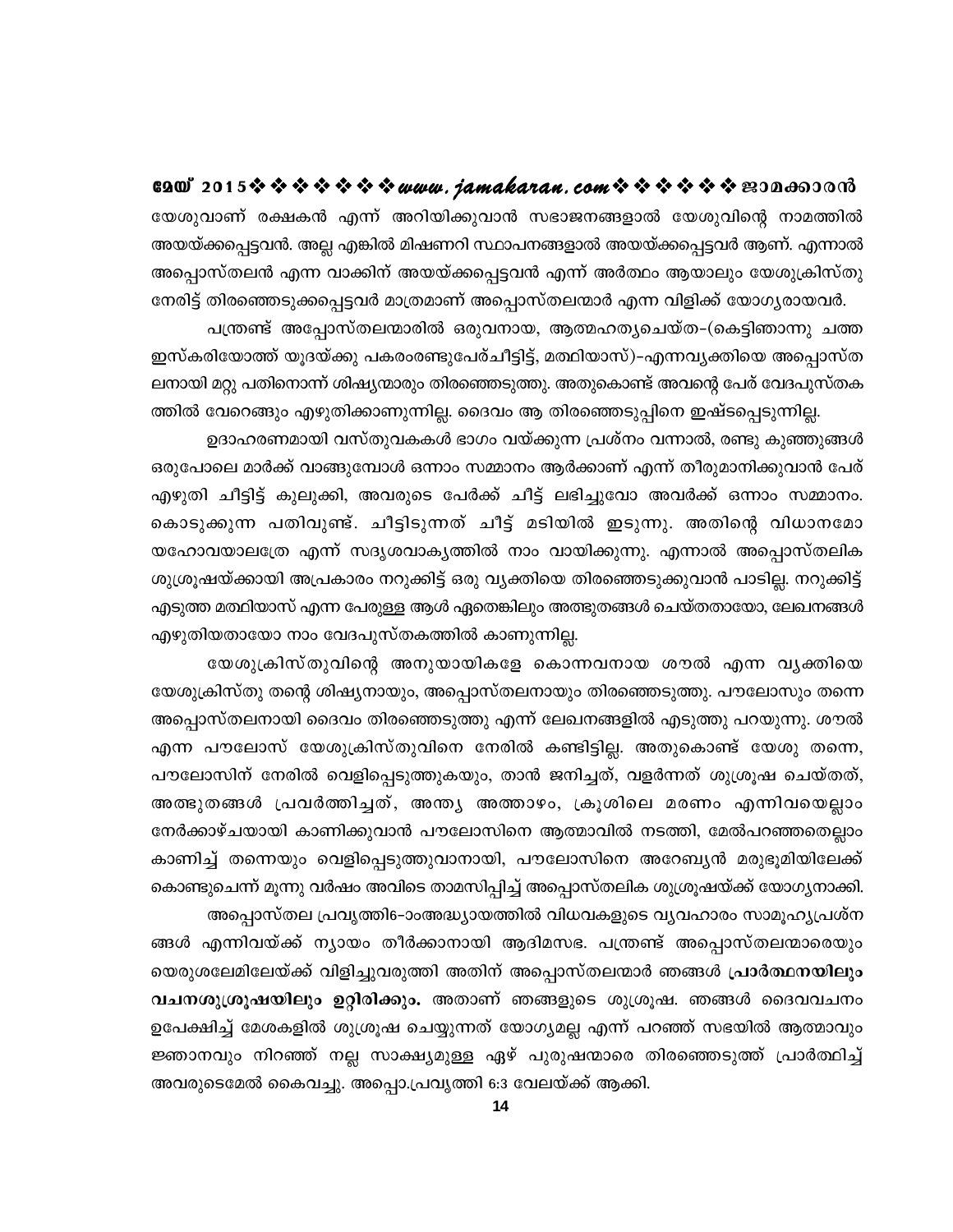#### GAO 2015※※※※※※※*www.jamakaran.com*※※※※※※200c60000

എന്നാൽ സഹോ.ദിനകരനോ കാരുണ്യാ യൂണിവേഴ്സിറ്റി, എഞ്ചിനീയറിംഗ് കോളേജ്, കാരുണ്യാ കോളേജ് എന്നൊക്കെ നല്ല വരുമാനമുള്ള തൊഴിൽ ആരംഭിച്ച് തൊഴിൽ അധിപനായി മാറിപ്പോയി. ദൈവത്തിന്റെ ശുശ്രൂഷയ്ക്കായുള്ള വിളിയിൽ നിന്നും മാറിപ്പോയി. കാരുണ്യാ കോളേജ് അദ്ദേഹത്തിന്റെ മകനുവേണ്ടി ആരംഭിച്ചതാണ്. അതുകൊണ്ട് മകൻ പോൾ ദിനകരനെ ബൈബിൾ കോളേജിൽ അയയ്ക്കാതെ (MBA) ബിസിനസ്സ് മാനേജ്മെന്റ് പഠിപ്പിച്ചു.

സഹോ.ദിനകരന്റെ അന്നത്തെ ശുശ്രൂഷയിൽ മിത്രങ്ങളായ ഞങ്ങൾ നാലുപേർ കാരുണ്യ കോളേജ് തുടങ്ങണ്ട എന്ന് ഉറപ്പായി സഹോ.ദിനകരനോട് പറഞ്ഞു. ദൈവം നമ്മളെ ദൈവവേലയ്ക്കാണ് വിളിച്ചത്. കോളേജ് ആരംഭിച്ച് ധനം സമ്പാദിക്കുവാനല്ല എന്നു പറഞ്ഞു. അദ്ദേഹം അത് ചെവിക്കൊണ്ടില്ല.

കാരുണ്യാ കോളേജ് സാധുക്കൾക്കായി മാത്രം ആരംഭിക്കപ്പെട്ടതാണെന്ന് സ്റ്റേജുകൾ തോറും തുനിഞ്ഞ് കള്ളം പറഞ്ഞു. കോളേജിൽ ചേരുവാൻ എത്ര ലക്ഷം രൂപയാണ് കോഴ വാങ്ങുന്നതെന്ന് ഇപ്പോൾ എല്ലാവരും മനസ്സിലാക്കി.

ദൈവത്തിന്റെ കോപം അദ്ദേഹത്തിന്റെ മേലുണ്ടായി. മുന്നറിയിപ്പായി ദൈവം തന്റെ രണ്ടാമത്തെ ആയുധം കയ്യിലെടുത്തു. തന്മൂലം സഹോ.ദിനകരൻ വളരെയേറെ സ്നേഹിച്ചിരുന്നതായ പ്രിയ പുത്രി, ഏയ്ഞ്ചൽ വാഹന അപകടത്തിൽപ്പെട്ട് മരിക്കുവാനിടയായി. പരേതനായ പാസ്റ്റർ സുന്ദരം അവർകളും സഹോ.ദിനകരന്റെ ചില വിവരങ്ങൾ തന്റെ സ്വന്തം കൈപ്പടയാൽ എഴുതിയ കത്ത് ഇപ്പോഴും എന്റെ കൈവശമുണ്ട്.

കത്ത് ലഭിച്ച് ചില ദിവസങ്ങൾ കഴിഞ്ഞ് ജാമക്കാരനിൽ പ്രസിദ്ധീകരികേണ്ട എന്ന് ഒരു കത്ത് എനിക്ക് ലഭിച്ചു. ആ കത്തിലെ കയ്യെഴുത്ത് പാസ്റ്റർ സുന്ദരത്തിന്റേതല്ല എന്ന് എനിക്കറിയാം.

സഹോ.ദിനകരനെ കാരുണ്യാ കോളേജ് ആരംഭിക്കുവാൻ ദൈവം വിളിച്ചില്ല. ഭാരപ്പെടുന്നവർക്ക് നിരാശപ്പെടുന്നവർക്ക്, ആശ്വാസം നൽകുന്നതായ ശ്രേഷ്ഠമേറിയ പ്രസംഗിക്കുവാനുള്ള താലന്ത് ദൈവം സഹോ.ദിനകരന് നൽകിയിരുന്നു. എന്നാൽ ദൈവത്തിന്റെ നല്ല പദ്ധതി അദ്ദേഹമായിത്തന്നെ തകർത്തു കളഞ്ഞു.

രണ്ടു യജമാനന്മാരെ സേവിക്കുവാൻ സഹോ.ദിനകരൻ തീരുമാനിച്ചതുകൊണ്ട് പ്രധാന യജമാനനായ യേശുക്രിസ്തു അദ്ദേഹത്തെ വിട്ടുമാറി. തന്മൂലം പല വ്യാജദർശനങ്ങൾ കണ്ടതായി പറയേണ്ടുന്ന സാഹചര്യം ഉണ്ടായി. അപ്പോസ്തലൻ എന്ന വ്യക്തി ലോകപ്രകാരമുള്ള പ്രവൃത്തികളിൽ കുടുങ്ങിപ്പോകുകയില്ല. ലോകപ്രകാരമുള്ള ജോലി അപ്പൊസ്തലൻ ചെയ്യരുത്. അതുകൊണ്ട് സഹോ.ദിനകരനെ അപ്പൊസ്തലൻ എന്ന് വിളിക്കുന്നത് നൂറു ശതമാനം (100%) തെറ്റ് ആണ്. അതുപോലെ തന്നെ വേറെ ഏത് ദൈവവേലക്കാരനായാലും തന്നെ അപ്പൊസ്തലൻ

എന്ന് വിളിക്കുന്നത് വേദവചനത്തിന് വിപരീതമാണ് ജാഗ്രതയോടിരിക്കുക. ������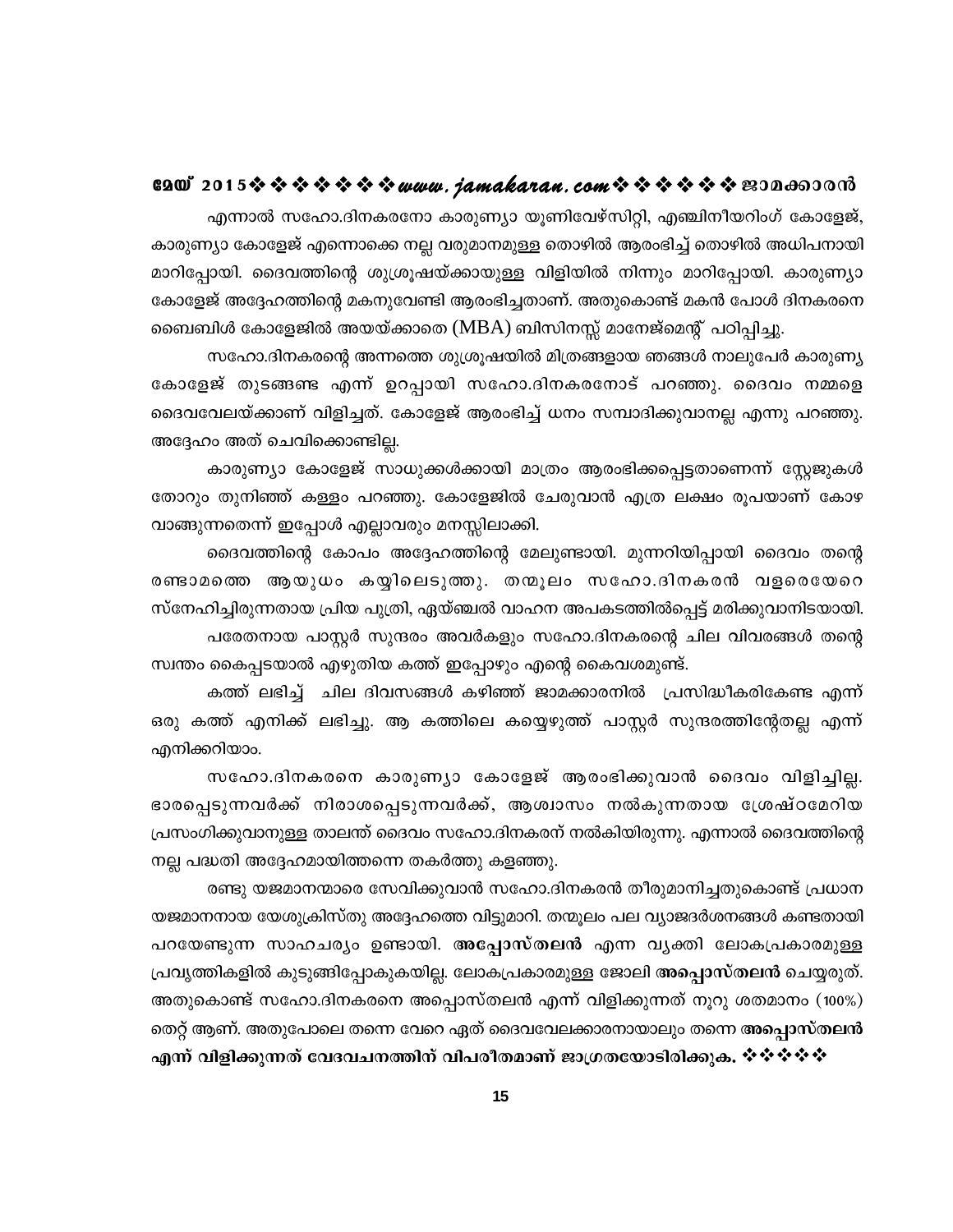# അധർമ്മികളുടെ ഇടയിലെ ജീവിതം നോഹയുടെ ഭാര്യ ഡോ.ലിലിയൻ സ്റ്റാൻലി,MBBS,DCH.,

നോഹ എന്നു പേരുള്ള ഒരു യുവാവുമായി അവൾക്ക് വിവാഹനിശ്ചയം ചെയ്തിരുന്നു. അവളുടെ സുഹൃത്തുക്കൾ അവളെ ഇപ്രകാരം കളിയാക്കി: "അദ്ദേഹം ഒരു വെറിപിടിച്ചവനാണ്. നമ്മുടെ പാർട്ടികളിൽ ഒന്നും വരുകയില്ല. അദ്ദേഹത്തെ നീ വിവാഹം കഴിക്കുന്നുവോ? എങ്കിൽ ഞങ്ങളെ പോലെ ഈ ലോകത്തിൽ സന്തോഷവതികളായിരിക്കുവാൻ നിനക്ക് കഴിയുകയില്ല. നീ എപ്പോഴും വിശുദ്ധയായിരിക്കണം." എന്നാൽ നല്ല വഴികളിൽ നടന്ന ഈ യുവാവിനെ അവൾക്ക് ഇഷ്ടമായിരുന്നു. അവളോട് വിവാഹ ആലോചന നടത്തിയ എല്ലാ യുവാക്കളിൽ നിന്നും വളരെ വൃത്യസ്തനായിരുന്നു ഇദ്ദേഹം. അവൾ ഉറച്ച ഒരു തീരുമാനമെടുത്തു. നോഹയുടെ ഭാര്യ പ്രളയത്തിൽ നിന്നും രക്ഷപ്രാപിച്ച നാലു സ്ത്രീകളിൽ ഒരാളായിരുന്നു.

സുന്ദരികളായ യുവതികൾ ഉൾപ്പെടെ എല്ലായിടത്തും ജനം പെരുകുവാൻ ആരംഭിച്ചു. വെളുത്തവരും, കറുത്തവരും, ഇരുനിറമുള്ളവരും എന്നിങ്ങനെ വൃതൃസ്ത രീതിയിലുള്ളവർ വർദ്ധിച്ചു. ദൈവത്തിന്റെ ചില വിശ്വസ്ത ദാസന്മാർ പോലും അവിശ്വാസികളായ യുവതികളെ വിവാഹം കഴിച്ച് വിധി ഏറ്റുവാങ്ങാൻ ആഗ്രഹിച്ചു (ഉൽ 6:1,2). എന്നാൽ നോഹ സുന്ദരികളായ രാജ്ഞിമാരേക്കാൾ നല്ലൊരു പെൺകുട്ടിയെ തെരഞ്ഞെടുത്തു. ദൈവം തന്റെ കുടുംബത്തെ മുഴുവൻ രക്ഷിക്കാനുള്ള ഒരു കാരണം ഇതാണ്.

നോഹയെ വിവാഹം കഴിച്ചത് നല്ലതാണെന്ന് അവൾക്ക് ബോധ്യമായി. ദൈവപ്രസാദമുള്ള ജീവിതം നയിക്കുന്നതിൽ അതിന്റേതായ ഒരു സന്തോഷമുണ്ട്. അവളുടെ മാതാപിതാക്കളുടേയും, ബന്ധുക്കളുടേയും, സുഹൃത്തുക്കളുടേയും വഴികളിൽ പോകുന്നതിന് നോഹ അനുവദിക്കാതിരുന്നെങ്കിലും, അവൾ അതൊന്നും കാര്യമാക്കിയില്ല. എന്നാൽ ചില പരിമിതികളോടെ അവരുമായി ഇടപഴകുന്നതിന് അവൻ അനുവദിച്ചു. നോഹ അവൾക്ക് നല്ലവനായിരുന്നു. കൂടാതെ ദൈവത്തിനായുള്ള ആകാംക്ഷ അവൾക്ക് ഉണ്ടായിരുന്നു. അവൾ ദോഷത്തെ വെറുത്തു. വിവാഹത്തിനു ശേഷം നോഹയുടെ സ്വാധീനത്താൽ അതു പ്രകടമായിരുന്നു.

നോഹ ദൈവവുമായി ദൃഢമായ കൂട്ടായ്മ പുലർത്തി ദൈവത്തോടൊപ്പം നടക്കുന്നതായി ഭാര്യ മനസ്സിലാക്കി. നോഹ ഒരു വ്യത്യസ്ത വ്യക്തി ആണെന്നും അനുഗ്രഹിക്കപ്പെട്ടവൻ ആണെന്നും അവൾ അറിഞ്ഞു. യഹോവ ശപിച്ച ഭൂമിയിൽ നമ്മുടെ പ്രവൃത്തിയിലും നമ്മുടെ കൈകളുടെ പ്രയത്നത്തിലും ഇവൻ നമ്മെ ആശ്വസിപ്പിക്കുമെന്ന് പറഞ്ഞ് നോഹയുടെ പിതാവായ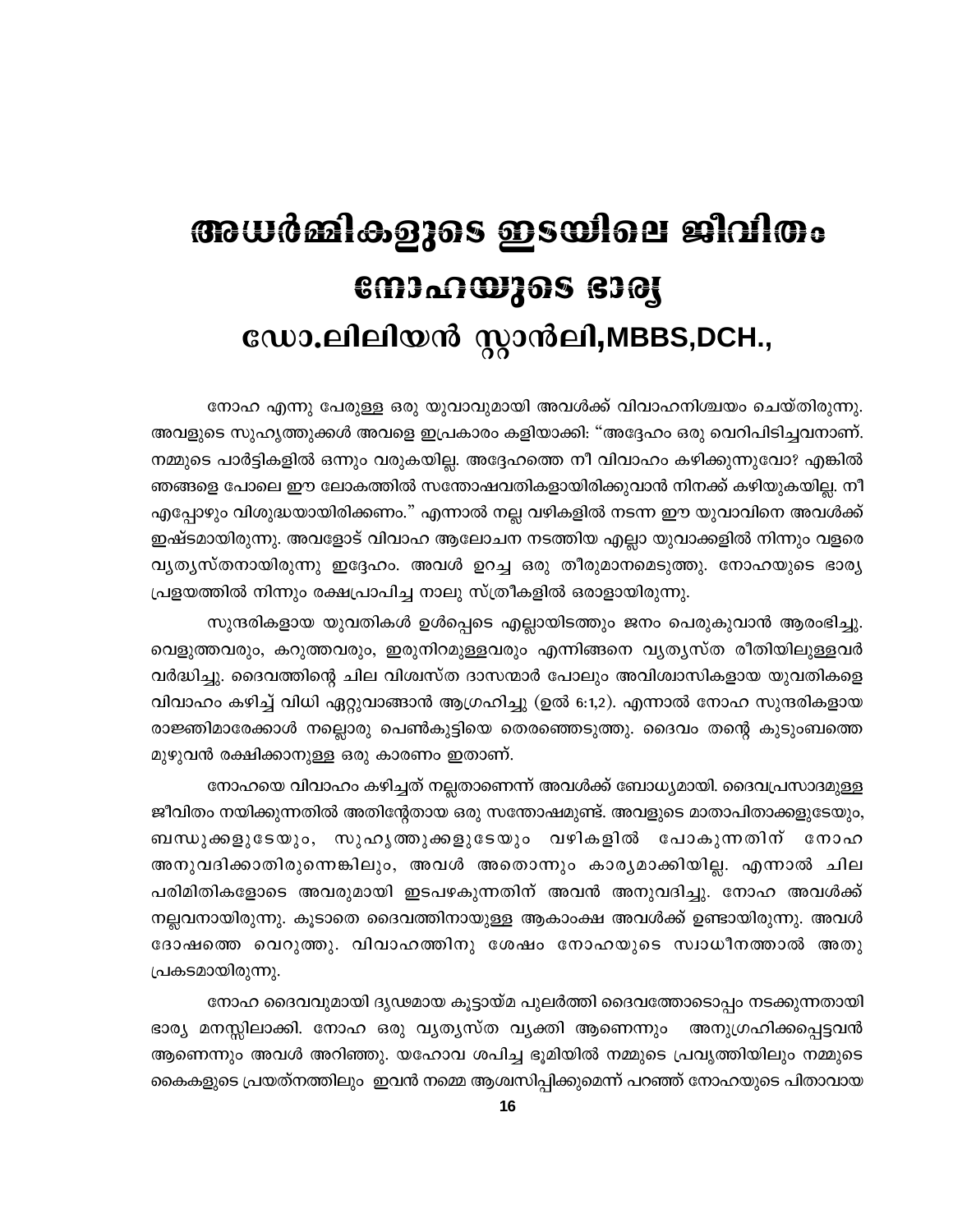ലാമേക്ക് തന്റെ മകന് പേരിട്ടു (ഉൽ5:29). ലാമേക്ക് തന്റെ പുത്രന്മാരുടേയും പുത്രിമാരുടേയും വളർച്ചയിൽ ശ്രദ്ധിക്കുകയും അവരിൽ നിന്ന് അൽപം വ്യത്യസ്തനായ നോഹയിൽ തന്റെ ശ്രദ്ധ കൂടുതൽ പതിപ്പിക്കുകയും ചെയ്തു.

നോഹയുടെ ഭാര്യ, മൂന്നു ആൺകുഞ്ഞുങ്ങൾക്ക് ജന്മം നൽകുകയും, അവർക്ക് ശേം, ഹാം, യാഫേത്ത് എന്ന പേരിടുകയും ചെയ്തു. ജനങ്ങൾ തിന്നുകയും കുടിക്കുയും ചെയ്യുന്നത് നോഹയുടെ ഭാര്യ കണ്ടു. നിരവധി വിവാഹങ്ങൾക്ക് പങ്കെടുക്കേണ്ടി വന്നു (മത്താ 24:37,38). നോഹയുടെ കുടുംബം ഒഴികെ മറ്റാരും ദൈവത്തെക്കുറിച്ച് ചിന്തിച്ചില്ല. ലാമേക്കിന്റെ മുന്നറിയിപ്പ് ആരും ചെവിക്കൊണ്ടില്ല. നോഹയുടെ സഹോദരിമാരും മറ്റു സഹോദരന്മാർ പോലും ശ്രദ്ധിച്ചില്ല.

നോഹയുടെ പുത്രന്മാർ അധർമ്മികളായ പെൺകുട്ടികളുടെ കൈകളിൽ വീഴാതവണ്ണെ നോഹ അവരെ ശ്രദ്ധിച്ചു. "നമ്മുടെ മക്കളെ വിവാഹം കഴിപ്പിക്കേണ്ടേ?" എന്നു നോഹയുടെ ഭാര്യ ചോദിച്ചപ്പോൾ, നോഹയുടെ മറുപടി ഇങ്ങനെയായിരുന്നു, "എന്തിന് ധൃതിവയ്ക്കുന്നു? നല്ല പെൺകുട്ടികൾക്കായി നമുക്ക് കാത്തിരിക്കാം." അപ്രകാരം വളരെ ശ്രദ്ധാപൂർവ്വമാണ് പെൺകുട്ടികളെ തെരഞ്ഞെടുത്തത്. നോഹയുടെ കുടുംബവും തിന്നുകയും കുടിക്കുകയും ചെയ്തെങ്കിലും അവർ ദൈവത്തെ മുൻനിർത്തിയാണ് ചെയ്തത്. അങ്ങനെ നോഹയിൽ നിന്ന് തന്റെ ഭാര്യ ജീവിതമൂല്യങ്ങൾ പഠിച്ചു.

തന്റെ ദൈവീക ഭവനത്തിന് ചുറ്റും നടക്കുന്ന അക്രമവും അഴിമതിയും അവൾ കണ്ടു. എവിടെയാണ് അതിരു വരയ്ക്കേണ്ടത്? തന്റെ അയൽവാസികളോടൊപ്പം നർമ്മസല്ലാപത്തിന് പോകുവാൻ കഴിഞ്ഞോ? അവരോടൊപ്പം വിനോദയാത്രയ്ക്ക് പോകുവാൻ സാധിച്ചുവോ? ഭവനത്തിനുള്ളിലല്ലാതെ പുറത്തിറങ്ങി മറ്റു സ്ത്രീകളോടൊപ്പം ഇടപഴകുന്നത് അവൾക്ക് വളരെ പ്രയാസമായിരുന്നു. എപ്രകാരമാണ് ഇതെല്ലാം സഹിച്ചത്? അവൾ ശരിക്കും തെറ്റിനും ഇടയിൽ ഒരു വരവരച്ചു. അവൾ അവരോടൊപ്പം ആയിരുന്നു, എന്നാൽ അവൾ അഴിമതിക്ക് അനുവദിച്ചില്ല. എപ്പോൾ 'ഇല്ല' എന്നു പറയണമെന്ന് അവൾക്ക് അറിയാമായിരുന്നു. അവൾ തന്നെത്തന്നെ സൂക്ഷിക്കുകയും ജലപ്രളയത്തിൽ നിന്ന് രക്ഷ നേടുകയും ചെയ്തു.

നോഹയുടെ കുടുംബം ഒരു വിശുദ്ധ കുടുംബമായിരുന്നു. നോഹയുടെ കുടുംബത്തിന് അകത്ത് അശുദ്ധിയുള്ളവരും കുടുംബത്തിന് പുറത്ത് വിശുദ്ധിയുള്ളവരും ആരും തന്നെ ഇല്ലായിരുന്നു. ലോകത്തെയും സൃഷ്ടിയെയും, ആദാമും ഹവ്വയെയും, പിശാചിനെയും, ദൈവകൃപയെയും കുറിച്ച് നോഹയുടെ പിതാവ് ലാമേക്കിൽ നിന്നു പഠിച്ചതുതന്നെ തന്റെ കുടുംബത്തെയും പഠിപ്പിച്ചു. "നിങ്ങളിൽ ചിലരെ പോലെ എന്റെ പിതാവും ആദാമിനെയും ഹവ്വയെയും കണ്ടു. എന്റെ പിതാമഹൻ ഹാനോക്ക് ദൈവത്താൽ എടുക്കപ്പെട്ടത് എങ്ങനെയെന്ന് നിങ്ങൾക്കറിയാം. ദൈവം സത്യമാണ്. എന്നെ വിശ്വസിക്കുക." ഇപ്രകാരം ജനത്തോട് അവൻ യാചിച്ചു. "എന്നെ ആശ്രയിക്കുക, ദൈവം എന്നോട് സംസാരിക്കുന്നു" എന്ന് അവൻ അപേക്ഷിച്ചു.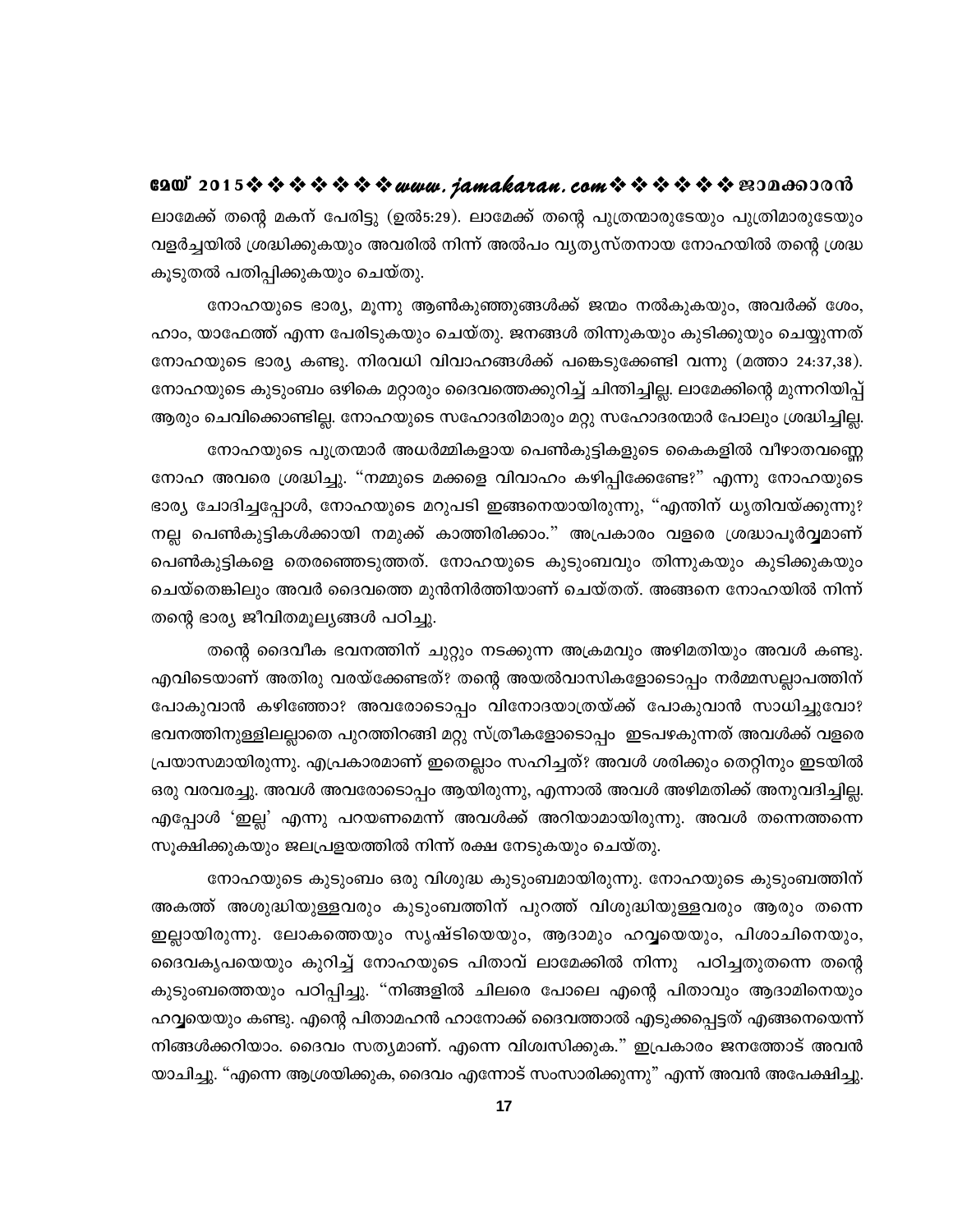GAO 2015※※※※※※※*www.jamakaran.com*※※※※※※200c60000 നീതിപ്രസംഗിയായ നോഹ ഭക്തികെട്ടവരുടെ ലോകത്തിൽ നിന്ന് ജനങ്ങളുടെ ഹൃദയത്തെ മാറ്റുവാൻ നന്നായി പരിശ്രമിച്ചു (2 പത്രോസ് 2:5). ജനപ്രളയത്തിന് അഞ്ച് വർഷം മുമ്പ് നോഹയുടെ പിതാവ് ലാമേക്ക് മരിച്ചു.

നോഹയുടെ കുടുംബം പൂർണ്ണമായും ദൈവീക കുടുംബമായിരുന്നു എന്ന കാര്യം സത്യമാണ്. കാരണം അവരും ദുഷ്ടത പ്രവൃത്തിച്ചിരുന്നെങ്കിൽ നീതിമാനായ ദൈവത്തിന് അവരെയും രക്ഷിച്ച് അന്യായം പ്രവർത്തിക്കുവാൻ കഴിയുകയില്ലായിരുന്നു. ദൈവം ദുഷ്ടതയുള്ള ഒരു സമൂഹത്തെ ന്യായം വിധിച്ചിരുന്നുവെങ്കിൽ, "നോഹ, ദാനിയേൽ, ഇയ്യോബ് എന്നീ മൂന്നു പുരുഷന്മാർ അതിൽ ഉണ്ടായിരുന്നാലും അവർ തങ്ങളുടെ നീതിയാൽ സ്വന്തജീവനെ മാത്രമേ രക്ഷിക്കുയുള്ളൂ….പുത്രന്മാരെയോ പുത്രിമാരെയോ രക്ഷിക്കാതെ അവർ മാത്രമേ രക്ഷപ്പെടുകയുള്ളൂ" (യെഹ 14:14, 16, 18).

നോഹ നീതിമാനായിരുന്നു എന്ന സത്യം തന്റെ കാലഘട്ടത്തിലെ ജനങ്ങൾ അറിഞ്ഞിരുന്നു (ഉൽ 6:9). ദൈവം ഭൂമിയെ ജലപ്രളയത്താൽ നശിപ്പിക്കുവാൻ പോകുന്നു; തന്റെ കുടുംബം ഒഴികെ – എന്നു പറഞ്ഞപ്പോൾ, നോഹയുടെ പുത്രന്മാരുടെ ഭാര്യമാർ ചോദിച്ചു, "ഞങ്ങളുടെ കുടുംബങ്ങൾ എങ്ങനെയാണ്?" നോഹ മറുപടി പറഞ്ഞു, "പ്രശ്നമൊന്നുമില്ല, ദൈവം നീതിമാന്മാരെ ഒരിക്കലും നശിപ്പിക്കുകയില്ല. ഈ വാർത്ത നിങ്ങളുടെ കുടുംബങ്ങളോട് പറയുക. അവർ തങ്ങളുടെ ദുർമാർഗ്ഗങ്ങൾ വിട്ട് തിരിഞ്ഞു വരുമെങ്കിൽ അവരെയും പെട്ടകത്തിനുള്ളിൽ പ്രവേശിപ്പിക്കാം." എന്നാൽ അപ്രകാരം സംഭവിച്ചില്ല. പുത്രിമാരുടെ യാചനകൾ കൈക്കൊള്ളാതിരുന്നപ്പോൾ, നോഹയുടെ കുടുംബവും ഒഴുക്കപ്പെടാൻ പോകുന്നു. നാം അവർക്ക് മതിയാവോളം മുന്നിറിയിപ്പ് നൽകി. നിങ്ങൾ രക്ഷപ്പെടാൻ പോകുന്നതുകൊണ്ട് ദൈവത്തെ സ്തുതിക്കുക." ഇപ്രകാരം അവൾ അവരെ ധൈര്യപ്പെടുത്തി.

മൂന്നു നിലയുള്ള പെട്ടകം പണിയുക എന്നത് വളരെ കഠിനമായ അദ്ധ്വാനമായിരുന്നു. അനുസരണ എളുപ്പമായ ഒരു ദൗതൃമല്ല. എന്നാൽ അവർ അനുസരിച്ചപ്പോൾ ദൈവം അവർക്ക് സകലവും എളുപ്പമാക്കിക്കൊടുത്തു. മൃഗങ്ങൾ എല്ലാം സ്വയമേ തന്നെ പെട്ടകത്തിനുള്ളിൽ കടന്നു. അനുസരണവും സകലവും എളുപ്പമാക്കി!

"ഈ കാര്യങ്ങൾ സംഭവിക്കുമെന്ന് എങ്ങനെ അറിയാമായിരുന്നു! നോഹ പറഞ്ഞു," ഞാൻ യാതൊരു അടയാളവും കണ്ടില്ല. ദൈവം നമ്മോടു പറയുന്നതു വിശ്വസിക്കുക മാത്രം ചെയ്യുക. ദൈവം ഞങ്ങൾക്ക് മുന്നറിയിപ്പ് നൽകിയപ്പോൾ ഞങ്ങൾ പെട്ടകത്തിന്റെ പണി ആരംഭിച്ചു. അതായിരുന്നു ഞങ്ങളുടെ രക്ഷ. വിശ്വാസമാണ് നമ്മുടെ നീതി" (എബ്രാ 11:7). "എന്നാൽ ഇത് വളരെ കഠിനമായ ജോലി അല്ലേ? ഇത് വ്യർത്ഥജോലി അല്ലേ? നാം പരിഹാസ പാത്രങ്ങളാകിയില്ലേ?" നോഹയുടെ ഭാര്യയുടെ ഉൽക്കണ്ഠകളായിരുന്നു ഇവ. എന്നാൽ നോഹ പറഞ്ഞു, "ഇല്ല. ഇതു വ്യർത്ഥ ജോലി അല്ല. വിശ്വസിക്കുക. നമുക്ക് ജോലി ആരംഭിക്കാം." ഇതായിരുന്നു നോഹ.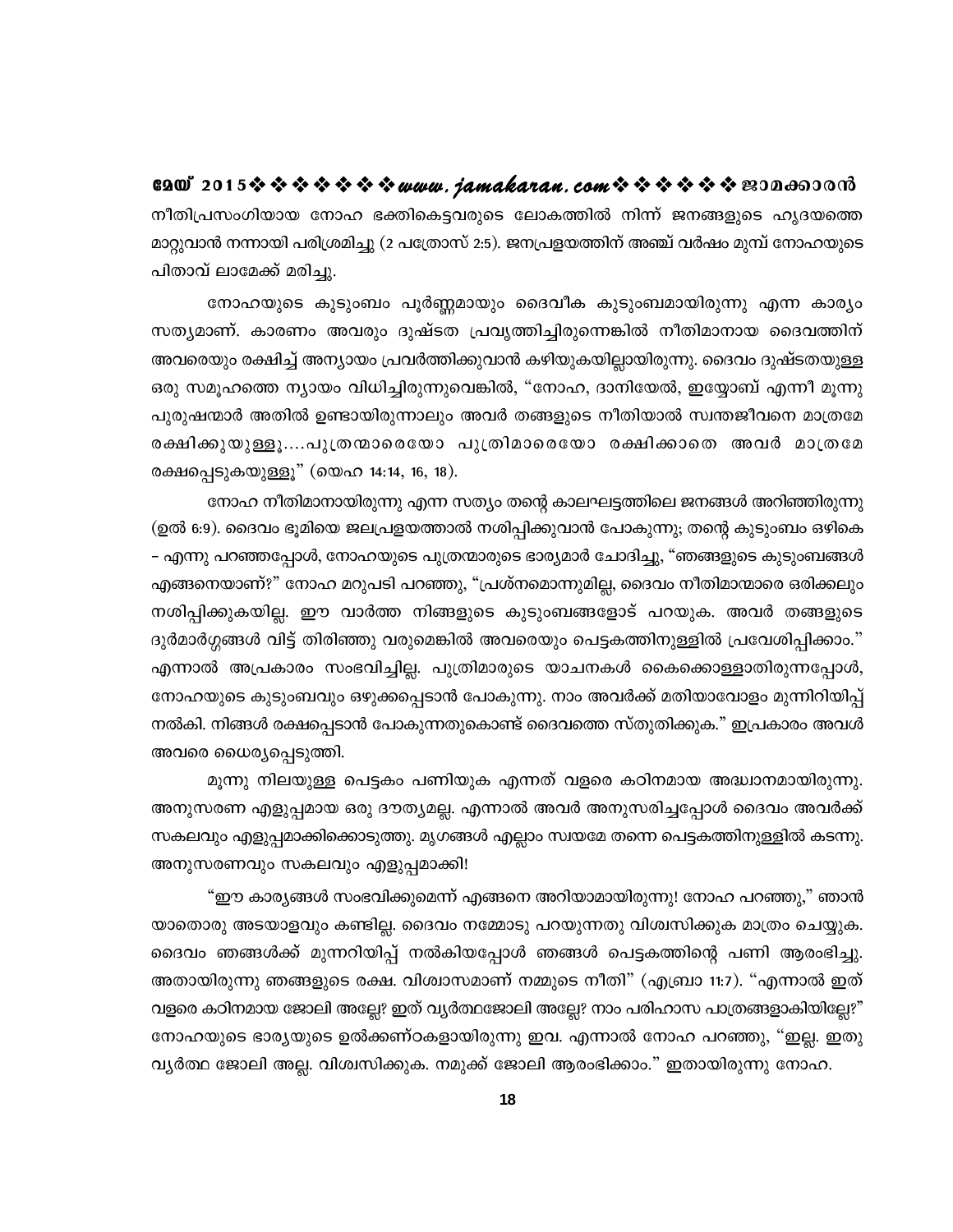"ലോകത്തിലെ സകല ചരാചരങ്ങളേയും എങ്ങനെ പെട്ടകത്തിനുള്ളിൽ എത്തിക്കും? വന്യജീവികളോടൊപ്പം നാം എങ്ങനെ ജീവിക്കും?" നോഹ മറുപടി പറഞ്ഞു, "ഇതൊക്കെ നമ്മുടെ പ്രശ്നമല്ല; അതൊക്കെ ദൈവത്തിന്റെ പ്രശ്നമാണ്. അതുകൊണ്ട് സമയം വ്യർത്ഥമാക്കാതെ വരിക" അതുകൊണ്ട് അവർ സകല ഭക്ഷണ സാധനങ്ങളും സമാഹരിക്കുവാൻ ആരംഭിച്ചു (ഉൽ 6:21).

ഒരു ഭൂപ്രദേശം വിൽപ്പനയ്ക്കായി കിടന്നാൽ, നാം വാങ്ങുമെങ്കിൽ, രണ്ടു വർഷം കഴിഞ്ഞാൽ നല്ല വിലയ്ക്ക് വിൽക്കാം. അല്ലെങ്കിൽ അതിൽ കൃഷി ചെയ്യാം. ഒരു വീട് പണിത് വാടകയ്ക്ക് കൊടുക്കാം. നല്ലൊരു ധനനിക്ഷേപം. നമുക്ക് ഇന്നുതന്നെ പോയി ഭൂപ്രദേശം നോക്കുക. നോഹയുടെ ഭാര്യ ഭർത്താവിനെ അസഹ്യപ്പെടുത്തിക്കൊണ്ടിരുന്നു. നോഹ തിരിഞ്ഞു നിന്ന് ചോദിച്ചു, "മാഡം, നിനക്ക് ബുദ്ധിഭ്രമമുണ്ടായോ?" ഈ സ്ഥലം വെടിപ്പാക്കുവാൻ തയ്യാറാക്കുക. ദൈവം അറിയുന്ന ഒരു സ്ഥലത്തേക്ക് നാം ബോട്ടു സഞ്ചാരത്തിനു പോകുകയാണ്." "എന്നാൽ ഞാൻ ഒരു അടയാളവും കാണുന്നില്ല. അതു ആദാമിന്റെയും ഹവ്വയുടെയും ദിനങ്ങൾ പോലെ തന്നെ" നോഹയുടെ ഭാര്യ ആവലാതി പറഞ്ഞതിനുശേഷം ആ വിഷയം വിട്ടുകളഞ്ഞു.

ഇവയൊക്കെ എന്താണെന്ന് അറിയുന്നതിനു വേണ്ടി വലിയ ഒരു ജനകൂട്ടം ഒരുമിച്ചു കൂടി. നോഹ മുമ്പ് പല തവണ മുന്നറിയിപ്പ് നൽകിയിരുന്നെങ്കിലും അവൻ ഇപ്പോഴും പ്രസംഗിക്കുവാൻ ആരംഭിച്ചു. ചിലർ ശ്രദ്ധിച്ചു, ചിലർ പരിഹസിച്ചു, ചിലർ ചിരിച്ചു, ചിലർക്ക് ഒരിക്കൽ കൂടി കേൾക്കണമായിരുന്നു. നോഹ നീതിയും മാനസാന്തരവും പ്രസംഗിച്ചു. വെറിപിടിച്ചവനെ വിട്ടുകളഞ്ഞ് ഓടിവാ എന്നു പറഞ്ഞുകൊണ്ട് നോഹയുടെ പുത്രഭാര്യമാരുടെ കുടുംബാംഗങ്ങളും അക്കൂട്ടത്തിലുണ്ടായിരുന്നു. എന്നാൽ ആ സമയത്ത് പുത്രിമാർ തങ്ങളുടെ വിശ്വാസത്തിൽ ഉറച്ച് നിന്നിരുന്നു. നോഹയുടേയും, തന്റെ ഭാര്യയുടേയും, സഹോദരന്മാർ, സഹോദരിമാർ, അമ്മാവന്മാർ, ആന്റിമാർ, മരുമക്കൾ എന്നിവരൊക്കെ ബുദ്ധിഭ്രമം പിടിച്ച തങ്ങളുടെ ബന്ധുക്കളെ കുറിച്ച് ലജ്ജിച്ചു.

നോഹയുടെ ഹൃദയം അവരോട് അടുത്തു, അവനെ ശ്രദ്ധിക്കുവാൻ അവൻ യാചിച്ചു. എന്നാൽ അവർ ചിരിച്ചുകൊണ്ട് മുഖം തിരിച്ചു പോയി. അവരുടെ 'ബോട്ട് ഹൗസ്' കാണുവാൻ വരുന്നവരോടൊക്കെ നോഹ പ്രസംഗിച്ചുകൊണ്ടിരുന്നു.

ഈ വക്രതയുള്ളവരുടെ ഹൃദയങ്ങളിൽ വിത്തുകൾ വിതയ്ക്കുകയായിരുന്നു എന്ന കാര്യം നോഹ തിരിച്ചറിഞ്ഞുവോ? അവരുടെ അനുസരണക്കോട് നിമിത്തം അവരുടെ ആത്മാക്കൾ ഉടൻ തന്നെ തടവിലാകുമെന്നും അവർ ഉടനെ തീൻ മേശയിലെ മത്സ്യമാകുമെന്നും അവർ അറിഞ്ഞുവോ?

നോഹ മുട്ടിന്മേൽ നിൽക്കുന്നത് നോഹയുടെ ഭാര്യ കണ്ടു. അവൾ ചോദിച്ചു, "നിങ്ങളുടെ പ്രാർത്ഥന ഈ തലമുറയിൽ ഒരു അനക്കവും വരുത്തുന്നില്ലല്ലോ? താങ്കൾ ഒന്നും ചെയ്യാതെ സമയം വെറുതെ പാഴാക്കുകയല്ലേ ചെയ്യുന്നത്?" നോഹയുടെ മറുപടി ഇപ്രകാരമായിരുന്നു,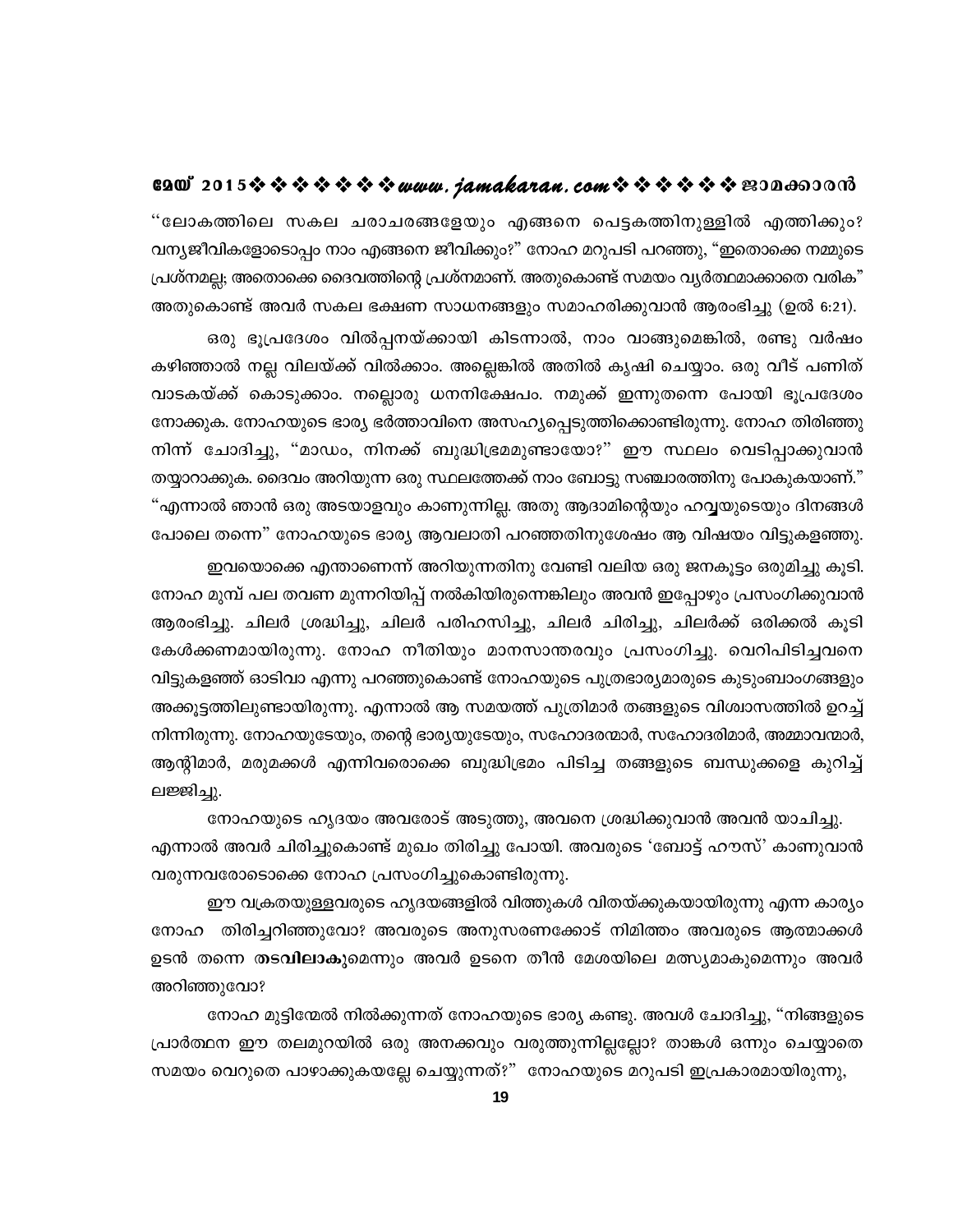"ഞാൻ ഒന്നും ചെയ്യാതെ ഇരിക്കുകയില്ല. ദൈവത്തോട് മദ്ധ്യസ്ഥത വഹിക്കുന്നു. ദൈവം എന്റെ പ്രാർത്ഥന കേൾക്കുന്നു എന്നെനിയ്ക്കുറപ്പുണ്ട്. എന്റെ പ്രാർത്ഥന ദൈവത്തിന്റെ ഹൃദയത്തെ സ്പർശിക്കുകയും ജനങ്ങൾക്ക് രണ്ടാമതൊരു അവസരം നൽകുകയും ചെയ്തു. എങ്കിലോ?

നോഹയുടെ ശബ്ദം കർക്കശമാകുന്നതുവരെ അവർ ധാരാളം സമയം ചെലവഴിച്ചു. ജനത്തിന്റെ ഇടയിൽ ക്രിസ്തു തന്നെ കടന്നു വന്നു പ്രസംഗിക്കുമെന്ന് അവൻ അറിഞ്ഞിരുന്നുവോ? നോഹയുടെ അദ്ധ്വാനം വ്യർത്ഥമല്ല എന്ന് അവൻ അറിഞ്ഞിരുന്നുവോ? (1 പത്രോ: 3:19-20; 2 പത്രോ 2:5)

ദൈവത്തിന്റെ ക്ഷമ നശിക്കുമ്പോൾ, ദൈവം അവരെ നശിപ്പിച്ച് തടവിലാക്കുന്നു. അവരെ നശിപ്പിച്ചതിനുശേഷം ദൈവത്തിന്റെ ഹൃദയം അവരെ പൂർണ്ണമായി തിരസ്ക്കരിക്കുകയില്ല. പുനരുത്ഥാനത്തിന്റെ സന്ദേശം അവരിൽ എത്തിക്കുന്നു. നോഹ പെട്ടകം പണിത കാലഘട്ടത്ത് അനുസരണക്കോട് കാണിച്ച്, തടവിലാക്കപ്പെട്ട ആത്മാക്കളോട് പ്രസംഗിക്കുവാൻ ദൈവം ക്രിസ്തുവിനെ അയച്ചു.

നോഹ ഇപ്രകാരം വിളിച്ചു പറഞ്ഞു "ദൈവം നിങ്ങളോട് ക്ഷമാലുവാണ്. നിങ്ങൾ മാനസാന്തരപ്പെടുന്നതിനായി ദൈവം കാത്തിരിക്കുന്നു. ദയവായി അവന്റെ ക്ഷമയെ മുതലെടുക്കരുത്."

"600 വയസ്സു പ്രായമുള്ള നോഹയുടെ അക്ഷീണമുള്ള അദ്ധ്വാനം കണ്ടപ്പോൾ നോഹയുടെ ഭാര്യക്ക് സഹാനുഭൂതി ഉണ്ടായി. നോഹയുടെ ആവലാതി ഇപ്രകാരമായിരുന്നു, "ദൈവവചനം 'ദൈവവചനം' തന്നെ എന്നു നീ മനസ്സിലാക്കുന്നില്ല. അത് പൂർണ്ണമായി നാം അനുസരിക്കണം. അതിൽ നിന്ന് വലത്തോട്ടോ ഇടത്തോട്ടാ മാറരുത്.'' പെട്ടകം അത്ഭുതകരമായി ഒഴുകിതുടങ്ങിയപ്പോൾ നോഹ പറഞ്ഞതിന്റെ പൊരുൾ അവൾക്ക് മനസ്സിലായി (6:22)

മൃഗശാലയിൽ മൃഗങ്ങളെ കാണുന്നതിന് ജനം വരിവരിയായി നിൽക്കും. എനനാൽ ആരും അവയോടൊപ്പം വസിക്കുകയില്ല. "ഈ വ്യക്തി ഒരു മാന്ത്രികനാണോ? മൃഗങ്ങൾ എല്ലാ ജോടിയായി വരുന്നു." ജനങ്ങൾ അന്യോന്യം വിസ്മയിച്ചു. അത്ഭുതം കണ്ടാലും വിശ്വസിക്കാത്ത ഒരു തലമുറ (യോഹ 12:37).

വനൃമൃഗങ്ങൾ പെട്ടകത്തിനുള്ളിൽ പ്രവേശിക്കുന്നതു കാണുന്നത് നോഹയുടെ കുടുംബത്തിന് ആകാംക്ഷയുടെ അനുഭവമായിരുന്നു. ഭൂമിയിൽ ആരും കണ്ടിട്ടില്ലാത്ത വിധം ജലപ്രളയം ഉണ്ടാകുവാൻ ഇനി ഏഴു ദിവസങ്ങളേയുള്ളൂ. അതുകൊണ്ട് നോഹയുടെ കുടുംബം തങ്ങളുടെ വാസസ്ഥലം പെട്ടകത്തിലേക്ക് മാറ്റി. ഏഴു ദിവസങ്ങളോളം, അവൻ തിന്നും കുടിച്ചും, മൃഗങ്ങളെ വിവിധ സ്ഥലങ്ങളിലായി ക്രമീകരിച്ചും പെട്ടകത്തിനുള്ളിലായിരുന്നു. കാണുന്നവർക്ക് അത് ഒരു തമാശയായിരുന്നു. പിന്നെ മഴത്തുള്ളികൾ പതിക്കാൻ ആരംഭിച്ചു. (ഉൽ 7:1, 4, 10). നോഹയുടെ കുടുംബം അകത്തേക്ക ഓടി കടക്കുകയും, മറ്റാർക്കും പ്രവേശിക്കുവാൻ സമയം ലഭിക്കാത്തവണ്ണം വാതിൽ അടയ്ക്കപ്പെട്ടു (7:13–16). കഠിനമായ മഴ ആരംഭിക്കുകയും ഭൂമിക്കടിയിൽ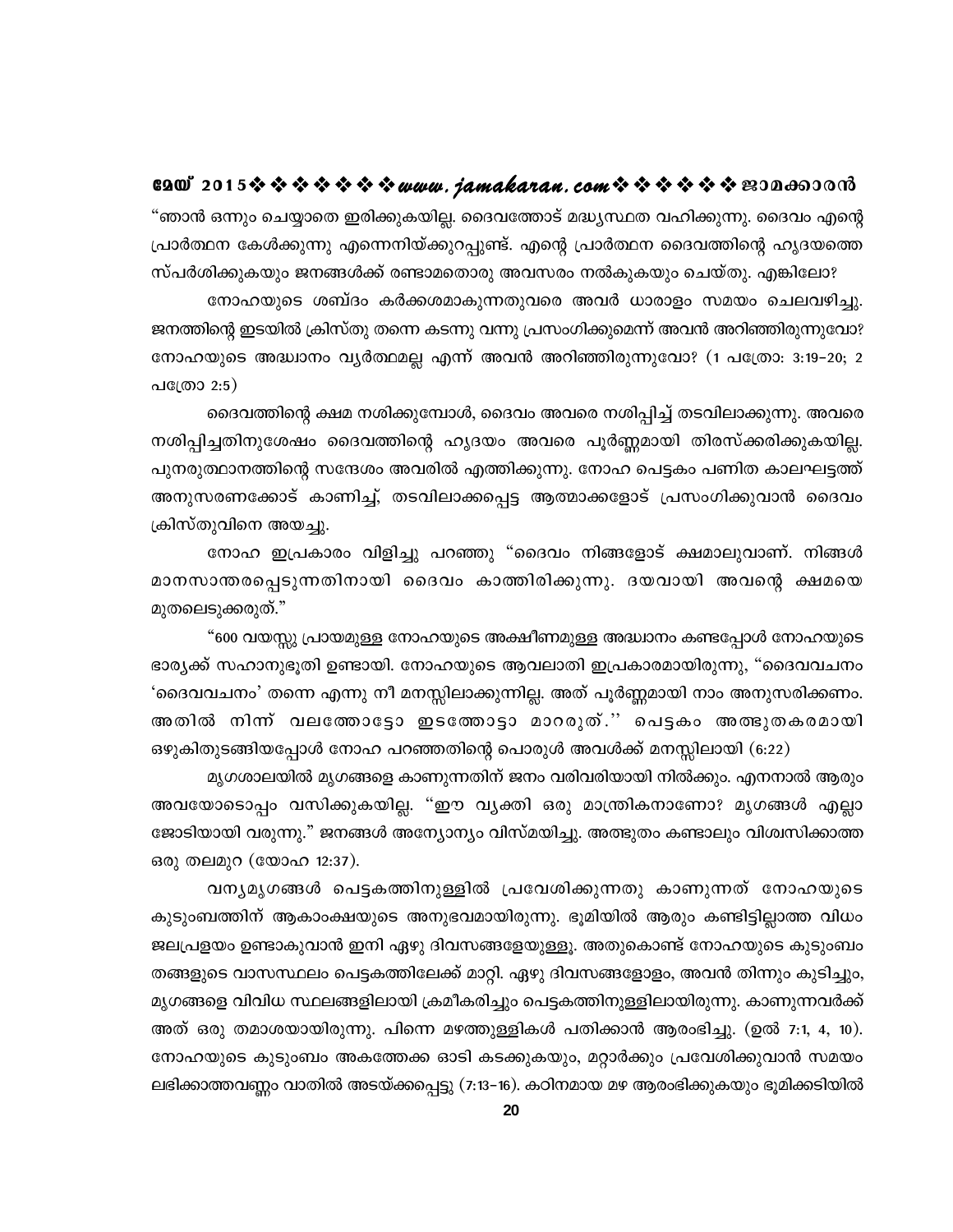GAO 2015※※※※※※※*www.jamakaran.com*※※※※※※200c60000 നിന്നും വെള്ളം പൊങ്ങുകയും ചെയ്തപ്പോൾ, മത്സരബുദ്ധിയുള്ള തലമുറയുടെ വിധി നിർണ്ണയിക്കപ്പെട്ടു. പെട്ടകം ഭൂമിയുടെ ഉപരിതലത്തിൽ നിന്നു പൊങ്ങി. നോഹയുടെ മക്കൾക്ക് അപ്പോൾ 100 വയസ്സുണ്ടായിരുന്നു.

പ്രളയം ഭൂമിയെ മൂടിയപ്പോൾ, ജനങ്ങൾ പെട്ടകത്തിന് അടുക്കലേക്ക് ഓടി അതിന്റെ വാതിലിൽ നന്നായി തട്ടി. എന്നാൽ വാതിൽ അവർക്ക് നഷ്ടപ്പെട്ടു. നോഹയുടെ പ്രസംഗം അവർ വിശ്വസിച്ചപ്പോൾ സമയം അധികം താമസിച്ചു പോയി! വെള്ളത്തിന്റെ ശബ്ദം ഇരച്ചിൽ പോലെ ആയതിനാൽ മറ്റു ജനങ്ങളുടെ നിലവിളിയും മറ്റു മൃഗങ്ങളുടെ പരവേശവും നോഹയുടെ കുടുംബത്തിന് കേൾക്കുവാൻ കഴിഞ്ഞില്ല.

നോഹയുടെ കുടുംബം ഒരു പുതുജീവിതം ആരംഭിച്ചു. ഒരു കൂട്ടുകുടുംബമായി ഏകദേശം ഒരു വർഷത്തോളം അവർ ഒരുമിച്ചു പാർത്തു.

നോഹയുടെ കുടുംബം കേക്കും മെഴുകുതിരിയുമായി നോഹയുടെ 601-ാം ജന്മദിനം ആഘോഷിക്കുവാൻ തയ്യാറെടുക്കുന്നു. പെട്ടെന്ന് ഒഴുകിക്കൊണ്ടിരുന്ന പെട്ടകം തെന്നി ഒരു പാറയിലിടിച്ചു നിന്നു. പെട്ടകം ഉറച്ചെന്ന് അവർക്ക് മനസ്സിലായി. നോഹ പെട്ടകത്തിന്റെ കിളിവാതിലിൽ കൂടി നോക്കിയപ്പോൾ വെള്ളം വറ്റി ഉണങ്ങിയ നിലം കണ്ടു. എക്കാലത്തും ഓർമ്മിക്കുവാനുള്ള ഒരു ജന്മദിനം! (8:13).

ദൈവശബ്ദം കേട്ട് പെട്ടകത്തിൽ നിന്ന് പുറത്തേക്ക് ഇറങ്ങിയ ഒരേ ഒരു കുടുംബം. അവർ പർവ്വതത്തിലായിരുന്നു. സൂര്യപ്രകാശം നേരിയ ചൂടുള്ളതായിരുന്നു. വായു തണുത്തതും ഉന്മേഷമുള്ളതുമായിരുന്നു. മൃഗങ്ങളും പക്ഷികളും സകല ദിശകളിലേക്കും കടന്നുപോയി. അവർക്ക് സുപരിചിതമായ പരിസരവും അയൽക്കാർ ആരെയും കാണുന്നില്ല. സകലരും വിട്ടുപോയി. അവർ ഏകാന്തതയിലായെങ്കിലും ജീവിക്കുവാൻ കഴിഞ്ഞതിൽ അവർക്ക് സന്തോഷമുണ്ട്.

നോഹ ദൈവത്തിനു വേണ്ടി ഒരു അൽത്താരപണി കഴിപ്പിച്ച് ദൈവത്തെ ആരാധിക്കുന്നതിന് കുടുംബം മുഴുവൻ മുട്ടുകുത്തി. നോഹയുടെ ഭാര്യ തന്റെ ഭർത്താവിനെ അനുസരിക്കുവാൻ തീരുമാനിച്ചത് എന്ത് നല്ലതായി എന്ന് ചിന്തിച്ചു. അവളുടെ കുടുംബത്തിനും മരുമക്കൾക്ക് വേണ്ടിയും അവൾ ദൈവത്തെ സ്തുതിച്ച് നന്ദി പറഞ്ഞു. അവരുടെ തലമുറകളെ വിഴുങ്ങുന്ന മറ്റൊരു നാശകരമായ പ്രളയം ഉണ്ടാകുമോ? ഇല്ല,ഒരിക്കലും ഇല്ല–നോഹ ഉറച്ച് പറഞ്ഞു.

ഒരു മഴവില്ല് തെളിഞ്ഞു കാണുന്ന ആകാശത്തേക്ക് നോക്കുവാൻ നോഹ പറഞ്ഞു. അവരുടെ ജീവിതത്തിൽ ഒരിക്കലും കണ്ടിട്ടില്ലാത്ത ഒരു അതിശയം – ആകാശത്തിൽ ഒരു അടയാളം! അവരുടെ ഭയം ഇല്ലാതെയായി. ദൈവവും ഭൂമിയിലെ സർവ്വ ജഡവുമായ സകല ജീവികളും തമ്മിൽ എന്നേക്കുമുള്ള നിയമം ഓർക്കുന്നതിനായിരുന്നു (9:16). മനുഷ്യന്റെ ദുഷ്ടത നിമിത്തം ദൈവത്തിന്റെ രക്തം തിളയ്ക്കുമ്പോഴും സകലരേയും നശിപ്പിക്കുവാൻ പ്രേരണ വരുമ്പോഴും അവൻ ഈ മഴവില്ല് കാണുകയും ശാന്തനാകുകയും ചെയ്യും.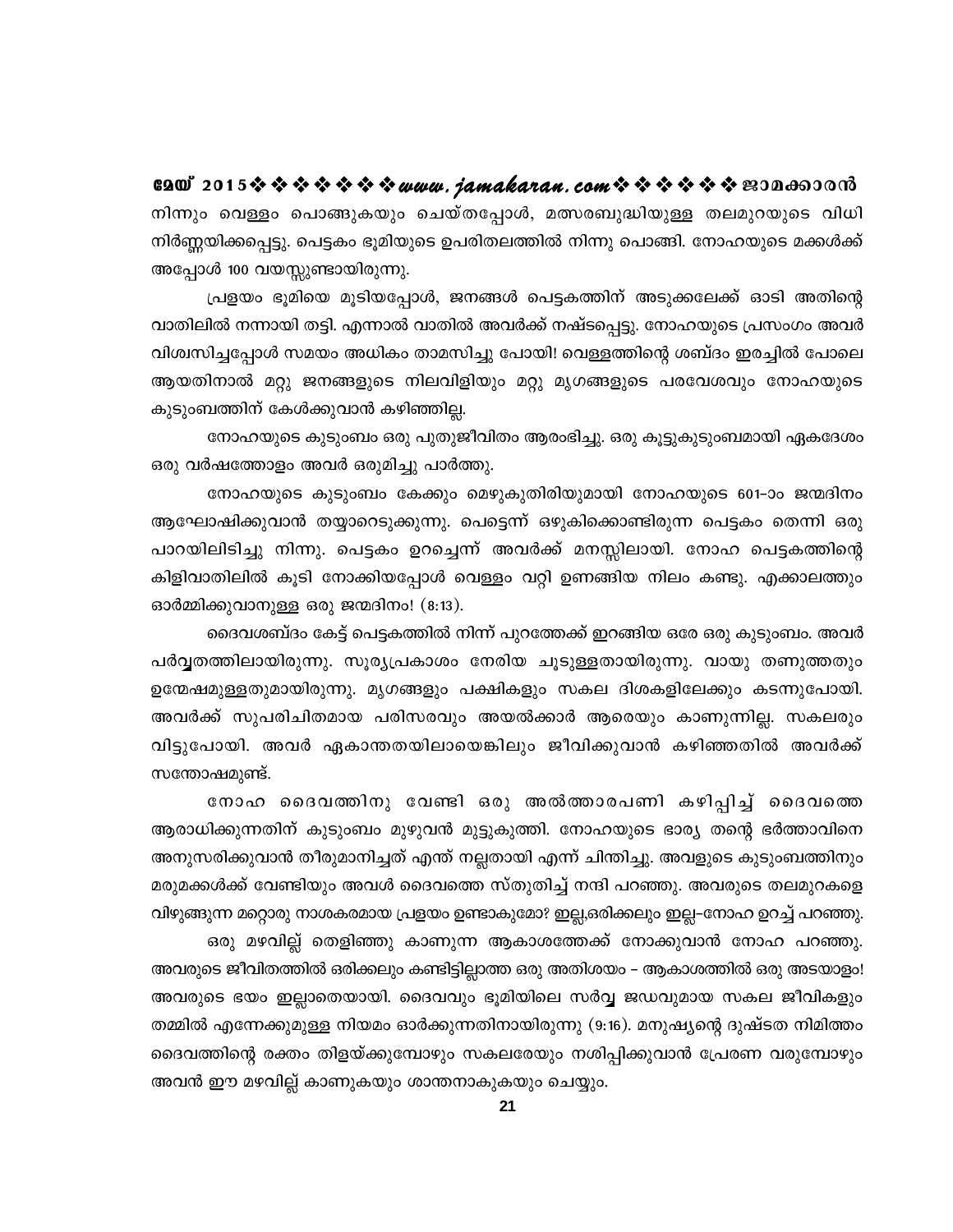## e200°2015 \$ \$ \$ \$ \$ \$ \$ *\$ www.jamakaran.com* \$ \$ \$ \$ \$ \$ <del>\$</del> 2006 BOO 60

നോഹയുടെ കുടുംബത്തിന് പ്രതിഫലം ലഭിച്ചു. അവരുടെ വിശുദ്ധിക്കുള്ള പ്രതിഫലം എന്തെന്ന് അവർക്ക് മനസ്സിലായി. വചനത്തിന് അനുസരണം കാണിക്കാത്ത ആ ജനക്കൂട്ടത്തിന്റെ കൂടെ അവർക്ക് ഓടേണ്ടി വരാത്തതിൽ അവർ സന്തോഷിക്കുന്നു. അവർ ദുഷ്ടതയിൽ നിന്ന് വിട്ടുനിൽക്കുകയും, അർധരാത്രിയിലെ പാർട്ടികളിൽ സമ്മേളിക്കാതിരിക്കുകയും ചെയ്തതിൽ അവർ ആനന്ദിക്കുന്നു.

അവർ എട്ടുപേരും അതുവരെയും സസ്യഭുക്കുകളായിരുന്നു. ജീവനുള്ള ഒന്നിനെയും തിന്നുന്നതിനെക്കുറിച്ച് അവർ ആരും ചിന്തിച്ചുപോലും ഇല്ല. ദൈവം അവർക്ക് ഒരു പുതിയ ആശയം നൽകി – അവർക്ക് കോഴി, താറാവ്, മത്സ്യം, ആട് എന്നിവയൊക്കെ കഴിക്കാൻ കഴിഞ്ഞു! നോഹയുടെ ഭാര്യ കോഴിക്കറി തയ്യാറാക്കി! എല്ലാവർക്കും അത് ഇഷ്ടപ്പെട്ടു. വിവിധ തരത്തിലുള്ള മാംസാഹാരം അവരുടെ പാത്രങ്ങളിൽ പ്രത്യക്ഷപ്പെട്ടു (9:3).

നോഹയുടെ മക്കൾ അവരുടെ കുടുംബങ്ങൾക്ക് വേണ്ടി ഇപ്പോൾ പ്രത്യേക കുടിലുകൾ തയ്യാറാക്കി. ഭൂമിയിൽ മനുഷ്യരുടെ സംഖ്യ വർദ്ധിപ്പിക്കുന്നതിനു വേണ്ടി നാലു സ്ത്രീകളും ഇവിടെയുണ്ട്.

ദൈവം നോഹയോട് മാത്രമല്ല, തന്റെ പുത്രന്മാരോടും കൂടെയാണ് ഉടമ്പടി ചെയ്തത്. എന്നാൽ സ്വർഗ്ഗാധിപനും അതിശക്തനുമായ ദൈവം ഹാമുമായി ഉടമ്പടി ചെയ്തതു അവൻ ഗൗരവമായി എടുത്തില്ല. വർഷങ്ങൾ കടന്നുപോയി, ഇളയമകനായ ഹാമിന് നാലു പുത്രന്മാർ ജനിച്ചു. നാലാമത്തെ പുത്രൻ തന്റെ പിതാവിനെ പോലെ തന്നെ വളരുകയും മനസ്സാക്ഷിയെ നിസ്സാരമായി കാണുകയും ചെയ്തു. ഏകദേശം ഈ കാലഘട്ടത്തിലാണ് നോഹ വീഞ്ഞു കുടിച്ചത്. നോഹയുടെ പുത്രന്മാർ നല്ല പ്രായത്തിലായിരുന്നു (അതായത് 200 വയസ്സ്, ഒരു പക്ഷേ ഇന്നത്തെ 25 വയസ്സ്).

#### മനഃസ്സാക്ഷിയുടെ കാലം

തങ്ങളുടെ പൗത്രനെ ശപിച്ചതായി നോഹയുടെ ഭാര്യ കേട്ടു. നഗ്നത കാണുന്നതിനെ കുറിച്ച് ദൈവം പ്രതൃക്ഷത്തിൽ യാതൊരു കല്പനയും മനുഷ്യരാശിക്ക് നൽകിയില്ലെങ്കിലും, തെറ്റും ശരിയും മനസിലാക്കാനുള്ള ഒരു മനഃസ്സാക്ഷി നൽകിയിരുന്നു. നീതിമാനായ വ്യക്തി എന്ന നിലയ്ക്ക് ജലപ്രളയത്തിൽ നിന്ന് ദൈവം രക്ഷിച്ച ഹാം ഇപ്പോൾ മനഃസ്സാക്ഷിയെ ലംഘിച്ചു. ദൈവം അനുഗ്രഹിച്ചവന്റെ മേൽ ശാപം വീണു (9:1). ദൈവത്താൽ അനുഗ്രഹിക്കപ്പെടുന്നത് ഒന്നും അതിൽ യോഗ്യമാംവണ്ണം നടക്കുന്നത് മറ്റൊന്നുമാണ്.

ശേമും, യാഫേത്തും തങ്ങളുടെ മനസ്സാക്ഷിയെ സൂക്ഷിച്ചു. കനാനൃർ ഹാമിന്റെയും അബ്രഹാം ശേമിന്റെയും പിൻതുടർച്ചക്കാരാണ്. ശേമിന്റെ പിൻതലമുറക്കാർ അവരുടെ മനസ്സാക്ഷിയെ അനുസരിച്ചു. അതുകൊണ്ടാണ് ശേമിന്റെ പിൻതലമുറക്കാരിൽ നിന്ന് തന്നെ യിസ്സഹാക്കിനുവേണ്ടി ഒരു പെൺകുട്ടിയെ കണ്ടെത്താൻ അബ്രഹാം ശ്രദ്ധവെച്ചത്.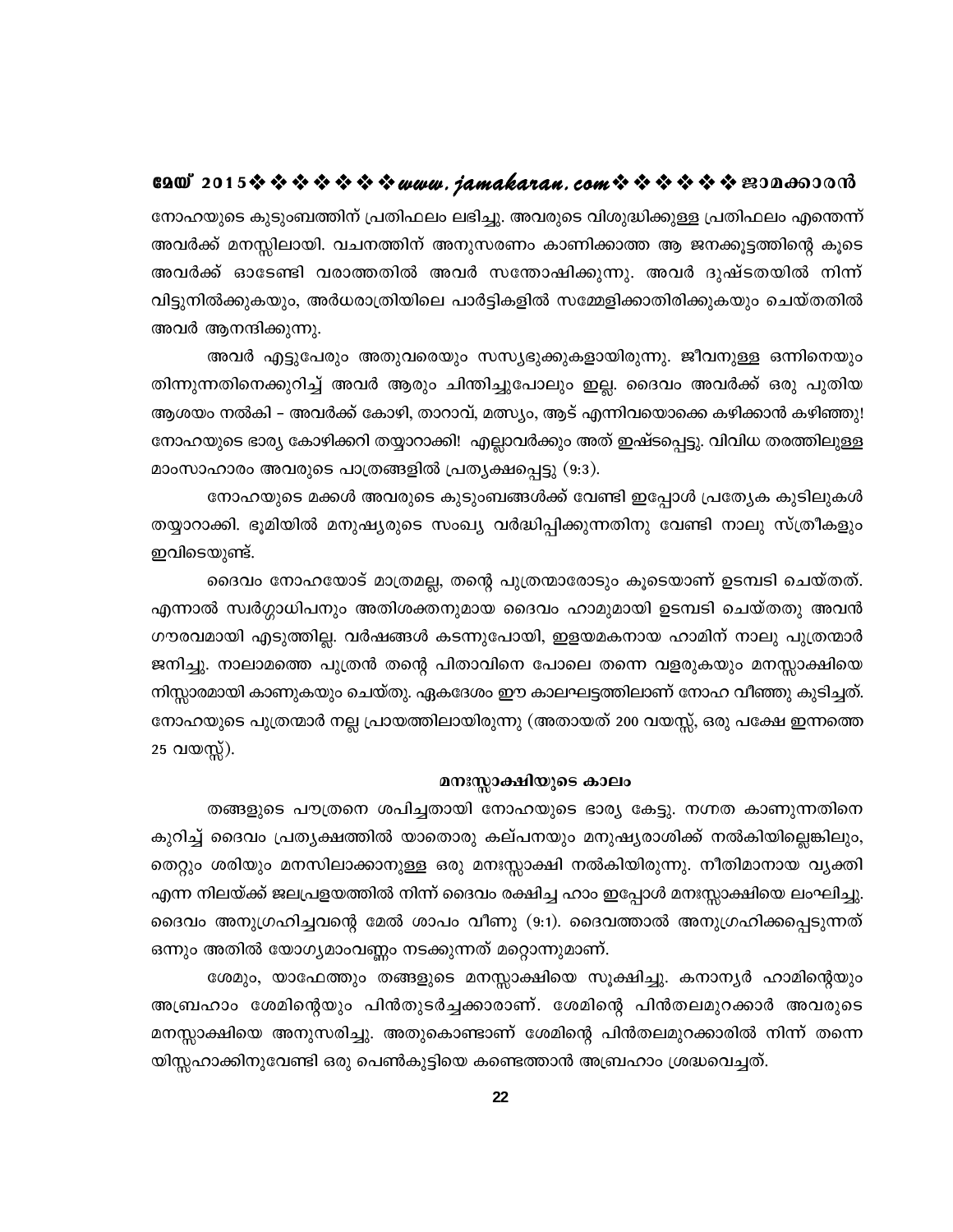#### e2@\* 2015 \$ \$ \$ \$ \$ \$ \$ *\$ www. jamakaran.com* \$ \$ \$ \$ \$ \$ \$ \$20Ano0018

ഹാമിന്റെ മകനെ നോഹ ശപിച്ചു. നമ്മുടെ മനസ്സാക്ഷിയെ കീഴ്പ്പെട്ട് നമ്മുടെ മക്കളെ രക്ഷിക്കുന്നതിനുള്ള നല്ലൊരു മുന്നറിയിപ്പ്! ശേമും യാഫേത്തും അവരുടെ നീതി പ്രവൃത്തികളാൽ ദൈവാനുഗ്രഹങ്ങൾ അവകാശമാക്കി.

എന്തുകൊണ്ടാണ് ദൈവം നോഹയുടെ മകനായ ഹാമിനെ ശപിക്കാതെ, പൗത്രനെ ശപിച്ചത്? ഹാമിന്റെ സ്വഭാവത്താൽ പൗത്രനിലൂടെ ഭാവിയിൽ അധർമ്മം ഉണ്ടാകാൻ സാധ്യതയുള്ള കാര്യം അവൻ അംഗീകരിച്ചിരുന്നു. ഇതിൽ നിന്ന് കനാനൃർക്ക് പിന്നീട് ശിക്ഷാവിധി ലഭിക്കുന്നതിനുള്ള ലൈംഗിക അധർമ്മ പ്രവൃത്തികൾ ഉണ്ടായി.

നോഹയുടെ പുത്രന്മാരും പൗത്രന്മാരും വർദ്ധിച്ചു. വിവിധ സ്ഥലങ്ങളിലായി കുടിലുകൾ നിർമ്മിക്കപ്പെട്ടു. "ആദാമും ഹവ്വയും തങ്ങളുടെ ജീവിതം ആരംഭിച്ചത് ഇപ്രകാരമായിരിക്കാം." നോഹയും ഭാര്യയും തങ്ങളുടെ വംശം വർദ്ധിക്കുന്നത് അവർ മനസ്സിലാക്കി. ഇനി ജലപ്രളയത്താൽ ഭൂമുഖത്ത് നിന്ന് അവർ മാറ്റപ്പെടുകയില്ല!

ആദാമിനേയും ഹവ്വയെക്കാളും കൂടുതൽ കാലം നോഹ ജീവിച്ചിരുന്നു. നോഹയും ഭാര്യയും ബാബിലോണും നിനവേയും കണ്ടു (10:10,11). അവരുടെ പിൻതുടർച്ചക്കാർ അവർക്ക് അറിയാത്ത ഭാഷകൾ സംസാരിച്ചു $(10:5)$ 

ചരിത്രം ആവർത്തിക്കുവാൻ പോകുന്നു. നോഹയുടെ കാലം പോലെ തന്നെ മനുഷ്യപുത്രന്റെ വരവും ആകും. ജലപ്രളത്തിനു മുമ്പുള്ള കാലത്തു നോഹ പെട്ടകത്തിൽ കയറിയനാൾ വരെ അവർ തിന്നും കുടിച്ചും വിവാഹം കഴിച്ചും വിവാഹത്തിനു കൊടുത്തും പോന്നു; ജലപ്രളയം "പെട്ടെന്നു" വന്നു എല്ലാവരെയും നീക്കിക്കളയുവോളം അവർ അറിഞ്ഞതുമില്ല (മത്താ 24:36-40, ലൂക്കോ 17:26-28). നോഹയുടെ ബന്ധുക്കൾക്ക് തയ്യാറായി പോകുവാൻ സമയമില്ലായിരുന്നു. ക്രിസ്തുവിന്റെ വരവിങ്കൽ ലൗകീകരെ പോലെ ലൗകീക പ്രവൃത്തികളിൽ ഏർപ്പെട്ടു മുടങ്ങിപ്പോകാതെ നമ്മെത്തന്നെ സൂക്ഷിക്കുക. നമ്മുടെ ഹൃദയങ്ങൾ ദൈവീക കാര്യങ്ങളുടെ പരിധിയിൽ തന്നെ ആയിരിക്കട്ടെ.

നോഹ പെട്ടകത്തിന്റെ പണി പൂർത്തീകരിക്കുന്നതിനു വേണ്ടി കാത്തിരുന്നു. അതിനു ശേഷം അവൻ പ്രവർത്തിച്ചു (ഉൽ 7:16).ഇന്നും കർത്താവിന്റെ വരവിനു വേണ്ടി നാം തയ്യാറെടു ക്കുന്നതിനു അവൻ കാത്തിരിക്കുന്നു. "ചിലർ താമസം എന്നു വിചാരിക്കുന്നതുപോലെ കർത്താവ് തന്റെ വാഗ്ദത്തം നിവർത്തിപ്പാൻ താമസിക്കുന്നില്ല. ആരും നശിച്ചു പോകാതെ എല്ലാവരും മാനസാ ന്തരപ്പെടുവാൻഅവൻ ഇച്ഛിച്ചു നിങ്ങളോട് ദീർഘക്ഷമ കാണിക്കുന്നതേയുള്ളൂ" (2 പത്രോ 3:9)

യുവാക്കളേ, യുവതികളെ നിങ്ങളോടൊപ്പം നടന്ന്, നിങ്ങളുടെ മക്കളെ നന്നായി വളർത്തി കുടുംബത്തെ നാശത്തിൽ നിന്ന് രക്ഷിക്കുന്ന ഒരു ജീവിതപങ്കാളിയെ തെരഞ്ഞെടുക്കുക. അതിർവരമ്പു വരയ്ക്കുക. വിവിധ ആധുനിക ഘടകങ്ങൾ ജനത്തെ ദൈവത്തിൽ നിന്നും അകറ്റുന്നു. മനുഷ്യനെ പൂർണ്ണമായി നശിപ്പിക്കുന്ന ഒരു ഘടകമാണ് ധനം. എന്തുമാത്രം പോകാനുണ്ട് എന്നും എവിടെ നിർത്തണമെന്നും നിങ്ങൾ അറിയണം. അത് "അപ്രായോഗിക"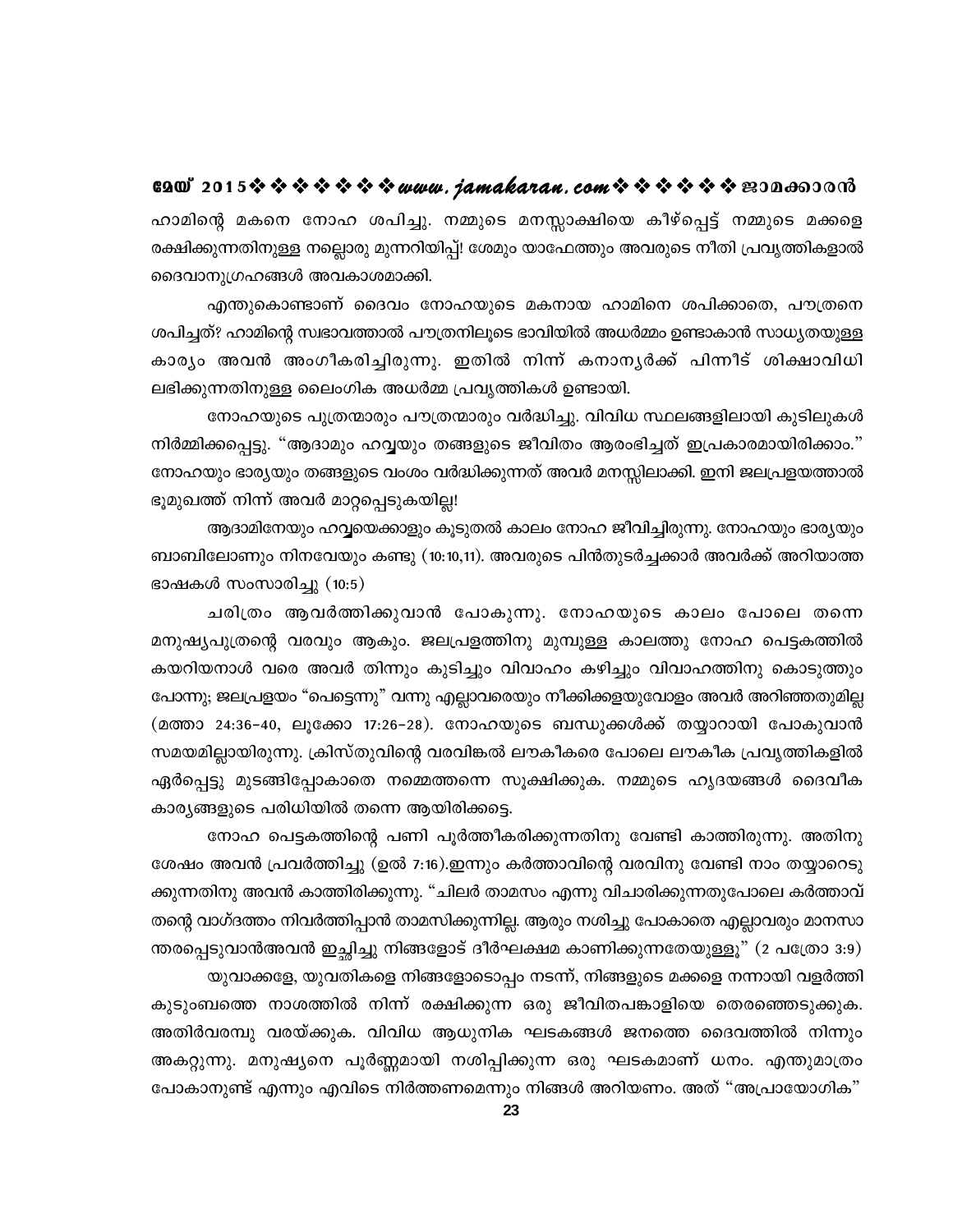മാണെന്ന് പുച്ഛിച്ച് തള്ളിയേക്കാം. എന്നാൽ ദൈവത്തെ മുറുകെ പിടിക്കുക. മൂന്നു നിലയിലുള്ള ഒരു കപ്പൽ പണിയുന്നതായി സങ്കൽപ്പിക്കുക. നിങ്ങൾ ദൈവത്തെ അനുസരിക്കുമെങ്കിൽ അവൻ നിശ്ചയമായും നിങ്ങളെ സഹായിക്കും.

നിങ്ങളുടെ മനസ്സാക്ഷിയെ കരുതുക. അത് ദൈവത്തിന്റെ ദാനവും അന്ധകാരത്തിൽ നിങ്ങളെ നടത്തുന്ന ദീപവുമാണ്. നാം എങ്ങനെ ജീവിക്കുന്നു എന്നത് നമ്മുടെ മക്കളുടെ സ്വഭാവങ്ങളിൽ പ്രകടമാക്കും. കുഞ്ഞുങ്ങളുടെ വളർച്ചയിൽ 10 ശതമാനം അവർ പഠിക്കുന്നതിൽ നിന്നും ബാക്കി 90 ശതമാനവും അവരുടെ മാതാപിതാക്കളിൽ നിന്ന് കണ്ടുമാണ്. അതുകൊണ്ട് നിങ്ങളുടെ സ്വഭാവഗുണങ്ങളെ കണ്ടു വളരുന്ന മക്കൾ ദൈവത്തിന്റെ ക്രോധത്തിൽ നിന്ന് രക്ഷപ്പെടുന്നതിനുവേണ്ടി ക്രമവും വിശുദ്ധിയുമുള്ള ഒരു ജീവിതം നയിക്കുക.

അധർമ്മികളെ കാണുമ്പോൾ നിങ്ങൾ നിരാശപ്പെടരുത്. മുന്നറിയിപ്പുകൾ സൂക്ഷിക്കുക. നിങ്ങൾ വിതച്ച വിത്തുകൾക്കു വെള്ളം ഒഴിക്കുന്നതിനോ അല്ലെങ്കിൽ നിങ്ങൾ വെള്ളം ഒഴിച്ച വിളവുകൾ കൊയ്യുന്നതിനോ ദൈവം ആരെയെങ്കിലും അയയ്ക്കും! അധർമ്മികളെ ദൈവം പൂർണ്ണമായി കൈ കഴുകിക്കളയുകയില്ല. അവരുടെ അതിക്രമങ്ങൾ അസഹ്യമായ പരിധികളിൽ എത്തുന്നതുവരെയും ദൈവം അവസരങ്ങൾ നൽകി കാത്തിരിക്കും (ഉൽ 15:16). അതുകൊണ്ട് നിങ്ങളുടെ ശുശ്രൂഷയിൽ തളരരുത്.

ഒരു പക്ഷേ, നോഹയുടെ ഭാര്യ ഹവ്വയിൽ നിന്നും സൂചന സ്വീകരിച്ച് വിജയകരമായി പൂർത്തീകരിച്ചതാകാം. നമുക്ക് സമ്മർദ്ദവിധേയരായി അനുസരിക്കാമോ?

## വായനക്കാരുടെ ശ്രദ്ധയ്ക്കു - അറിയിപ് മണിയോടർ (EMO)

EMO വഴി ആയി മണിയോടർ അയിച്ചവർ പണം അയിച്ചിട്ടും മാസിക എന്തു കൊണ്ട് അയിച്ചില്ല എന്നു എനിക്കു കത്തെഴുതി ചോദിക്കുന്നു. ഇപ്പോഴുള്ള EMO മണിയോടറിൽ, ഏതു കാര്യത്തിനുവേണ്ടി പണം അയച്ചു എന്നു വിവരം എഴുതാൻ സാധിക്കുന്നില്ല. അതുകൊണ്ട് മണിയോടർ വഴിയായോ, ഓൺലൈൻ മൂലം ബാങ്കു വഴിയായോ പണം അയക്കുന്നവർ. നിങ്ങളുടെ മേൽ വിലാസത്തിനോടൊപ്പം ഏതു കാര്യത്തിനുവേണ്ടി അയച്ചു എന്നു കത്തെഴുതി അറിയിച്ചാൽ വളരെ ഉപഹാരമായിരി .എന്റെ ബാങ്ക് പാസ്ബുക്കിൽ ഓൺലൈൻ വഴിയായി പണം അയക്കുന്നവരുടെ ക്കും. പേരും, സ്ഥലവും പോലും സൂചിിപ്പിക്കുന്നില്ല. അതുകൊണ്ടു പണം അയച്ചയുടനെ ഒരു കത്തു വഴിയായി നിങ്ങൾ പണം അയച്ച വിവരം, കാരണം, തുക, ബാങ്കിന്റെ പേര്, നിങ്ങളുടെ വിലാശം, ഏതു തിയതി എന്നല്ലാം എഴുതി അറിയിച്ചാൽ രസീത് അയി ക്കാൻ സൗകര്യം ആയിരിക്കും. അതു മാത്രമല്ല പ്രധാനമായി **ഇൻകം ടാക്സിനു** അര് അയച്ചു, എന്തിനു വേണ്ടി അയച്ചു എന്ന വിവരങ്ങൾ അറിയിക്കാൻ വളരെ ഉപയോഗമാ ഈ വിഷയത്തിൽ നിങ്ങൾ എനിക്ക് സഹകരിക്കണം. ഈ ദൈവ വേല യിരിക്കും. യിൽ പങ്കുചേരുന്ന നിങ്ങൾ ഏവരെയും ദൈവം അനുഗ്രഹിക്കുമാരാകട്ടെ.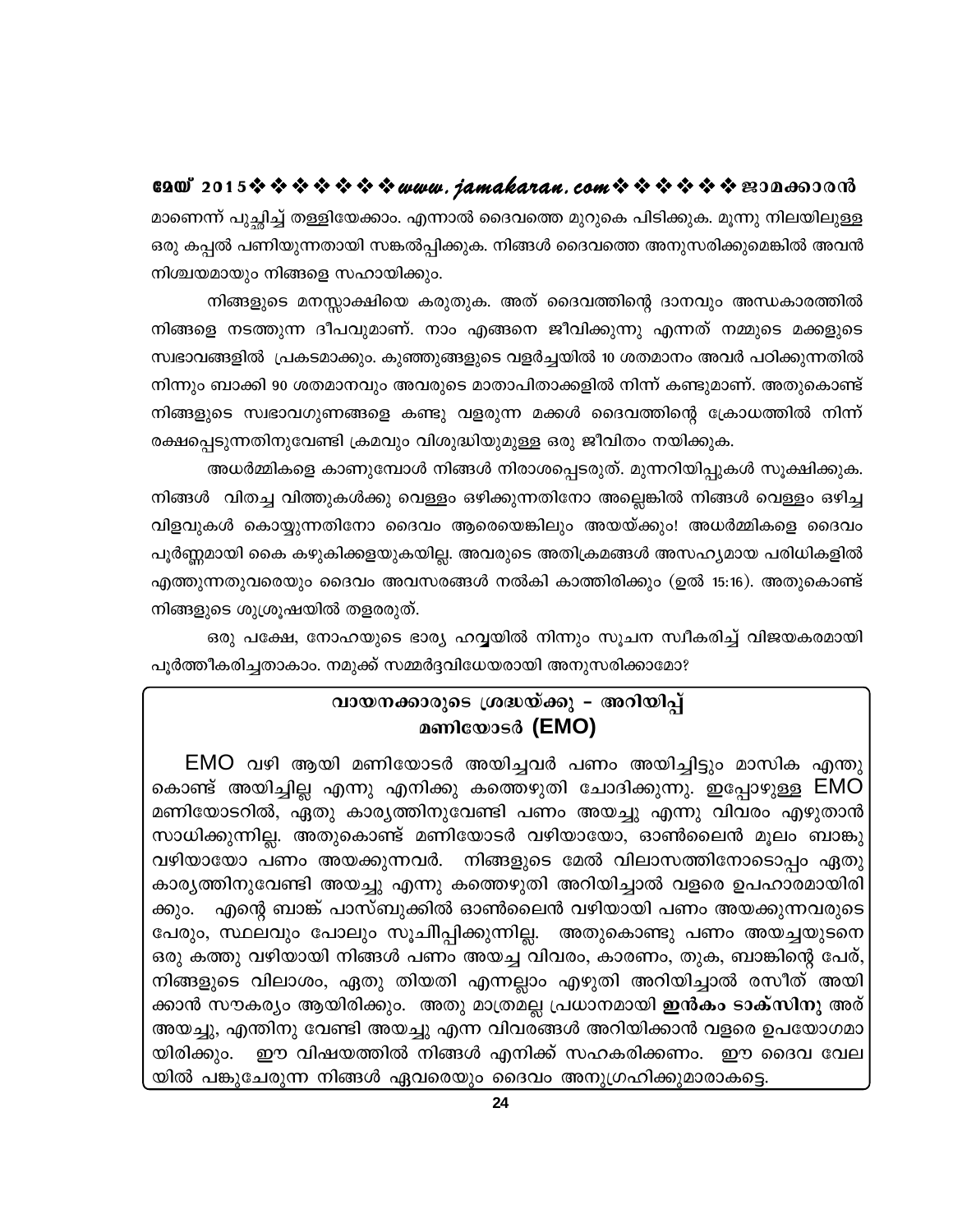Note : ക്രിസ്തീയ വിശ്വാസികൾക്ക് മാത്രമായി പ്രസിദ്ധീകരിക്കുന്നതാണ്. ഇത് വായിക്കുന്നവർ വീണ്ടും ജനനം പ്രാപിച്ച വ്യക്തിയാണെങ്കിൽ ലഘുലേഖയായി അച്ചടിച്ച് ക്രൈസ്തവർക്ക് വിതരണം ചെയ്യാം.

# നിങ്ങൾ വീണ്ടും ജനിക്കണം (YE MUST BE BORN AGAIN)

നാം വീണ്ടും ജനിക്കുന്നില്ല എങ്കിൽ സ്വർഗ്ഗരാജ്യത്തിന്റെ വാതിൽ നമുക്ക് തുറക്കപ്പെടുക യില്ല എന്ന് യേശു പറയുന്നു. അതുകൊണ്ട് ഞങ്ങൾ വായിക്കുന്ന നിങ്ങളോട് ചോദിക്കുന്നു. പ്രിയസ്നേഹിതാ, നിങ്ങൾ വീണ്ടും ജനിച്ചിട്ടുണ്ടോ. സഭാജനങ്ങളേ നിങ്ങൾ വീണ്ടും ജനനം പ്രാപിച്ചുവോ? ഇല്ല എങ്കിൽ നിങ്ങൾ കൈവിടപ്പെട്ടവരാണ്. എന്തുകൊണ്ടെന്നാൽ യേശു പറഞ്ഞു പുതുതായി ജനിച്ചില്ല എങ്കിൽ ദൈരാജ്യം കാണ്മാൻ ആർക്കും കഴികയില്ല എന്നുത്തരം പറഞ്ഞു (യോഹ 3:3). ആരും പാപിയായി മരിക്കുവാനോ നശിച്ചുപോകുവാനോ തീർച്ചയായും ഇഷ്ടപ്പെ ടുകയില്ല. ആകയാൽ നീ വീണ്ടും ജനിക്കേണ്ടത് ആവശ്യമാണ്.

വീണ്ടും ജനിക്കുക എന്നാൽ എന്താണ്? എന്ന് നിങ്ങൾ ചോദിച്ചേക്കാം. ആദ്യമായി ഇത് എന്തല്ല എന്ന് നോക്കാം. ഇത് ജ്ഞാനസ്നാനം (മാമോദിസ) അല്ല.

ചിലർ സ്നാനം ഏറ്റിട്ടും വീണ്ടും ജനനം പ്രാപിച്ചിട്ടില്ലായിരുന്നു. വീണ്ടും ജനനത്തിന്റെ അനുഭവം ഇല്ലാതെ സഭയിൽ അംഗങ്ങളായിരിക്കുന്നു. അങ്ങനെയുള്ളവർ യഥാർത്ഥ ക്രിസ്ത്യാ നികൾ അല്ല. മാനസാന്തര അനുഭവം ഇല്ലാതെ സഭയിൽ ചിലർ സ്നാനം എന്ന പേരിൽ നുഴഞ്ഞു കയറുന്നു. അങ്ങനെയുള്ളവർ എത്രവർഷം സഭയുടെ അംഗമായിരുന്നാലും കർത്താവിന്റെ മേശ യിൽ പങ്കാളികളാകരുത്.

ചിലർ മാനസാന്തരമില്ലാതെ അയോഗ്യമായി അപ്പം തിന്നുകയോ കർത്താവിന്റെ പാന പാത്രം കുടിക്കുരേയാ ചെയ്യുന്നവൻ എല്ലാ കർത്താവിന്റെ ശരീരവും രക്തവും സംബന്ധിച്ചു കുറ്റ ക്കാരൻ ആകും.(1കൊരി 11:27). തനിക്ക് ശിക്ഷാവിധി.........(1കൊരി 11:29,30) മാനസാന്തരം എന്നത് നല്ല നടപ്പോ "നല്ലവനായി ജീവിക്കുവാൻ ശ്രമിക്കുന്നതോ അല്ല...."

പലരും കടപ്പാൻ നോക്കും കഴികയില്ല താനും (ലൂക്കോ 13:24). ചിലർ മാനസാന്തര അനു ഭവം ഇല്ലാതെ പ്രാർത്ഥിക്കും. ആ പ്രാർത്ഥന കേൾക്കപ്പെടുകയില്ല. യേശു പറയുന്നു : ഈ ജനം അധരം കൊണ്ട് എന്നെ ബഹുമാനിക്കുന്നു. എങ്കിലും അവരുടെ ഹൃദയം എന്നെ വിട്ട് അകന്നിരി ക്കുന്നു. (മത്തായി 15:8)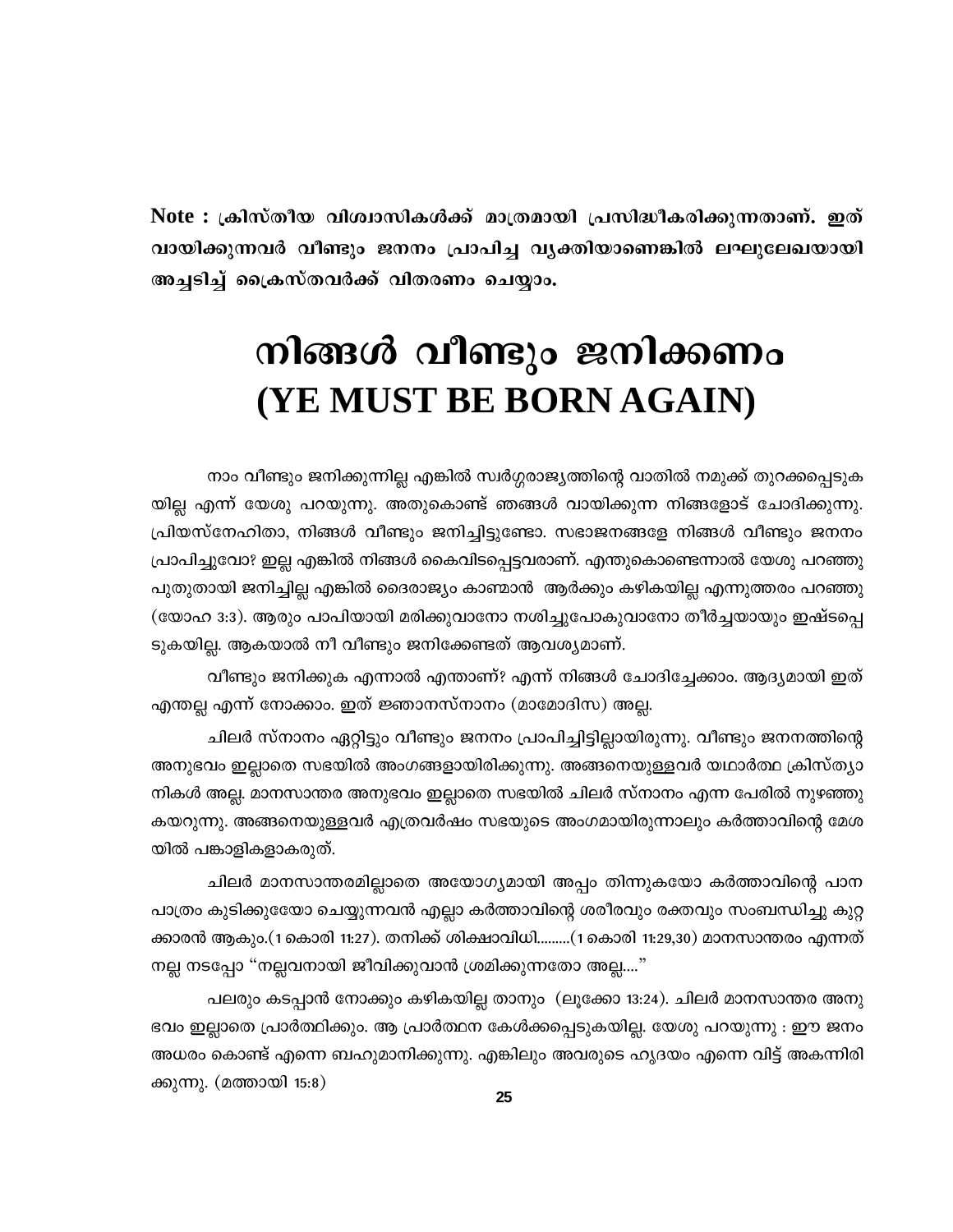# 6200°2015※※※※※※※*www.jamakaran.com*※※※※※※200c60000

വീണ്ടും ചിലർ ഇപ്രകാരം പറയാറുണ്ട്. "എന്നാൽ കഴിയുന്നതെല്ലാം ഞാൻ ചെയ്യുവാൻ ശ്രമിക്കും. ദരിദ്രരെ സഹായിച്ച്, രോഗികളെ സന്ദർശിച്ച് എനിക്ക് കഴിയുന്ന നന്മകളൊക്കെ ദിനം പ്രതി ചെയ്താൽ അത് മാനസാന്തരം ആകയില്ലേ? (സഭാ 3:17) ആകയില്ല. അത് നിഷ്ക്കളങ്ക ജീവിതം മാത്രമാണ് (ഇയ്യോബ് 9:22). അപ്രകാരമുള്ളവർക്ക് ഞാൻ സത്യമായി വീണ്ടും ജനിച്ചു എന്ന് പറയുവാൻ കഴിയുകയില്ല. നമുക്ക് വേറൊരു വ്യക്തിയായി യഥാർത്ഥമായി മാറുവാൻ സാധ്യ മല്ല. എന്തുകൊണ്ടെന്നാൽ ജഡത്തിന്റെ ചിന്ത ദൈവത്തോട് ശത്രുത്വം ആകുന്നു. അതു ദൈവ ത്തിന്റെ ന്യായപ്രമാണത്തിന് കീഴ്പ്പെടുന്നില്ല. കീഴ്പ്പെടുവാൻ കഴിയുന്നതുമല്ല (റോമർ 8:7). നമുക്കു ഒരു മനമാറ്റം വേണം. പ്രവാചകൻ മൂലം ദൈവം പറയുന്നത് ഞാൻ നിങ്ങൾക്ക് പുതിയൊരു ഹൃദയം തരും. പുതിയൊരു ആത്മാവിനെ ഞാൻ നിങ്ങളുടെ ഉള്ളിൽ ആക്കും. കല്ലായുള്ള ഹൃദയം ഞാൻ നിങ്ങളുടെ ജഡത്തിൽ നിന്നും നീക്കി മാംസമായുള്ള ഹൃദയം നിങ്ങൾക്കു തരും. (യെഹ  $36:26)$ 

ശരി. അങ്ങനെയാണെങ്കിൽ പുതുതായി ജനിക്കുക. എന്നാൽ എന്താണ്? എന്ന് ചോദ്യം ഉയരാം. എന്തുകൊണ്ട് നാം അതിനെ ജനനം എന്നു പറയുന്നു?

വീണ്ടും ജനനം, എങ്ങനെ, എപ്പോൾ നാം പ്രാപിക്കുന്നു? യേശു പറയുന്നു. ജഡത്താൽ ജനിച്ചത് ജഡം ആകുന്നു (യോഹ 3:6). ഒരു കുഞ്ഞ് ജനിക്കുക എന്നാൽ ഇതുവരെ ഇല്ലാത്ത ഒന്ന് പുതുതായി ജനിക്കുന്നു എന്ന് നമുക്കറിയാം. അതായത് ഒരു പുതിയ ജീവൻ (ജീവിതം) ആരംഭിക്കുന്നു. ഒരു പുതിയ വൃക്തി പക്ഷേ ജഡികമായ വൃക്തി, അതുപോലെ നാം വീണ്ടും ജനിക്കുമ്പോൾ, ക്രിസ്തുയേശുവിൽ. ആത്മാവിൽ ഒരു പുതിയ ജീവിതം ആരംഭിക്കുന്നു. ഇതു വരെ ഇല്ലാത്ത ഒരു പുതിയ അനുഭവം. ഇതിനെ താരതമ്യപ്പെടുത്തുമ്പോൾ ഇത് സ്വാഭാവികജ നനം പോലുള്ളതിനാലാണ് ഇതിനെ ജനനം എന്ന് പറയുന്നത്. ഇത് ക്രിസ്തുയേശുവിൽ നിതൃ മായ ഒരു പുതിയ ജീവിതം. എന്തുകൊണ്ടെന്നാൽ ജീവിച്ചിരുന്നു എന്നിൽ വിശ്വസിക്കുന്നവൻ ആരും ഒരുനാളും മരിക്കയില്ല. (യോഹ 11:26) ഇത് എങ്ങനെ സംഭവിക്കും എന്ന് നിക്കോദേമോ സിനെപ്പോലെ നാമും അത്ഭുതപ്പെട്ട് ചോദിച്ചു പോകുന്നില്ലേ (യോഹ 3:9).

മനുഷ്യനാൽ അസാദ്ധ്യം എന്നാൽ ദൈവത്തിന് സകലതും സാദ്ധ്യം എന്ന് യേശു പറ ഞ്ഞത് നാമം സമ്മതിച്ചേ മതിയാകൂ.

യഥാർത്ഥ സന്തോഷം നഷ്ടപ്പെട്ട്, ഭാരത്തോടെ ഹീനപാപിയായി. ജഡിക ഇച്ഛകൾ നിറ ഞ്ഞ്, സമാധാനമില്ലാതെ ആയിരിക്കുന്ന അവസ്ഥയിൽ, രക്ഷിക്കപ്പെടുവാൻ ഞാൻ എന്തു ചെയ്യണം എന്ന് ചോദിച്ച കാരാഗ്രഹ പ്രമാണിയെപ്പോലെ നാം ദൈവസന്നിധിയിൽ വരികയാണെങ്കിൽ. പത്രോസ് പറഞ്ഞതുപോലെ കർത്താവായ യേശുവിൽ വിശ്വസിക്ക എന്നു പറഞ്ഞു. മേൽപ റഞ്ഞ വ്യക്തി തന്റെ അവസാന പരിധിയിൽ ആയിരിക്കുന്നതുപോലെ. എന്തും ചെയ്യുവാൻ തയ്യാ റാണ് എന്ന് പറയുന്നതുപോൽ കാണപ്പെടുന്നു. ഇതാണ് പൂർണ്ണമായും ശരണപ്പെടുന്ന അവസ്ഥ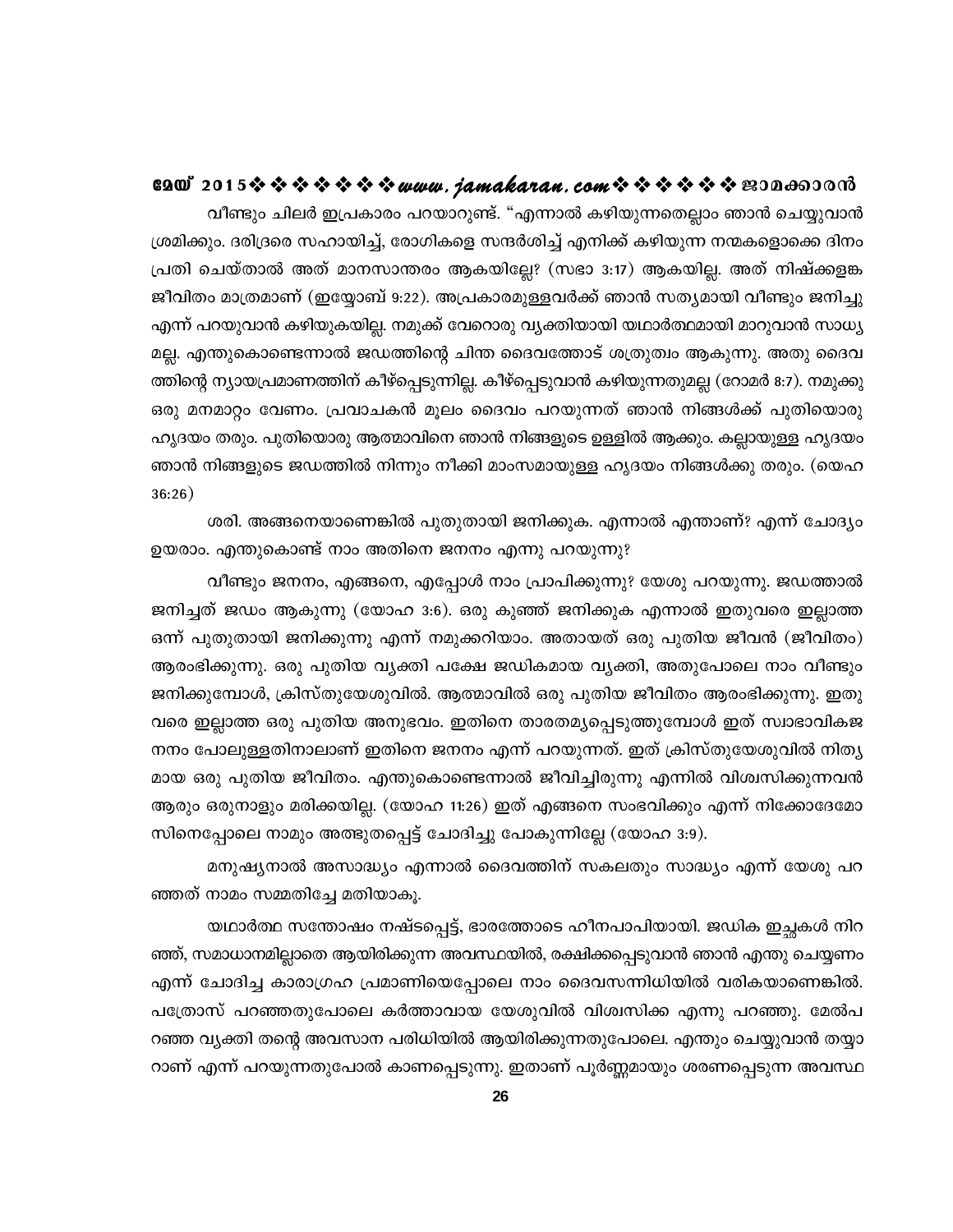6200°2015※※※※※※※*www.jamakaran.com*※※※※※※200c60000 (പൂർണ്ണ സമർപ്പണം). ഹൃദയത്തെ കാണുന്ന ദൈവം പറയുന്നു അതായത് നീ കർത്താവേ, കർത്താവേ എന്ന് വിളിച്ചാലും ദൈവം പറയുന്നത് അനുസരിക്കാത്തവനായല്ല പൂർണ്ണമായും അവന്റെ വാക്കിന് അനുസരിച്ച് അവനായ് ജീവിക്കുമോ? ഇല്ലയോ എന്നും അവൻ അറിയുന്നു. ദൈവം നിർമ്മലമായ ഒരു ഹൃദയം നിന്നിൽ സൃഷ്ടിച്ച് സ്ഥിരമായൊരാത്മാവിനെ നിന്നിൽ പുതു ക്കം (സങ്കീ 51:10). ഇപ്രകാരം കർത്താവായ യേശുക്രിസ്തുവിൽ വിശ്വസിക്കുന്നതുമൂലം വീണ്ടും ഒരു പുതിയ സൃഷ്ടിയായി ജനിക്കുന്നു (2 കൊരി 5:7).

എന്നാൽ ഞാൻ എപ്പോഴാണ് വീണ്ടും ഒരു പുതിയ സൃഷ്ടിയായി ജനിക്കുന്നത്. പരിശു ദ്ധാത്മാവ് അരുളിചെയ്യുന്നത് "ഇന്ന് നിങ്ങൾ അവന്റെ ശബ്ദം കേൾക്കുന്നു എങ്കിൽ (എബ്രാ 3:7) അതായത് ഏത് പ്രായത്തിലും, ഏത് സമയത്തും, ഏത് സ്ഥലത്തിലും പരിശുദ്ധാത്മാവ് അരുളി ചെയ്യുന്നത് നാം കേൾക്കണം എന്നതാണ് അതിന്റെ ഉള്ളടക്കം. നാം ദൈവത്തിന്റെ മക്കളും അവ കാശികളും ക്രിസ്തുവിന് കൂട്ടവകാശികളുമായി നാം ജീവിച്ച് ആത്മാവിനാൽ വീണ്ടും ജനിക്കാം  $($  @ O  $\alpha$   $\alpha$   $\beta$  8:14 – 17  $\alpha$ .

എന്നാൽ അതിന് എത്ര സമയമെടുക്കും? വീണ്ടും ജനനത്തിന് ഞാൻ വളരേണ്ടതല്ലേ? ഇല്ലേ ഇല്ല. പ്രിയവായനക്കാരേ നാം യേശുവിനോടു കൃപയ്ക്കായും, പാപക്ഷമയ്ക്കായും വരു മ്പോൾ അതേ ക്ഷണത്തിൽ അത് സംഭവിക്കുന്നു. അത് ലഭിക്കുന്നു.

\* അവസാനമായി ഞാൻ വീണ്ടും ജനിച്ചത് എങ്ങനെയാണ് അറിയുക? എന്ന ചോദ്യ ത്തിന് നിങ്ങൾ വിശ്വാസത്തിൽ ആകുന്നുവോ എന്ന് നിങ്ങളെത്തന്നെ പരീഷിപ്പിൻ. നിങ്ങളെ ത്തന്നെ ശോധന ചെയ്വിൻ. നിങ്ങൾ കൊള്ളരുതാത്തവർ അല്ല എന്നു വരികിൽ, യേശുക്രിസ്തു നിങ്ങളിൽ ഉണ്ട് എന്ന് നിങ്ങളെത്തന്നേ അറിയുന്നില്ലയോ? (2 കൊരി 13:5) എന്ന് അപ്പോസ്ഥനായ പൗലോസ് പ്രബോധിപ്പിക്കുന്നു.

\* അതുകൊണ്ട് വീണ്ടും ജനനം പ്രാപിക്കാത്തവരെ പിശാച് പരീക്ഷിക്കുമ്പോൾ, അവർ പാപത്തിൽ മരിച്ച് നഷ്ടപ്പെട്ടു പോയവരായി ന്യായവിധിക്ക് ദുർമനസാക്ഷി ഉള്ളവരായി ജഡിക ചിന്ത ഉള്ളവരായി, വിശ്വാസം ഇല്ലാത്തവരായി അനുസരണമില്ലാതെ, ഈ ലോകത്തിൽ ദൈവമി ല്ലാത്തവരായി,പഴയ പാപം ചെയ്യുന്നവരായി, സാത്താന്റെ മക്കളായിരിക്കുംഎന്ന്വചനംപറയുന്നു.

\* മറിച്ച് വീണ്ടും ജനനം പ്രാപിച്ച ക്രിസ്ത്യാനി ദൈവത്തിപൈതൽ, അവൻ ക്രിസ്തു വിൽ ജീവനുള്ളവൻ, രക്ഷിക്കപ്പെട്ടവൻ, ശിക്ഷാവിധി ഇല്ലാത്തവൻ, നല്ല മനഃസാക്ഷിയുള്ളവൻ, പരിശുദ്ധാത്മാവ് നിറഞ്ഞവൻ, ആത്മികചിന്ത ഉള്ളവൻ, വിശ്വാസവും, നിത്യജീവനെ കുറിച്ച് പ്രത്യാശയുള്ളവൻ ആയിത്തീരുന്നു. അങ്ങനെയുള്ളവർ പാപം ക്ഷമിക്കപ്പെട്ടു. യേശുവിന്റെ രക്ത ത്താൽ ശുദ്ധീകരണം പ്രാപിച്ചവരായിരിക്കും. മനസ്സിൽ കുറ്റബോധം ഉണ്ടായിരിക്കയില്ല. അവർ ദൈവേഷ്ടം അറിഞ്ഞ് അത് ചെയ്യുന്നവരായും ചെയ്യുവാൻ ശക്തിയുള്ളവരായുമിരിക്കും. ഞാൻ ഇരിക്കുന്ന ഇടത്ത് നിങ്ങളും ഇരിക്കേണ്ടതിന് പിന്നെയും വന്ന് നിങ്ങളെ എന്റെ അടുക്കൽ ചേർത്തു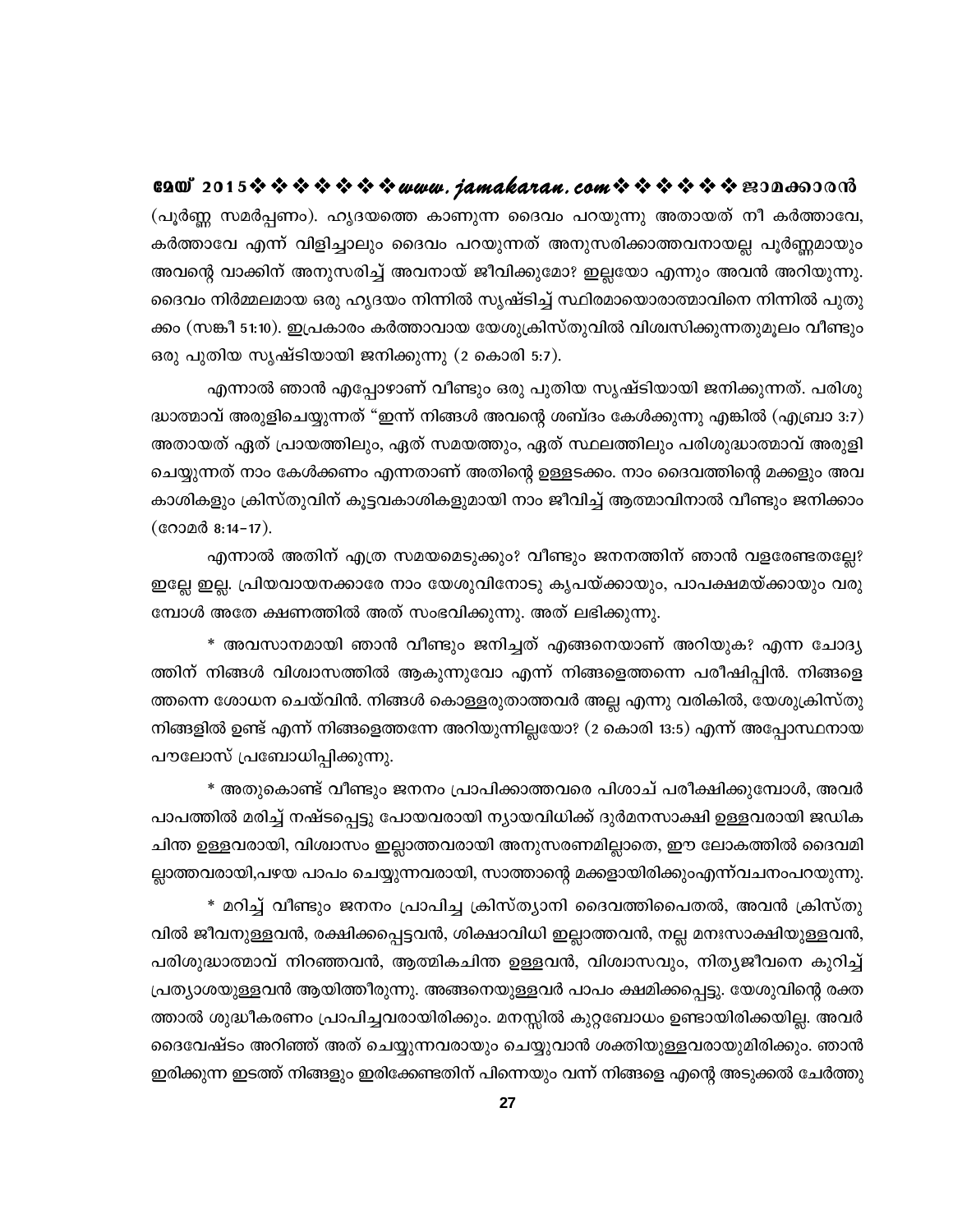#### $0.900$  2015 \* \* \* \* \* \* \* \* www.jamakaran.com \* \* \* \* \* \* \* \* 200600000

കൊള്ളും (യോഹ 14:3) എന്ന വാഗ്ദത്തത്തെ ഇവർ പ്രാപിക്കും. ഇപ്രകാരമുള്ള മാറ്റം പ്രാപിക്കു മ്പോൾ നാം വീണ്ടും ജനനം പ്രാപിച്ചു എന്ന് അറിയാതെയിരിക്കുമോ? എന്നു നാം ചോദിക്കാം. തീർച്ചയായും നിങ്ങൾക്ക് അതറിയാതിരിക്കുവാൻ കഴിയുകയില്ല. എന്തുകൊണ്ടെന്നാൽ നാം ദൈവ മക്കൾ എന്ന് ആത്മാവ് താനും നമ്മുടെ ആത്മാവോടു കൂടെ സാക്ഷ്യം പറയുന്നു (റോമ 8:16).

ഈ അനുഭവവും, ആത്മാവിലെ ജീവിതവും നിങ്ങൾ പ്രാപിച്ചിട്ടില്ല എങ്കിൽ, നിർവിചാരി യായിരിക്കാതെ ഇപ്രകാരം ഉന്നതമായ അനുഭവം പ്രാപിക്കുവാൻ നിങ്ങൾ ആഗ്രഹിക്കുന്നുവെ ങ്കിൽ ദൈവത്തെയും, ആത്മാവിനെയും അലക്ഷ്യമാക്കാതെ വീണ്ടും ജനിക്കേണം വേഗത്തിൽ.

നിങ്ങൾ വീണ്ടും ജനിച്ചില്ല എങ്കിൽ മരണത്തിന ശേഷം സ്വർഗ്ഗരാജ്യത്തിൽ പോകുവാൻ കഴിയുകയില്ല (യോഹ 3:3). സഭയിൽ അംഗമാകണമെങ്കിലും വീണ്ടും ജനനം പ്രാപിച്ച ഒരാൾക്കു മാത്രമേ യഥാർത്ഥമായ സഭയുടെ അംഗം എന്നു പറയുവാൻ കഴിയുകയുള്ളൂ. വീണ്ടും ജനനം പ്രാപിച്ചവർക്കു മരണഭയം നീങ്ങിപ്പോകും. തോൽവിയിൽ, നിരാശയിൽ, രോഗത്തിൽ, തളർന്നു പോവുകയില്ല. പ്രിയമുളളവരേ, വീണ്ടും ജനനത്തിന്റെ അനുഭവം ജീവനോടിരിക്കുമ്പോൾത്തന്നെ പ്രാപിക്കുക. മരണത്തിനു ശേഷം ആർക്കും ഈ നല്ല അനുഭവം പ്രാപിക്കുവാൻ സാധിക്കുകയി ല്ല. മനുഷ്യന് ദൈവം ഒരു ജീവിതം മാത്രമേ നൽകിയിട്ടുള്ളൂ. ആ ജീവിതത്തിൽ വീണ്ടും ജനനം പ്രാപിക്കുക എന്നുള്ളത് വളരെ പ്രധാനമാണ്. ഈ അനുഭവം നിങ്ങൾക്ക് ലഭിക്കുവാൻ കർത്താവ് സഹായിക്കുമാറാകട്ടെ.

# **CSI SOUTH KERALA DIOCESE** തിരുപുരം CSI കൺവൻഷൻ



തിരുവനന്തപുരം അടുത്തുള്ള നെയ്യാറ്റുങ്കര താലൂക്കിലൂള്ള തിരുപുരം CSI കൺവൻഷൻ വളരെ അനുഗ്രഹപ്രദമായിരുന്നു. Rev. M.JOHN(Dist.Chairman) അവർകൾ, Rev.N.AJI അവർകൾ യോഗ ഏർപ്പാടുകളെ പ്രാർത്ഥനയോടു ചെയ്തു. 177ാം വർഷ ഇടവക ദിനം Rt. Rev. Dharmaraj Rasalam ബിഷപ്പ് അവർകൾ പ്രാർത്ഥിച്ചു ഉദ്ഘാടനം ചെയ്തു. ദൈവ നാമം മഹിമപ്പെട്ടു.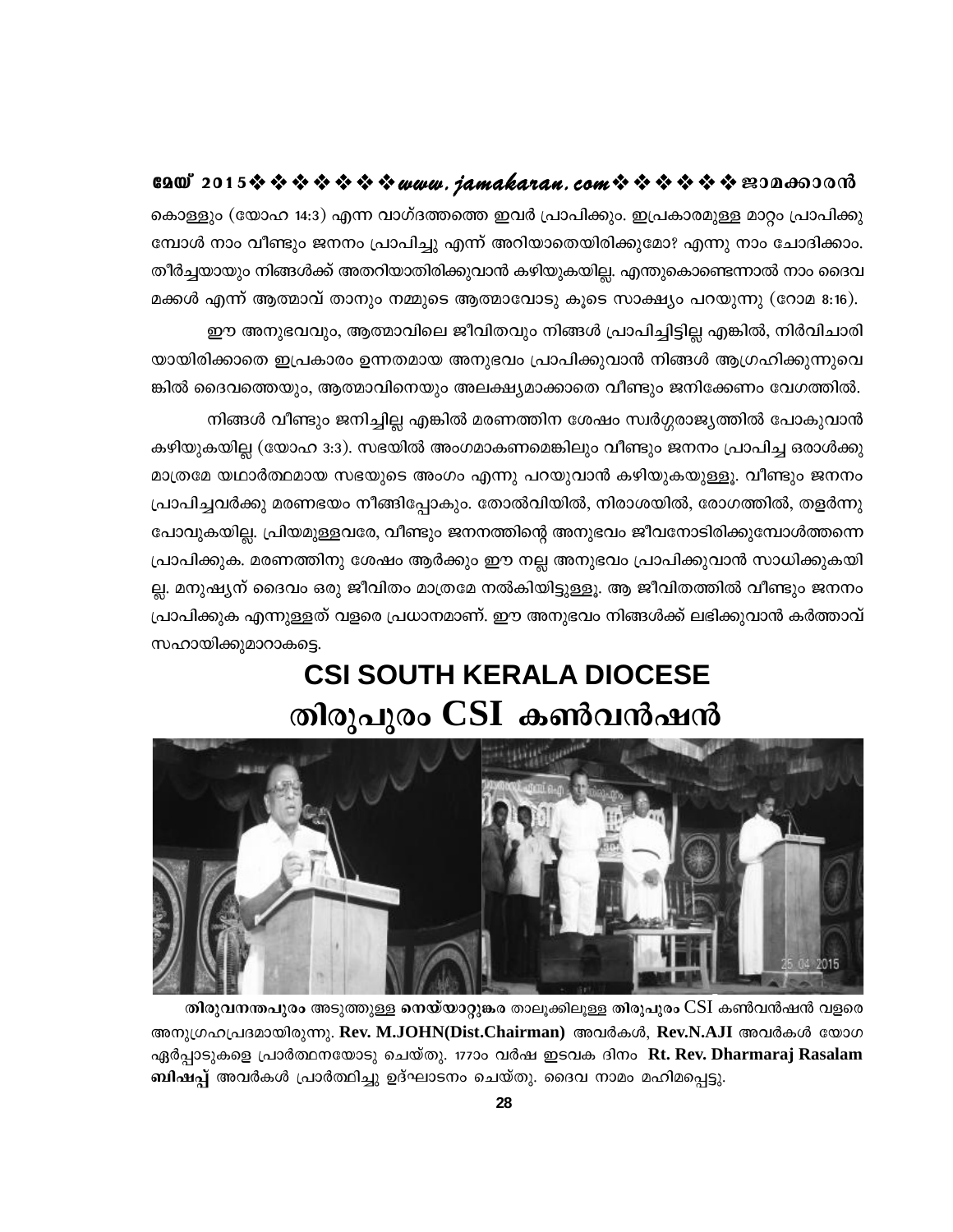# ആത്മീകരുടെ ലക്ഷണങ്ങൾ <u>എന്താണ്?</u>

ഈ നാളുകളിൽ അനേകർ തങ്ങൾ ആത്മീകർ എന്നും യഥാർത്ഥ ക്രിസ്ത്യാനി എന്നും അവകാശപ്പെട്ട് പുറമേ വസ്ത്രധാരണത്തിലും ഒരു പ്രത്യേക സഭയിലെ ആരാധനയിൽ പങ്കെടു ക്കുന്നതിൽ അഭിമാനം കൊള്ളുന്നതിനാലും ആഴമായ സത്യങ്ങൾ പഠിക്കുന്നതിനാൽ തങ്ങൾ മറ്റുള്ളവരേക്കാൾ ശ്രേഷ്ഠർ എന്നു പറഞ്ഞും വീമ്പടിക്കുന്നവർ ഉണ്ട്. എന്നാൽ സത്യത്തിൽ ആരെയാണ് ആത്മീകർ എന്നും ക്രിസ്ത്യാനി എന്നും വേദപുസ്തകം അംഗീകരിക്കുന്നതെന്ന് ആരാഞ്ഞു നോക്കാം. അനേകവർഷങ്ങളായി സഭാരാധനയിൽ പങ്കുകൊണ്ട് കൂട്ടായ്മകളിൽ പങ്കെടുത്ത് വചനസത്യങ്ങൾ എന്തിനാണ് കേൾക്കുന്നത് എന്നറിയായെ ഓടിക്കൊണ്ടിരിക്കുന്ന ചിലരുണ്ട്.

"ആത്മീകൻ" എന്നതിന് ഗ്രീക്ക് വാക്ക് "നിമോദിക്കോസ്." Pncumatikos (greek) ദൈവ ത്മാവിന്റെ ഭരണത്തിൽ ഇരിക്കുന്നവൻ.

# അടയാളങ്ങൾ

## 1. ആത്മീകനോ സകലത്തെയും വിവേചിക്കുന്നു. (1 കൊരി 2:15)

"വിവേചിക്കുന്നു" ഗ്രീക്കിൽ "അനാക്റിനോ" Anakrino (greek)

- 1. ജാഗ്രതയോടെ ശോധനചെയ്യുന്നവൻ
- 2. തന്നോടു തന്നേ ചോദ്യം ചോദിക്കുന്നവൻ
- 3. തന്നെ തന്നെ വിധിക്കുന്നവൻ (അഥവാ പരീക്ഷിച്ച് മാർക്കിടുന്നവൻ)
- 4. കുറ്റം പറയുന്നവനെ ശോധന ചെയ്യുന്നവൻ
- 5. ശരിയായ തീരുമാനം എടുക്കുന്നവൻ
- 6. വികാരങ്ങൾക്ക് അടിമപ്പെടാത്തവൻ
- 7. ന്യായത്തിന്റെ വശം ചേരുന്നവൻ

ഈ അർത്ഥങ്ങൾ എല്ലാം ഒരു ഉപദേശം എന്ന് നിങ്ങൾക്ക് തോന്നാം. ഈ നാളുകളിൽ ക്രിസ്ത്യാനികൾ പലരും "താൻ പിടിച്ച മുയലിന് മൂന്ന് കൊമ്പ്" എന്നതു പോലെ തങ്ങളുടെ വാദത്തിൽ ജയിക്കണം എന്നതൊഴിച്ചു മേൽ പറഞ്ഞതുപോലെ തങ്ങളെ ശോധന ചെയ്യാറില്ല. നിങ്ങൾ ആത്മീകനാണോ എന്ന് കണ്ടുപിടിക്കുക. വിവേചിച്ച് തീരുമാനമെടുക്കുക.

# 2. ശക്തനായിരിക്കും (അപ്പോ 1:8, 1 കൊരി 4:20, 1 കൊരി 3:2, യെശ 2:3, ലൂക്കോ 24:49) *"ശക്തി"* ഗ്രീക്കിൽ *"ടു നാ മീസ്"*

1. സാത്താനെ ജയിയ്ക്കുവാനുള്ള ശക്തി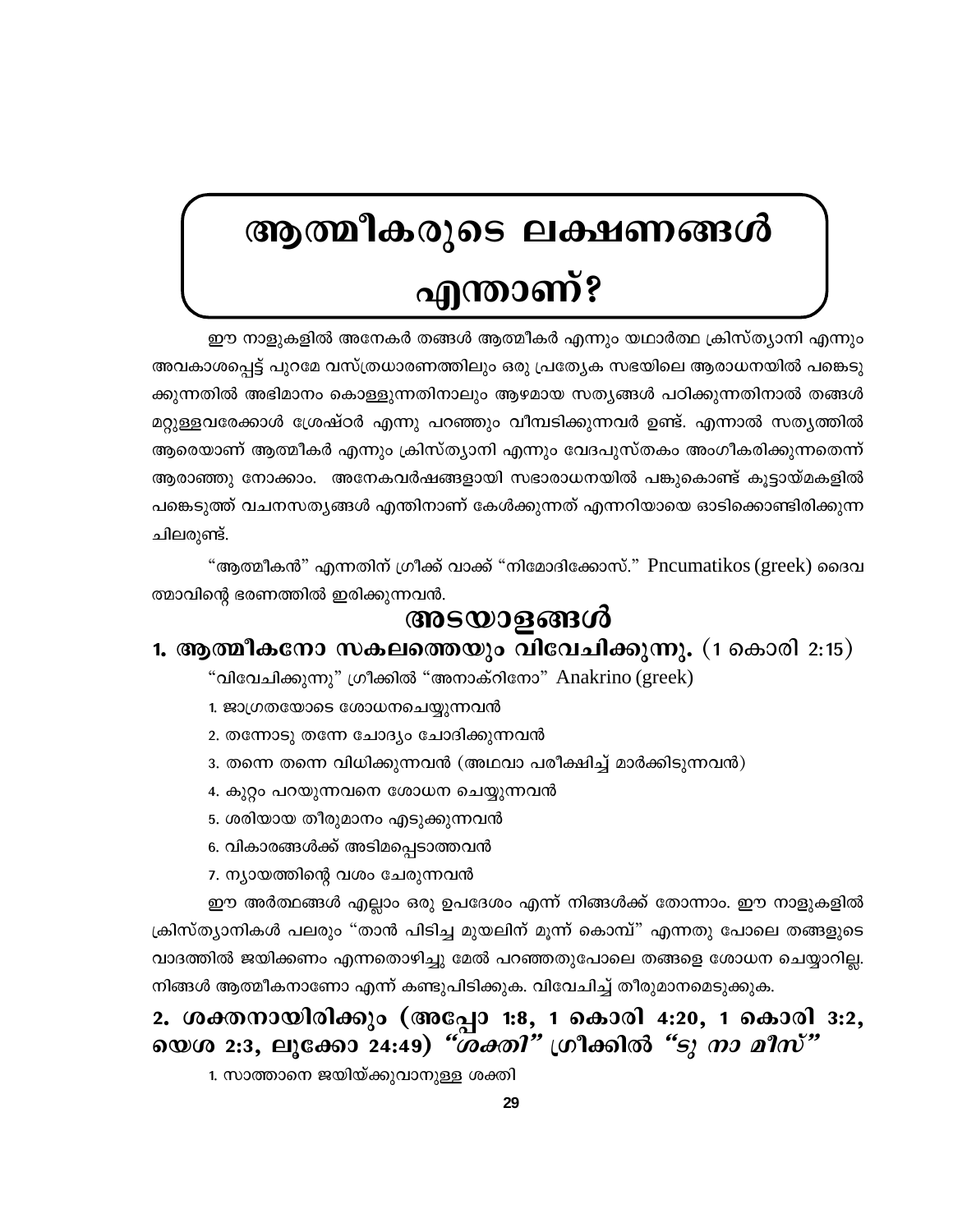2. പാപത്തെ അതിജീവിയ്ക്കുവാനുള്ള ശക്തി

3. സഹിക്കുവാനുള്ള ശക്തി

ആത്മീകർ എന്ന് അവകാശപ്പെട്ടും തങ്ങൾ മറ്റുള്ളവരേക്കാൾ സതൃവചനം ശരിയായി പിൻപറ്റുന്നു എന്ന് പറയും. വിശുദ്ധന്മാരെപ്പോലെ സംസാരിക്കും. പക്ഷേ ആരെങ്കിലും ചെറു തായ ഒന്നു പ്രകോപിപ്പിച്ചാൽ മറ്റുള്ളവരുടെ തല അടിച്ചു തകർക്കും. ആരേയും അതിശയിപ്പിയ്ക്കുന്ന വിധം ചീത്തവിളിക്കും. സിംഹത്തെപ്പോലെ അമറും. അവർക്ക് സഹിക്കു വാനുള്ള ശക്തി ഒട്ടും കാണുകയില്ല. അതിരാവിലെയോ മറ്റു സമയങ്ങളിലോ പ്രാർത്ഥിക്കയില്ല. നാം ആത്മീകർ എന്ന് പ്രവൃത്തിയിൽ കാണിക്കണം.

# 3. ആര് പറഞ്ഞാലും ഇല്ലെങ്കിലും സുവിശേഷ വേല ചെയ്യും (1 കൊരി 9:16)

ആത്മീകൻ സുവിശേഷവേലയെ വളരെ ലാഘവത്തോടെ കാണുകയില്ല. ഇതിനായിട്ടാണ് ദൈവം നമ്മെ വിളിച്ചിരിക്കുന്നത്. വീട്, ധനം, മോട്ടോർ സൈക്കിൾ, കാർ, കോഴിബിരിയാണി, ആഹാരം, വസ്ത്രം, സുഖപ്രദമായ കിടക്കകൾ എല്ലാംതന്നെ. നാം എങ്ങനെയങ്കിലും സുവിശേഷം അറിയിച്ച് മനുഷ്യനെ നിത്യരാജ്യത്തിന് അവകാശിയാക്കണം എന്നതിനായി ദൈവം നമുക്ക് നൽകു ന്നതാണ്. ജീവിതത്തിൽ വളരെ പ്രസംഗങ്ങൾ കേട്ട് വർഷങ്ങളായി സഭാരാധനയിൽ പങ്കെടുത്ത് കൂട്ടായ്മയിൽ പങ്കെടുത്ത് ഒരു വ്യക്തിപോലും നിങ്ങൾ മൂലം മാനസാന്തരപ്പെട്ടില്ല എങ്കിൽ നിങ്ങൾ ആത്മീകർ, ക്രിസ്ത്യാനി, ദൈവം തന്നോടു കൂടെ ഉണ്ട് എന്ന് പറയുന്നതിൽ അർത്ഥമില്ല. ആഴ മായ് ചിന്തിച്ചു നോക്കുക. ഇതിന്റെയൊക്കെയും ഫലം എന്താണ്.

# 4. സാക്ഷികൾ ആകും (അപ്പോ 1:8)

ഈ വചനത്തിൽ പറയുന്ന സാക്ഷികൾ എന്ന വാക്ക് ഞായറാഴ്ച പതിവായി സഭാരാധ നയിൽ തലവേദനയുണ്ടായിരുന്നു. പ്രാർത്ഥിച്ചു സൗഖ്യമായി എന്നു പറയുന്ന സാക്ഷി അല്ല.

ഗ്രീക്കിൽ 'മാർട്ടിയോ' Martx or Martio (greek) അതായത് രക്തസാക്ഷിയായ് ജീവിക്കു ന്നത്, രക്തസാക്ഷിയായി മരിക്കുന്നത്. മരിക്കുന്നതിനേക്കാൾ രക്തസാക്ഷിയായ് ജീവിക്കുന്നത് വളരെ പ്രയാസമാണ്. പൗലോസ് പറയുന്നത് ഞാൻ അനുദിനവും മരിക്കുന്നു. ആത്മീകൻ ഏത് സാഹചര്യത്തിലും സാക്ഷ്യം നഷ്ടപ്പെടുത്തുകയില്ല. തന്റെ ജീവിതത്തിൽ എല്ലാ ഉപദ്രവങ്ങളും സഹിച്ച് ക്രിസ്തുവിനെ വെളിപ്പെടുത്തും. ഈ നാളുകളിൽ സുവിശേഷവേല അനേകർക്ക് ഉപ ജീവന മാർഗ്ഗമായി തീർന്നതിനാലും ദൈവത്തിന്റെ ക്ഷമയെ നിസ്സാരമായിക്കാണുന്നതിനാലും സാക്ഷ്യമില്ലാത്ത ജീവിതം അവരെ മാത്രമല്ല സാക്ഷ്യത്തോടെ ജീവിക്കുന്നവരെയും മറ്റുള്ളവർ തെറ്റിദ്ധരിക്കുവാൻ ഹേതുവാകുന്നു. ആത്മീകൻ എന്നത് അവന്റെ സാക്ഷ്യമുള്ള ജീവിതമാണ് സാക്ഷ്യമില്ലെങ്കിൽ അവൻ ആത്മീകനല്ല. സാക്ഷ്യമില്ല എങ്കിൽ ആയിരം ആഴമായ പ്രസംഗങ്ങൾ ചെയ്താലും ദൈവം പ്രവർത്തിക്കയില്ല എന്നത് നാം മറക്കരുത്.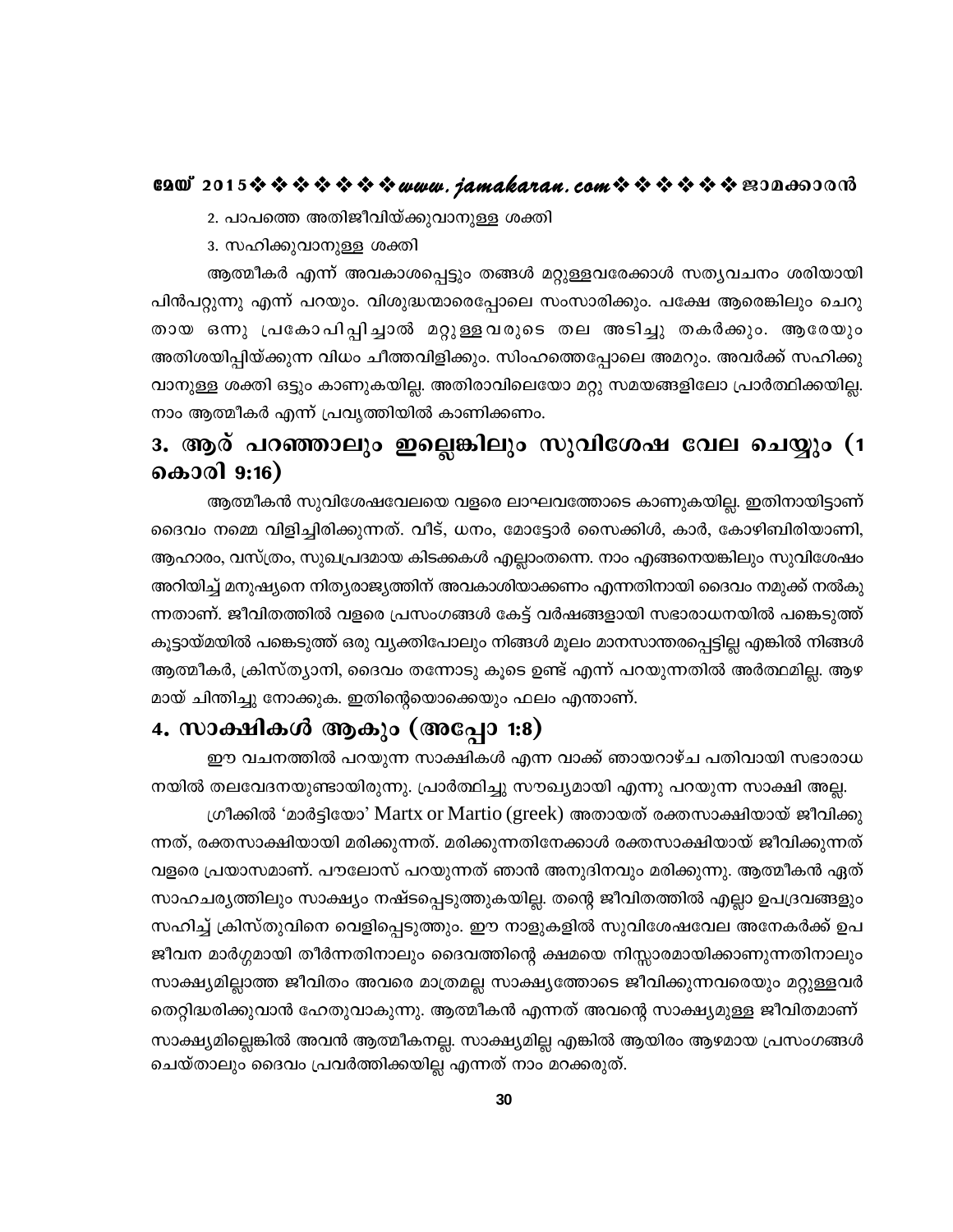5. തനിക്കു ദൈവം നൽകിയ മുന്തിരി തോട്ടമായ സഭയിൽ നിലനിൽക്കും (മത്താ 20:1) മുന്തിരിതോട്ടം എന്നാൽ സഭ എന്ന് അർത്ഥം. ഇത് നമുക്ക് അറിയാവുന്നതാണ്. നാബോ ത്തിന് ഒരു മുന്തിരിതോട്ടം ഉണ്ടായിരുന്നു (1 രാജാ 21:1) ശലോമോന് ഒരു മുന്തിരിത്തോട്ടം (ഉത്തമ 8:11) എന്റെ പ്രിയതമന് ഒരു മുന്തിരിത്തോട്ടം (യെശ 5:1) യേശുവിന് ഒരു തോട്ടം ഉണ്ടായിരുന്നു (യോഹ 18:1). ഇതുപോലെ ഓരോ വിശ്വാസിക്കും ഒരു തോട്ടം ഉണ്ട്. അത് പ്രാർത്ഥിച്ച് തിരഞ്ഞെ ടുക്കുണം. സാധാരണ പലരും പറയുന്നത് അതും ഒരു സഭയല്ലേ, അവിടെയും തിരുവചനമല്ലേ പ്രബോധിപ്പിക്കുന്നത്. അവിടെയും യേശുവിനെ അല്ലേ ആരാധിക്കുന്നത് എന്ന് പറഞ്ഞു പല സഭയിലും ചെന്നിട്ട് വഴിതെറ്റി വക്രഗതിയുള്ള നക്ഷത്രങ്ങൾ എന്ന് യൂദായുടെ ലേഖനത്തിൽ പറ യുന്നതുപോലെ അലഞ്ഞ് അവസാനം ഒരു സഭയും ശരിയല്ല എന്നു പറഞ്ഞ് അവർ തന്നേ ദൈവം പറയാതെ ഒരു സഭ ആരംഭിക്കുന്നു. 100 ശതമാനം നല്ല സഭ ആഗ്രഹിക്കുന്നവർക്ക് ഉടന ടിയായ് സ്വർഗ്ഗരാജ്യത്തിലേക്ക് ചെല്ലാം. എന്നാൽ 75 ശതമാനം മാത്രം നല്ല സഭ എവിടെ ഉണ്ട് എന്ന് അന്വേഷിച്ച് കണ്ടുപിടിക്കുക. നാം സഭ മാറ്റുന്നതിനല്ല. സഭ നമ്മെ മാറ്റുന്നതാണ് വിഷയം. സഭ മാറണമെങ്കിൽ ചില പ്രത്യേകകാരണങ്ങളാൽ : (1) സ്ത്രീ വിഷയത്തിൽ ഒരു പാസ്റ്റർ അഥവാ ശുശ്രൂഷകൻ പാപത്തിൽ വീണാൽ (2) ഒരു പാസ്റ്റർ തന്റെ വരുമാനത്തിൽ കവിഞ്ഞ് തന്റെ കുടും ബത്തിനായി സ്വത്ത് സമ്പാദിക്കുവാൻ തുടങ്ങിയാൽ (3) പാസ്റ്റർ തെറ്റായ ഉപദേശം പഠിപ്പിച്ചാൽ. അല്ലാതെ നിസ്സാര പ്രശ്നങ്ങൾക്കായി സഭ മാറുന്നത് ശരിയല്ല.

ആത്മീകൻ ദൈവം തന്റെ വേലക്കായി അവനെ ആക്കിയ തോട്ടത്തിൽ (സഭയിൽ) ഇരുന്ന്. ശുശ്രൂഷ ചെയ്ത് അതിന്റെ പ്രതിഫലം പ്രാപിക്കും. നാമെല്ലാവരും ഒരുനാൾ, ഒരു സ്ഥലത്ത് ഒരി ടയൻ, യേശുവിന്റെ കീഴിൽ, ഇരിക്കും എന്നത് മറന്നു കളയരുത്.

# ജാമക്കാരൻ ആവശ്യപ്പെടുന്നവർ

ചിലർ മണി ഓർഡർ അയച്ചിട്ടു ജാമക്കാരൻ എന്തുകൊണ്ടു ഇതുവരെ ഞങ്ങൾക്ക് അയ ച്ചിട്ടില്ല എന്ന ദേഷ്യത്തോടെ കത്തെഴുതുന്നു. ഇപ്പോഴുള്ള E.M.O യിൽ എന്തിനുവേണ്ടി അയ യ്ക്കുന്നു എന്നുള്ള സൗകര്യം ഉണ്ട്. ജാമക്കാരനു വരിസംഖ്യയില്ല. അതുകൊണ്ട് പുതുതായി ജാമക്കാരൻ ആവശ്യമുള്ളവർ നിങ്ങളുടെ മുഴു അഡ്രസ്സ് (വലിയ അക്ഷരത്തിൽ) പിൻകോഡ് സഹിതം ഫോൺ നമ്പരും അറിയിക്കുന്നത് സൗകര്യമായിരിക്കും. ജാമക്കാരൻ ഒരു മാസം തമിഴ് അടുത്തമാസം മലയാളം എന്നിങ്ങനെ പ്രിന്റ് ചെയ്തു അയയ്ക്കുന്നു. ഇന്റർനെറ്റിൽ വരുന്ന മാസിക ഡൗൺലോഡ് ചെയ്തു അതു മറ്റുള്ളവർക്കും പ്രയോജനപ്പെടുത്താവുന്നതാണ്.

# **Speed Post**

ചില പ്രത്യേക സ്ഥലങ്ങളിൽ ജാമക്കാരൻ മാസിക വീടുകളിൽ എത്തിക്കാതെ തടുക്കുന്നു. അങ്ങനെയുള്ളവർക്കു ജാമക്കാരൻ സ്പീഡ് പോസ്റ്റിൽ അയച്ചുകൊടുക്കുന്നതാണ്. നിങ്ങളിൽ ആർക്കെ ങ്കിലും ജാമക്കാരൻ മാസിക എത്തിച്ചേരുന്നതിനു തുടർന്നു തടസ്സം ഉണ്ടെങ്കിൽ അറിയിച്ചാൽ അങ്ങ നെയുള്ളവർക്കു സ്പീഡ് പോസ്റ്റിൽ ജാമക്കാരൻ അയച്ചു തരുന്നതാണ്.